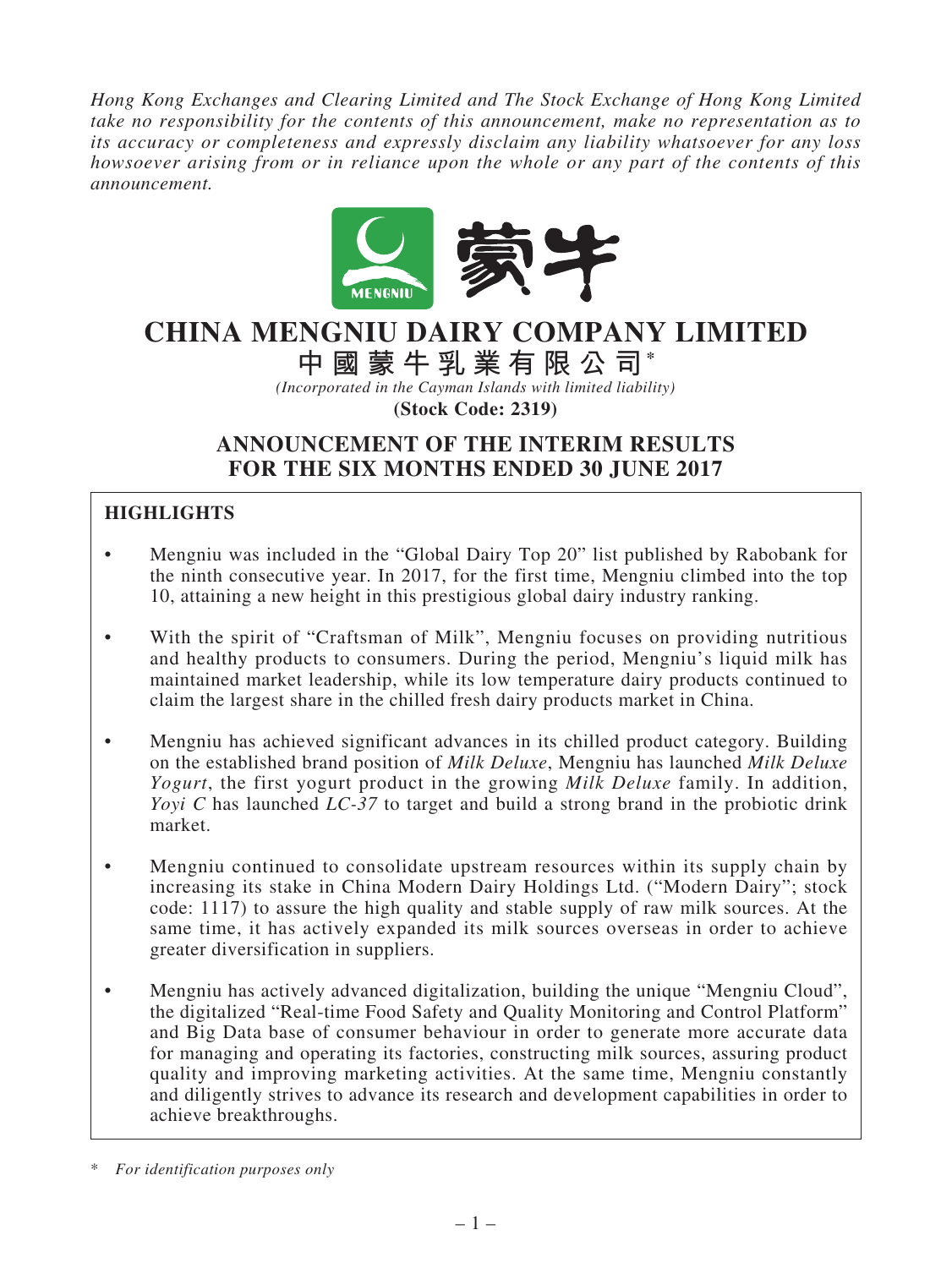The board (the "Board") of directors (the "Directors") of China Mengniu Dairy Company Limited (the "Company") is pleased to present the unaudited consolidated interim results of the Company and its subsidiaries (the "Group" or "Mengniu") for the six months ended 30 June 2017, together with the comparative amounts. The interim results and condensed interim financial statements have been reviewed by the audit committee (the "Audit Committee") and the auditors of the Company.

# **INTERIM CONDENSED CONSOLIDATED STATEMENT OF PROFIT OR LOSS**

|                                                                                         |                | <b>Unaudited</b>         |                |  |
|-----------------------------------------------------------------------------------------|----------------|--------------------------|----------------|--|
|                                                                                         |                | For the six months ended |                |  |
|                                                                                         |                | 30 June                  |                |  |
|                                                                                         |                | 2017                     | 2016           |  |
|                                                                                         | <b>Notes</b>   | <b>RMB'000</b>           | <b>RMB'000</b> |  |
| Revenue                                                                                 | $\overline{4}$ | 29,465,755               | 27, 257, 154   |  |
| Cost of sales                                                                           |                | (18,963,182)             | (18,075,749)   |  |
| <b>Gross profit</b>                                                                     |                | 10,502,573               | 9,181,405      |  |
| Other income and gains                                                                  | $\overline{4}$ | 127,073                  | 169,963        |  |
| Selling and distribution expenses                                                       |                | (7, 143, 794)            | (6,448,888)    |  |
| Administrative expenses                                                                 |                | (1,087,499)              | (1, 135, 934)  |  |
| Other expenses                                                                          | 5              | (592, 749)               | (241, 078)     |  |
| Interest income                                                                         |                | 229,331                  | 278,098        |  |
| Finance costs                                                                           | $\overline{7}$ | (191, 404)               | (151, 460)     |  |
| Share of losses of associates                                                           |                | (354, 600)               | (154, 555)     |  |
| <b>Profit before tax</b>                                                                | 6              | 1,488,931                | 1,497,551      |  |
| Income tax expense                                                                      | 8              | (373, 846)               | (313,030)      |  |
| Profit for the period                                                                   |                | 1,115,085                | 1,184,521      |  |
| Attributable to:                                                                        |                |                          |                |  |
| Owners of the Company                                                                   |                | 1,127,900                | 1,077,290      |  |
| Non-controlling interests                                                               |                | (12, 815)                | 107,231        |  |
|                                                                                         |                | 1,115,085                | 1,184,521      |  |
| Earnings per share attributable to ordinary<br>equity holders of the Company (expressed |                |                          |                |  |
| in RMB per share)                                                                       | 9              |                          |                |  |
| <b>Basic</b>                                                                            |                | 0.290                    | 0.277          |  |
| Diluted                                                                                 |                | 0.290                    | 0.277          |  |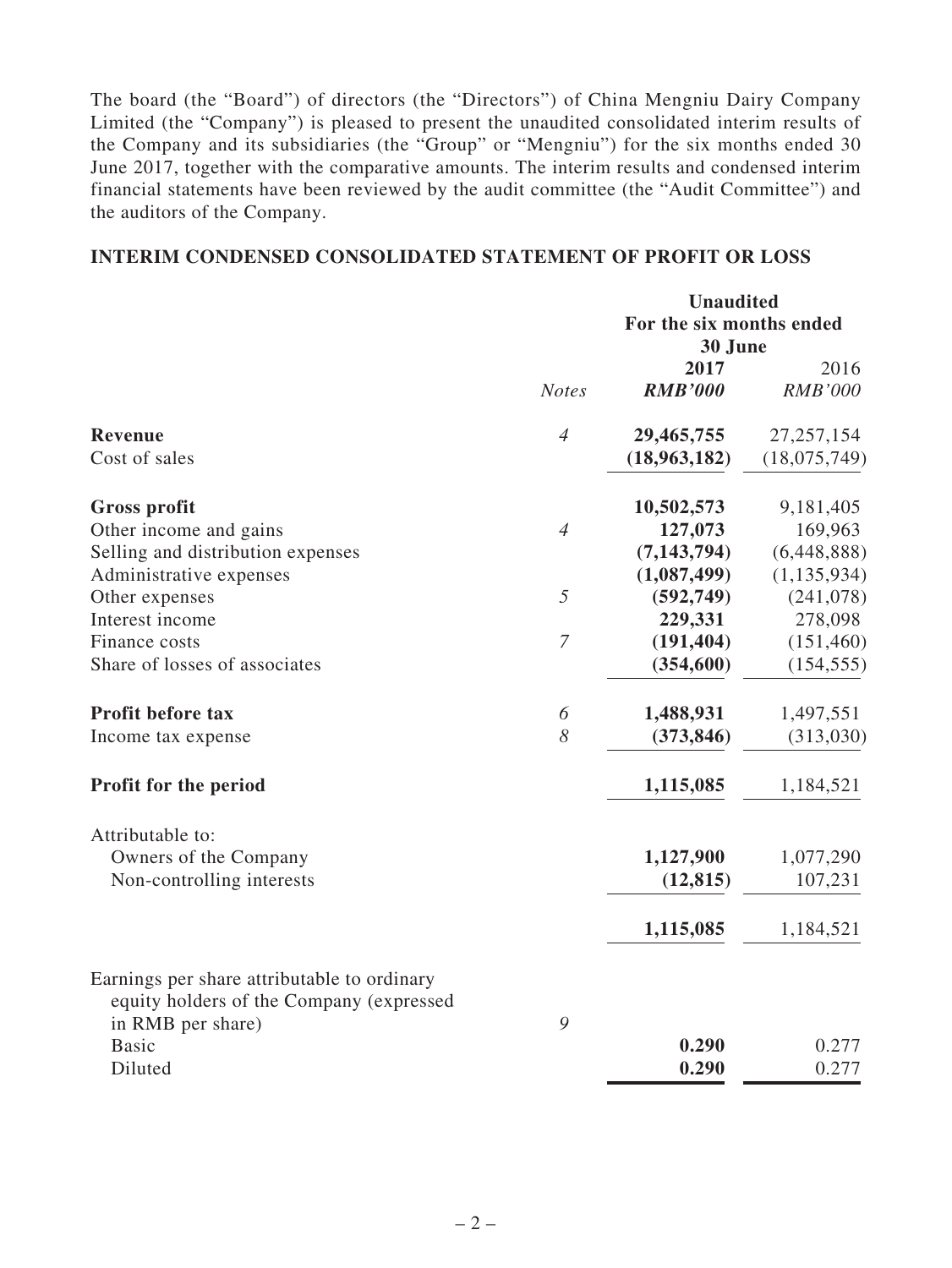# **INTERIM CONDENSED CONSOLIDATED STATEMENT OF COMPREHENSIVE INCOME**

|                                                                                                                                                    | <b>Unaudited</b><br>For the six months ended<br>30 June |                        |  |
|----------------------------------------------------------------------------------------------------------------------------------------------------|---------------------------------------------------------|------------------------|--|
|                                                                                                                                                    | 2017<br><b>RMB'000</b>                                  | 2016<br><b>RMB'000</b> |  |
| Profit for the period                                                                                                                              | 1,115,085                                               | 1,184,521              |  |
| Other comprehensive income/(loss)                                                                                                                  |                                                         |                        |  |
| Other comprehensive income to be reclassified to<br>profit or loss in subsequent periods:<br>Exchange differences on translation of foreign        |                                                         |                        |  |
| operations                                                                                                                                         | 129,606                                                 | 11,177                 |  |
| Net other comprehensive income to be reclassified<br>to profit or loss in subsequent periods                                                       | 129,606                                                 | 11,177                 |  |
| Other comprehensive loss not to be reclassified to<br>profit or loss in subsequent periods:<br>Equity investments designated as fair value through |                                                         |                        |  |
| other comprehensive income:<br>Changes in fair value                                                                                               | (176, 888)                                              | (67,100)               |  |
| Net other comprehensive loss not to be reclassified<br>to profit or loss in subsequent periods                                                     | (176, 888)                                              | (67,100)               |  |
| Other comprehensive loss, net of tax                                                                                                               | (47, 282)                                               | (55, 923)              |  |
| Total comprehensive income for the period                                                                                                          | 1,067,803                                               | 1,128,598              |  |
| Attributable to:                                                                                                                                   |                                                         |                        |  |
| Owners of the Company<br>Non-controlling interests                                                                                                 | 1,060,783<br>7,020                                      | 988,488<br>140,110     |  |
|                                                                                                                                                    | 1,067,803                                               | 1,128,598              |  |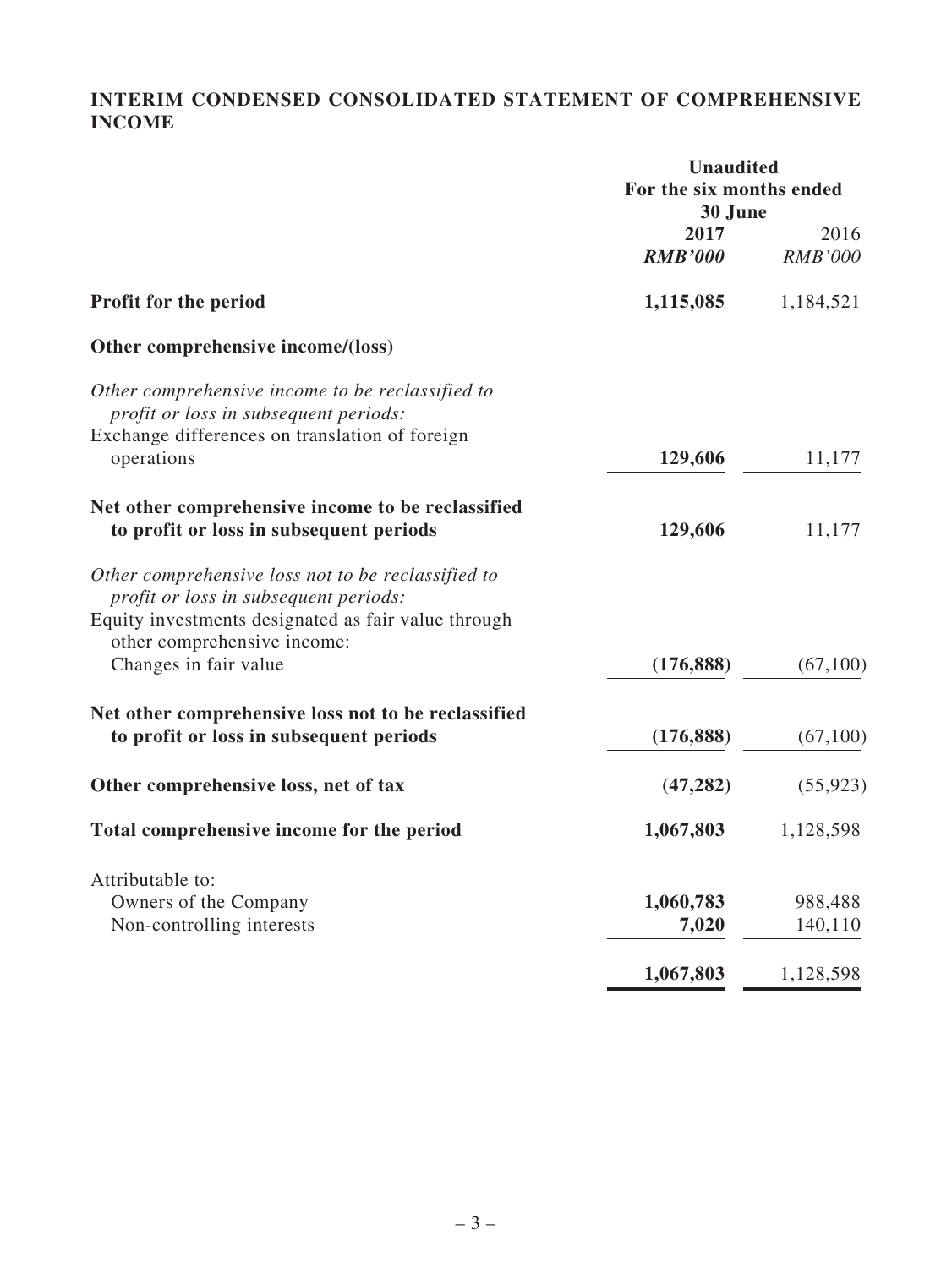# **INTERIM CONDENSED CONSOLIDATED STATEMENT OF FINANCIAL POSITION**

|                                                                                |              | <b>Unaudited</b>   | Audited             |
|--------------------------------------------------------------------------------|--------------|--------------------|---------------------|
|                                                                                |              | 30 June<br>2017    | 31 December<br>2016 |
|                                                                                | <b>Notes</b> | <b>RMB'000</b>     | <b>RMB'000</b>      |
|                                                                                |              |                    |                     |
| <b>NON-CURRENT ASSETS</b><br>Property, plant and equipment                     |              | 12,560,899         | 12,698,374          |
| Construction in progress                                                       |              | 1,207,259          | 1,271,844           |
| Investment properties                                                          |              | 30,629             | 67,486              |
| Land use rights                                                                |              | 1,012,376          | 983,794             |
| Goodwill                                                                       |              | 4,531,397          | 4,527,518           |
| Other intangible assets                                                        |              | 2,105,467          | 2,086,247           |
| Investments in associates                                                      |              | 7,648,508          | 4,132,099           |
| Deferred tax assets                                                            |              | 630,658            | 529,123             |
| Biological assets                                                              |              | 519,811            | 479,386             |
| Derivative financial instruments                                               |              | 25,518             |                     |
| Non-current financial assets                                                   |              | 1,583,502          | 2,495,681           |
| Long term prepayments                                                          |              | 6,762              | 15,566              |
| Total non-current assets                                                       |              | 31,862,786         | 29, 287, 118        |
|                                                                                |              |                    |                     |
| <b>CURRENT ASSETS</b>                                                          |              |                    |                     |
| Other current financial assets<br>Derivative financial instruments             |              | 4,054,646<br>2,178 | 4, 195, 737         |
| Inventories                                                                    |              | 3,323,288          | 36,501<br>3,314,282 |
| Trade and bills receivables                                                    | 11           | 2,748,596          | 2,340,099           |
| Prepayments, deposits and other receivables                                    |              | 2,078,743          | 2,704,611           |
| Pledged deposits                                                               |              | 1,025,178          | 960,863             |
| Cash and bank balances                                                         |              | 10,536,883         | 6,070,078           |
|                                                                                |              |                    |                     |
|                                                                                |              | 23,769,512         | 19,622,171          |
| Assets of a disposal group classified as held for sale                         |              | 214,570            | 215,138             |
| Total current assets                                                           |              | 23,984,082         | 19,837,309          |
|                                                                                |              |                    |                     |
| <b>CURRENT LIABILITIES</b>                                                     |              |                    |                     |
| Trade and bills payables                                                       | 12           | 6,594,312          | 5,405,620           |
| Other payables and accruals                                                    |              | 5,645,986          | 6,510,886           |
| Interest-bearing bank and other borrowings                                     |              | 4,653,519          | 3,045,417           |
| Other loans                                                                    |              | 24,234             | 52,559              |
| Derivative financial instruments                                               |              | 3,174              |                     |
| Deferred income                                                                |              | 148,069<br>209,009 | 135,093<br>145,242  |
| Income tax payable                                                             |              |                    |                     |
|                                                                                |              | 17,278,303         | 15,294,817          |
| Liabilities directly associated with the assets<br>classified as held for sale |              | 7,209              | 7,852               |
|                                                                                |              |                    |                     |
| Total current liabilities                                                      |              | 17,285,512         | 15,302,669          |
| <b>NET CURRENT ASSETS</b>                                                      |              | 6,698,570          | 4,534,640           |
| <b>TOTAL ASSETS LESS CURRENT LIABILITIES</b>                                   |              | 38,561,356         | 33,821,758          |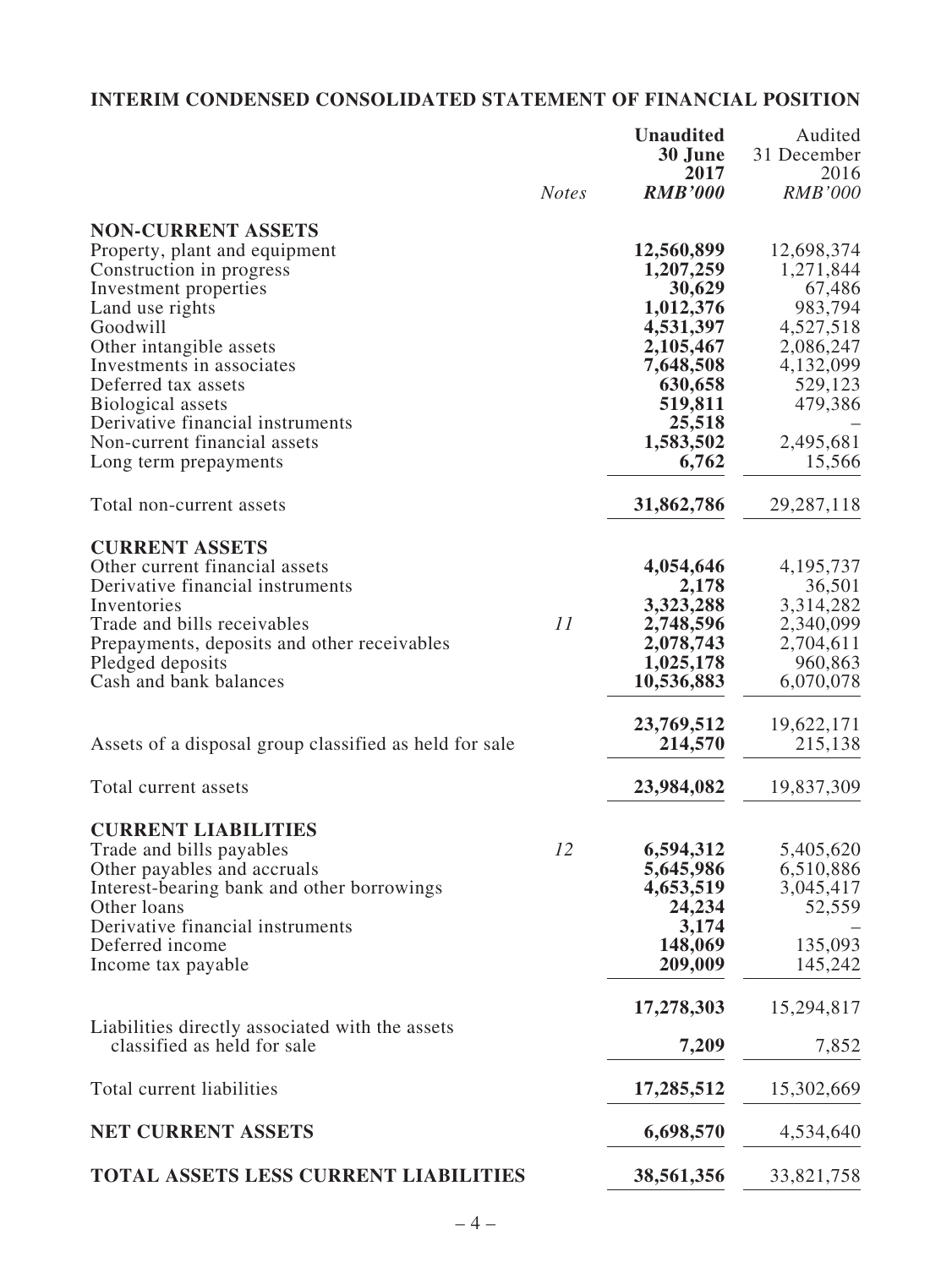|                                               | <b>Unaudited</b> | Audited        |
|-----------------------------------------------|------------------|----------------|
|                                               | 30 June          | 31 December    |
|                                               | 2017             | 2016           |
|                                               | <b>RMB'000</b>   | <b>RMB'000</b> |
| <b>NON-CURRENT LIABILITIES</b>                |                  |                |
| Interest-bearing bank and other borrowings    | 9,524,059        | 5,542,163      |
| Long term payables                            | 21,655           | 36,914         |
| Deferred income                               | 627,619          | 533,385        |
| Deferred tax liabilities                      | 62,244           | 62,190         |
| Other non-current financial liabilities       | 2,066,780        | 2,143,378      |
| Total non-current liabilities                 | 12,302,357       | 8,318,030      |
| <b>NET ASSETS</b>                             | 26,258,999       | 25,503,728     |
| <b>EQUITY</b>                                 |                  |                |
| Equity attributable to owners of the Company  |                  |                |
| Share capital                                 | 357,457          | 357,374        |
| Treasury shares held under share award scheme | (354, 409)       | (354, 409)     |
| Other reserves                                | 12,636,978       | 12,940,822     |
| Retained earnings                             | 9,029,026        | 7,901,126      |
|                                               | 21,669,052       | 20,844,913     |
| Non-controlling interests                     | 4,589,947        | 4,658,815      |
| <b>TOTAL EQUITY</b>                           | 26,258,999       | 25,503,728     |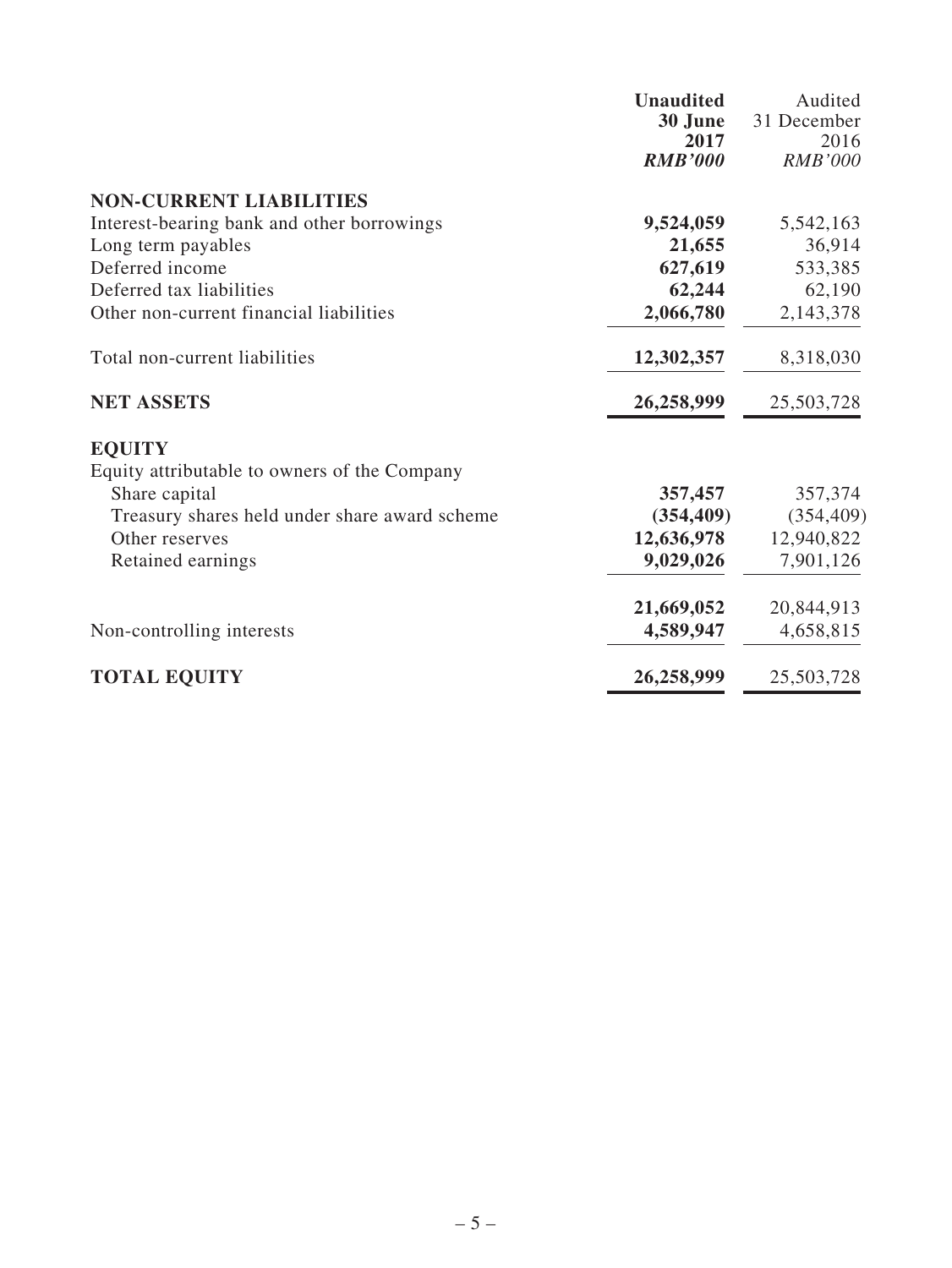### **Notes**:

### **1. CORPORATE INFORMATION**

The Company was incorporated as an exempted company with limited liability in the Cayman Islands. The Company is an investment holding company and its subsidiaries are engaged in the manufacture and distribution of dairy products mainly in the People's Republic of China (the "PRC").

### **2. BASIS OF PREPARATION AND CHANGES TO THE GROUP'S ACCOUNTING POLICIES**

#### **Basis of preparation**

The unaudited interim condensed consolidated financial statements for the six months ended 30 June 2017 have been prepared in accordance with IAS 34 *Interim Financial Reporting* and the disclosure requirements of Rules Governing the Listing of Securities on the Stock Exchange of Hong Kong Limited.

The unaudited interim condensed consolidated financial statements do not include all the information and disclosures required in the annual financial statements, and should be read in conjunction with the Group's annual financial statements for the year ended 31 December 2016.

### **New standards, interpretations and amendments adopted by the Group**

The accounting policies adopted in the preparation of these interim condensed consolidated financial statements are consistent with those in the Group's annual financial statements for the year ended 31 December 2016, except for the adoption of the following new and revised standards effective as at 1 January 2017.

The nature and the effect of these changes are disclosed below. Although these new standards and amendments apply for the first time in 2017, they do not have a material impact on the annual consolidated financial statements of the Group or the interim condensed consolidated financial statements of the Group. The nature and the impact of each new standards or amendments is described below:

#### *Amendments to IAS 7 Statement of Cash Flows: Disclosure Initiative*

The amendments require entities to provide disclosures about changes in their liabilities arising from financing activities, including both changes arising from cash flows and non-cash changes (such as foreign exchange gains or losses). On initial application of the amendment, entities are not required to provide comparative information for preceding periods. The Group is not required to provide additional disclosures in its condensed interim consolidated financial statements, but will disclose additional information in its annual consolidated financial statements for the year ending 31 December 2017.

#### *Amendments to IAS 12 Income Taxes: Recognition of Deferred Tax Assets for Unrealised Losses*

The amendments clarify that an entity needs to consider whether tax law restricts the sources of taxable profits against which it may make deductions on the reversal of that deductible temporary difference. Furthermore, the amendments provide guidance on how an entity should determine future taxable profits and explain the circumstances in which taxable profit may include the recovery of some assets for more than their carrying amount.

Entities are required to apply the amendments retrospectively. However, on initial application of the amendments, the change in the opening equity of the earliest comparative period may be recognised in opening retained earnings (or in another component of equity, as appropriate), without allocating the change between opening retained earnings and other components of equity. Entities applying this relief must disclose that fact.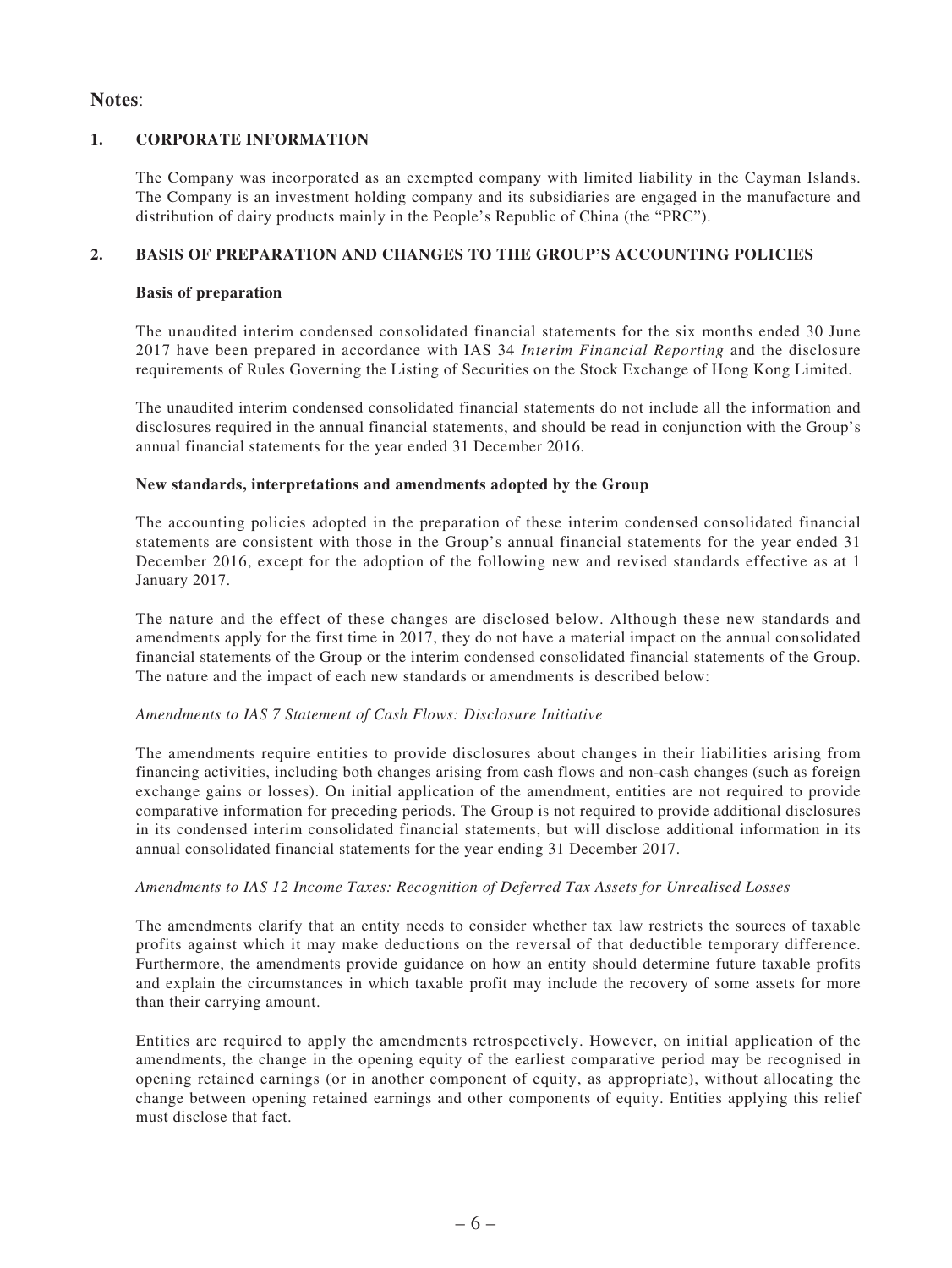The Group applied the amendments retrospectively. However, such application has no effect on the Group's financial position and performance as the Group has no deductible temporary differences or assets that are in the scope of the amendments.

*Annual Improvements Cycle – 2014-2016*

*Amendments to IFRS 12 Disclosure of Interests in Other Entities: Clarification of the scope of disclosure requirements in IFRS 12*

The amendments clarify that the disclosure requirements in IFRS 12, other than those in paragraphs B10 to B16, apply to an entity's interest in a subsidiary, a joint venture or an associate (or a portion of its interest in a joint venture or an associate) that is classified (or included in a disposal group that is classified) as held for sale.

The Group has adopted the amendments retrospectively. As the disclosure requirements in IFRS 12 do not specifically apply to the interim condensed consolidated financial statements, the Group did not provide these disclosures in its condensed interim consolidated financial statements and will disclose the required information in its annual consolidated financial statements for the year ending 31 December 2017.

### **3. SEGMENT INFORMATION**

For management purposes, the Group is organised into business units based on their products and services and has four reportable operating segments as follows:

| $\bullet$ | Liquid milk products segment     | $\overbrace{\phantom{1232211}}$ | manufacture and distribution of ultra-high temperature milk<br>("UHT milk"), milk beverage and yogurt |
|-----------|----------------------------------|---------------------------------|-------------------------------------------------------------------------------------------------------|
| $\bullet$ | Ice cream products segment       |                                 | manufacture and distribution of ice cream                                                             |
| $\bullet$ | Milk powder products segment $-$ |                                 | manufacture and distribution of milk powder                                                           |
|           | Others segment                   |                                 | principally the Group's cheese and plant-based nutrition<br>product business and trading business     |

Management monitors the results of the Group's operating segments separately for the purpose of making decisions about resources allocation and performance assessment. Segment performance is evaluated based on reportable segment profit/loss, which is a measure of adjusted profit/loss before tax. The adjusted profit/loss before tax is measured consistently with the Group's profit before tax except that interest income, finance costs, share of losses of associates, income tax expense, as well as head office and corporate expenses are excluded from such measurement.

Segment assets exclude equity investments and other unallocated head office and corporate assets as these assets are managed on a group basis.

Segment liabilities exclude other unallocated head office and corporate liabilities as these liabilities are managed on a group basis.

Intersegment sales and transfers are transacted with reference to the selling prices used for sales made to third parties at the then prevailing market prices.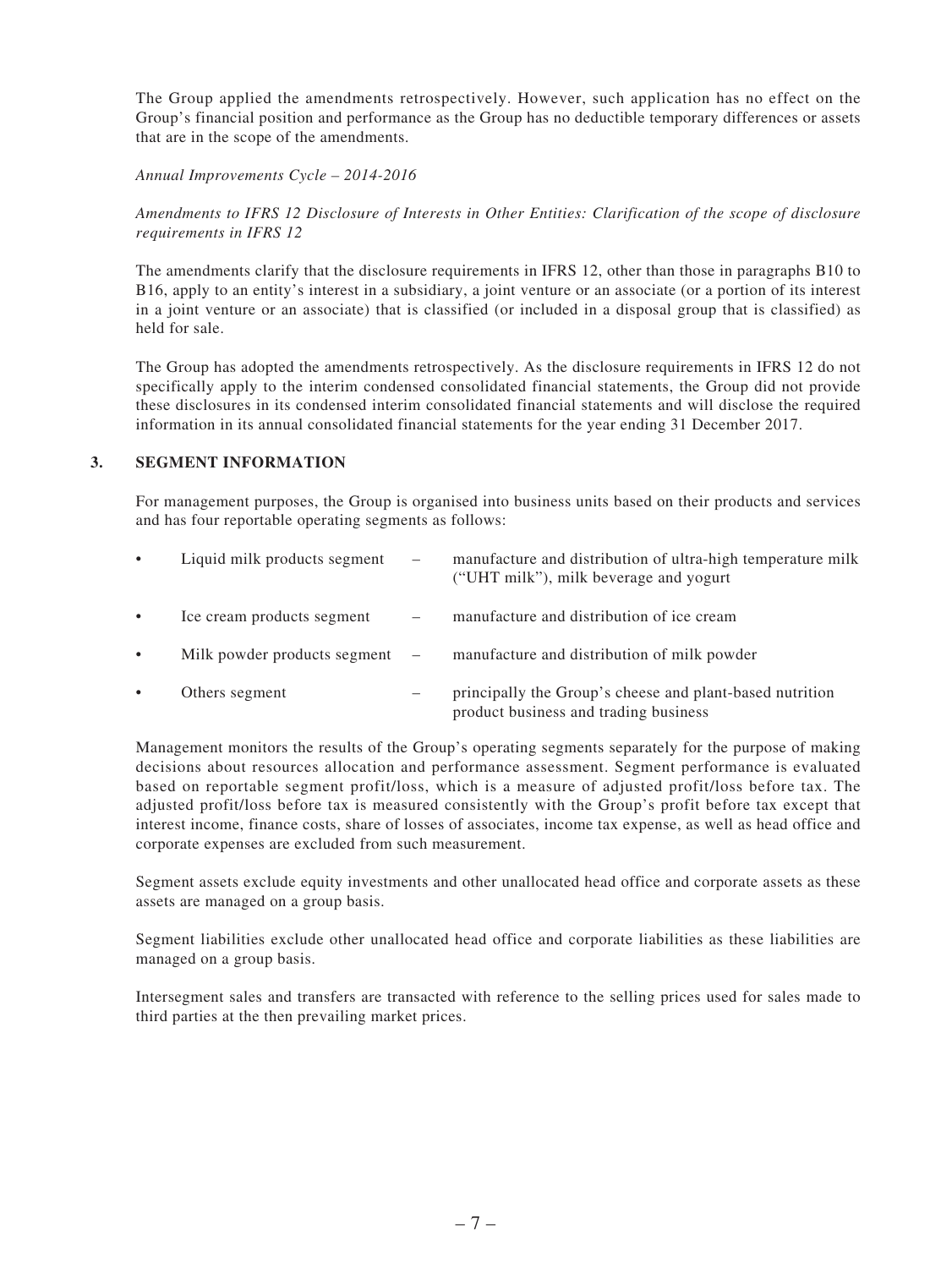The following tables present the revenue, profit and certain asset and liability information for the Group's operating segments:

### **For the six months ended 30 June 2017 (unaudited)**

|                                                                    | Liquid milk<br>products<br><b>RMB'000</b> | Ice cream<br>products<br><b>RMB'000</b> | Milk powder<br>products<br><b>RMB'000</b> | <b>Others</b><br><b>RMB'000</b> | Consolidated<br><b>RMB'000</b> |
|--------------------------------------------------------------------|-------------------------------------------|-----------------------------------------|-------------------------------------------|---------------------------------|--------------------------------|
| <b>Segment revenue:</b>                                            |                                           |                                         |                                           |                                 |                                |
| Sales to external customers<br>Intersegment sales                  | 25,372,096<br>287,804                     | 1,985,259<br>58,345                     | 1,786,355<br>32,538                       | 322,045<br>160,339              | 29,465,755<br>539,026          |
|                                                                    | 25,659,900                                | 2,043,604                               | 1,818,893                                 | 482,384                         | 30,004,781                     |
| Reconciliation:<br>Elimination of intersegment sales               |                                           |                                         |                                           |                                 | (539, 026)                     |
| Total revenue                                                      |                                           |                                         |                                           |                                 | 29,465,755                     |
| <b>Segment results</b>                                             | 2,038,688                                 | 190,754                                 | (181, 140)                                | (33,180)                        | 2,015,122                      |
| Reconciliation:                                                    |                                           |                                         |                                           |                                 |                                |
| Interest income<br>Finance costs                                   |                                           |                                         |                                           |                                 | 229,331<br>(191, 404)          |
| Share of losses of associates                                      |                                           |                                         |                                           |                                 | (354, 600)                     |
| Corporate and other                                                |                                           |                                         |                                           |                                 |                                |
| unallocated expenses                                               |                                           |                                         |                                           |                                 | (209, 518)                     |
| Profit before tax                                                  |                                           |                                         |                                           |                                 | 1,488,931                      |
| Income tax expense                                                 |                                           |                                         |                                           |                                 | (373, 846)                     |
| Profit for the period                                              |                                           |                                         |                                           |                                 | 1,115,085                      |
| At 30 June 2017 (unaudited)                                        |                                           |                                         |                                           |                                 |                                |
| <b>Segment assets</b>                                              | 31,503,283                                | 2,738,644                               | 13,158,152                                | 678,200                         | 48,078,279                     |
| Reconciliation:                                                    |                                           |                                         |                                           |                                 |                                |
| Elimination of intersegment<br>receivables                         |                                           |                                         |                                           |                                 |                                |
| Corporate and other                                                |                                           |                                         |                                           |                                 | (11, 121, 616)                 |
| unallocated assets                                                 |                                           |                                         |                                           |                                 | 18,675,635                     |
| Assets related to a disposal group                                 |                                           |                                         |                                           |                                 | 214,570                        |
| Total assets                                                       |                                           |                                         |                                           |                                 | 55,846,868                     |
| <b>Segment liabilities</b>                                         | 15,275,733                                | 2,472,598                               | 3,402,353                                 | 980,400                         | 22,131,084                     |
| Reconciliation:<br>Elimination of intersegment payables            |                                           |                                         |                                           |                                 | (11, 121, 616)                 |
| Corporate and other                                                |                                           |                                         |                                           |                                 |                                |
| unallocated liabilities<br>Liabilities related to a disposal group |                                           |                                         |                                           |                                 | 18,571,192<br>7,209            |
| <b>Total liabilities</b>                                           |                                           |                                         |                                           |                                 | 29,587,869                     |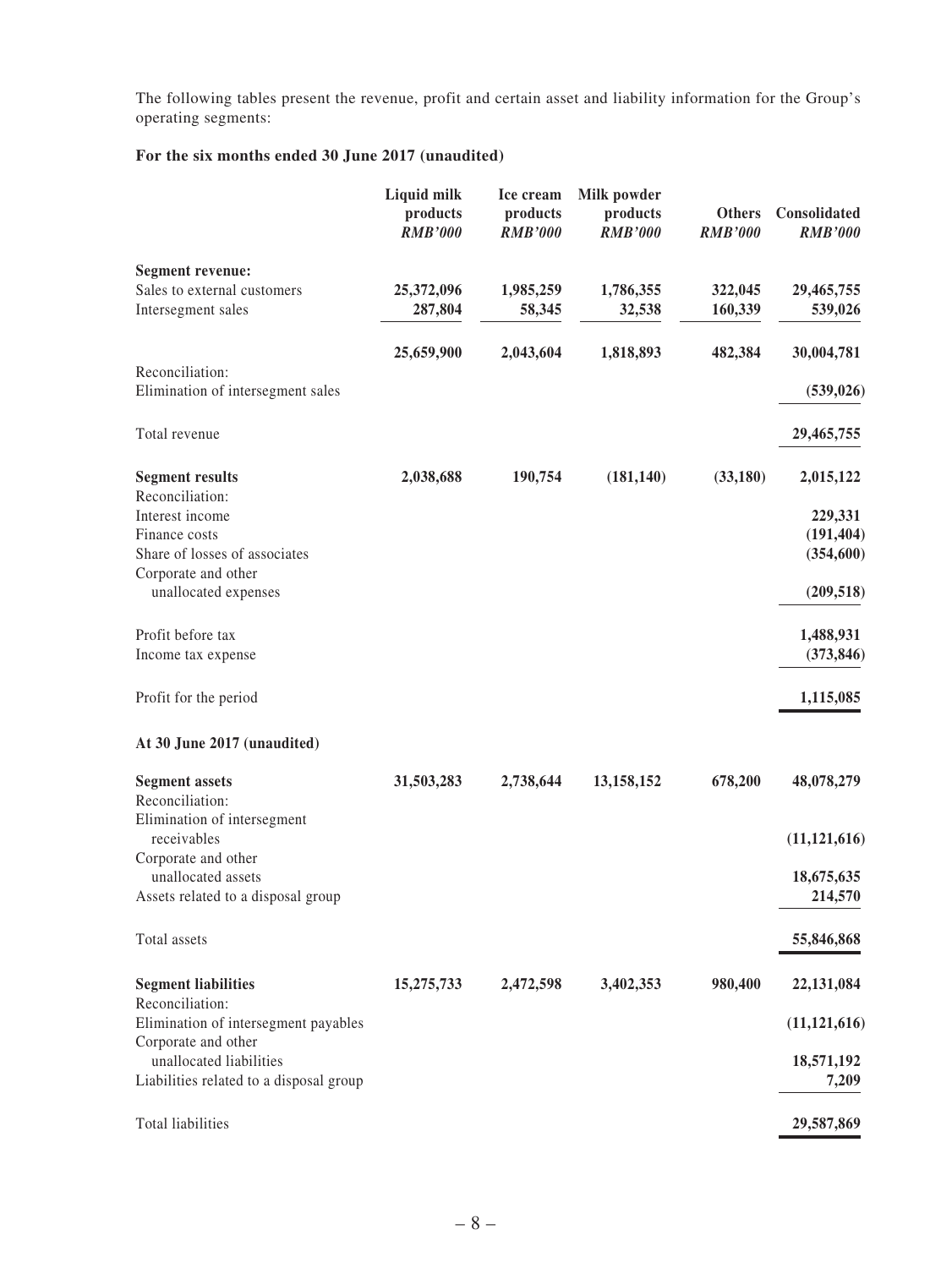For the six months ended 30 June 2016 (unaudited)

|                                                                                            | Liquid milk<br>products<br><b>RMB'000</b> | Ice cream<br>products<br>RMB'000 | Milk powder<br>products<br><b>RMB'000</b> | Others<br><b>RMB'000</b> | Consolidated<br>RMB'000              |
|--------------------------------------------------------------------------------------------|-------------------------------------------|----------------------------------|-------------------------------------------|--------------------------|--------------------------------------|
| <b>Segment revenue:</b>                                                                    |                                           |                                  |                                           |                          |                                      |
| Sales to external customers<br>Intersegment sales                                          | 23,761,520<br>369,487                     | 1,703,333<br>59,854              | 1,660,036                                 | 132,265<br>105,508       | 27, 257, 154<br>534,849              |
|                                                                                            | 24, 131, 007                              | 1,763,187                        | 1,660,036                                 | 237,773                  | 27,792,003                           |
| Reconciliation:<br>Elimination of intersegment sales                                       |                                           |                                  |                                           |                          | (534, 849)                           |
| Total revenue                                                                              |                                           |                                  |                                           |                          | 27, 257, 154                         |
| <b>Segment results</b><br>Reconciliation:<br>Interest income                               | 1,674,697                                 | 37,719                           | (99, 938)                                 | (59, 493)                | 1,552,985<br>278,098                 |
| Finance costs<br>Share of losses of associates                                             |                                           |                                  |                                           |                          | (151, 460)<br>(154, 555)             |
| Corporate and other<br>unallocated expenses                                                |                                           |                                  |                                           |                          | (27,517)                             |
| Profit before tax<br>Income tax expense                                                    |                                           |                                  |                                           |                          | 1,497,551<br>(313,030)               |
| Profit for the period                                                                      |                                           |                                  |                                           |                          | 1,184,521                            |
| At 31 December 2016 (audited)                                                              |                                           |                                  |                                           |                          |                                      |
| <b>Segment assets</b><br>Reconciliation:<br>Elimination of intersegment                    | 28,933,430                                | 2,309,669                        | 12,829,812                                | 632,420                  | 44,705,331                           |
| receivables<br>Corporate and other unallocated assets<br>Assets related to disposal groups |                                           |                                  |                                           |                          | (8,691,755)<br>12,895,713<br>215,138 |
| Total assets                                                                               |                                           |                                  |                                           |                          | 49,124,427                           |
| <b>Segment liabilities</b>                                                                 | 14,579,687                                | 2,183,081                        | 3,010,372                                 | 903,729                  | 20,676,869                           |
| Reconciliation:<br>Elimination of intersegment payables<br>Corporate and other unallocated |                                           |                                  |                                           |                          | (8,691,755)                          |
| liabilities<br>Liabilities related to disposal groups                                      |                                           |                                  |                                           |                          | 11,627,733<br>7,852                  |
| <b>Total liabilities</b>                                                                   |                                           |                                  |                                           |                          | 23,620,699                           |
|                                                                                            |                                           |                                  |                                           |                          |                                      |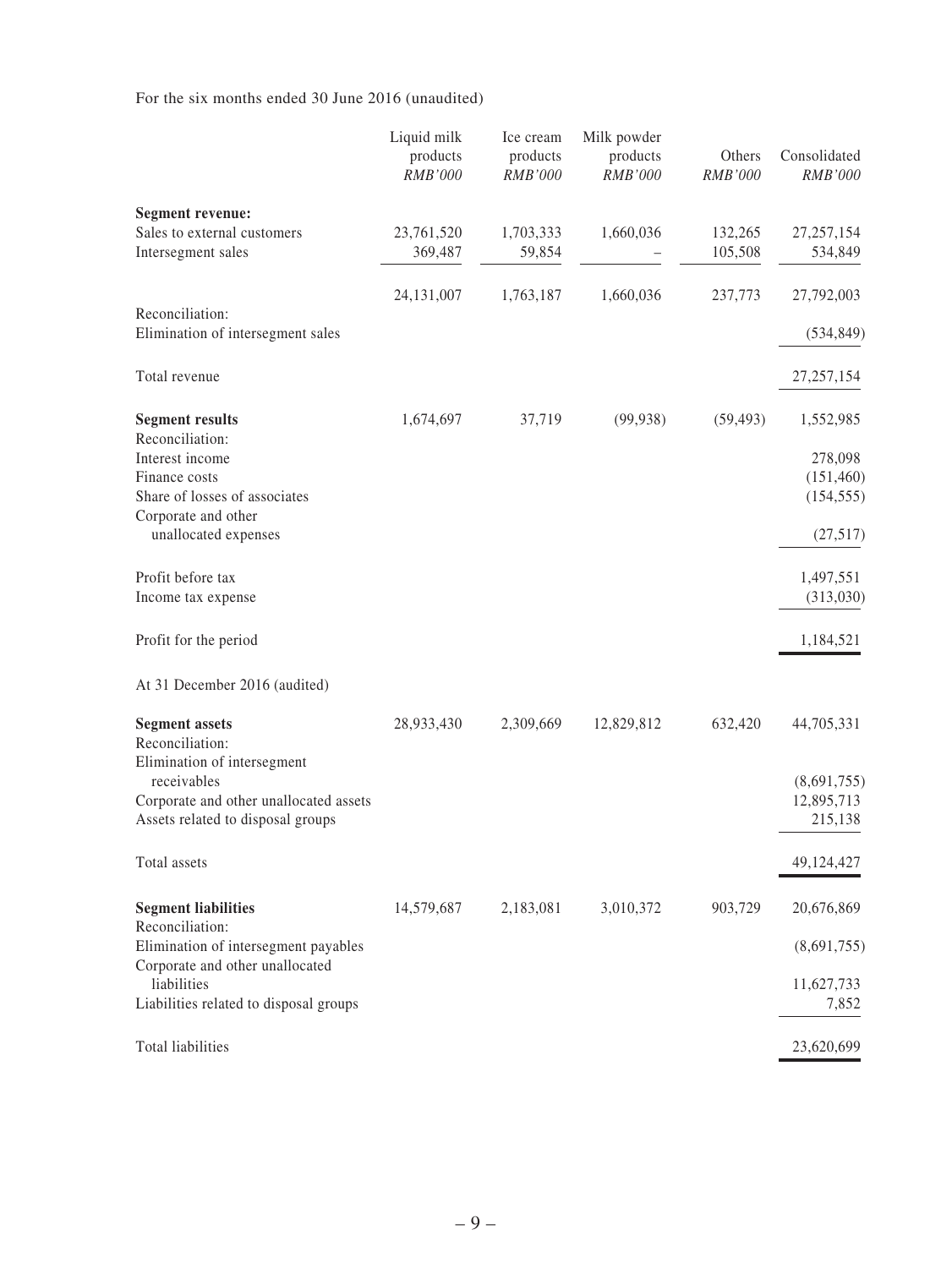### **4. REVENUE, OTHER INCOME AND GAINS**

Revenue represents the net invoiced value of goods sold, after allowances for goods returns and trade discounts, and after eliminations of all significant intra-group transactions.

An analysis of the Group's revenue, other income and gains is as follows:

|                                                    |                   | <b>Unaudited</b>                 |                |
|----------------------------------------------------|-------------------|----------------------------------|----------------|
|                                                    |                   | For the six months ended 30 June |                |
|                                                    |                   | 2017                             | 2016           |
|                                                    | <b>Notes</b>      | <b>RMB'000</b>                   | <b>RMB'000</b> |
| Revenue:                                           |                   |                                  |                |
| Sale of goods                                      |                   | 29,465,755                       | 27, 257, 154   |
| Other income and gains:                            |                   |                                  |                |
| Government grants related to                       |                   |                                  |                |
| - Recognition of deferred income                   | $\left( a\right)$ | 44,183                           | 15,837         |
| - Income and biological assets                     | (b)               | 45,929                           | 39,052         |
| Gain on disposal of a disposal group classified as |                   |                                  |                |
| held for sale                                      |                   |                                  | 29,127         |
| Gain on disposal of items of property, plant       |                   |                                  |                |
| and equipment                                      |                   |                                  | 2,475          |
| Foreign exchange gains, net                        |                   |                                  | 30,897         |
| Net fair value gain on exchangeable bonds          |                   | 2,777                            |                |
| Others                                             |                   | 34,184                           | 52,575         |
|                                                    |                   | 127,073                          | 169,963        |
|                                                    |                   |                                  |                |
|                                                    |                   | 29,592,828                       | 27,427,117     |

#### *Notes:*

- (a) The Group has received certain government grants in forms of property, plant and equipment donations, cash donations to purchase items of property, plant and equipment, and cash donations with certain conditions attaching to. These grants are initially recorded as deferred income. The grants relating to property, plant and equipment are amortised to match the depreciation charge of the underlying property, plant and equipment in accordance with estimated useful lives of the assets. The cash donations with unfulfilled conditions or contingencies are only recognised in profit or loss when the Group satisfies the attached conditions.
- (b) The government grants in the form of cash donations have been received for the Group's contribution to the development of the local dairy product industry. There are no unfulfilled conditions or contingencies attaching to these grants.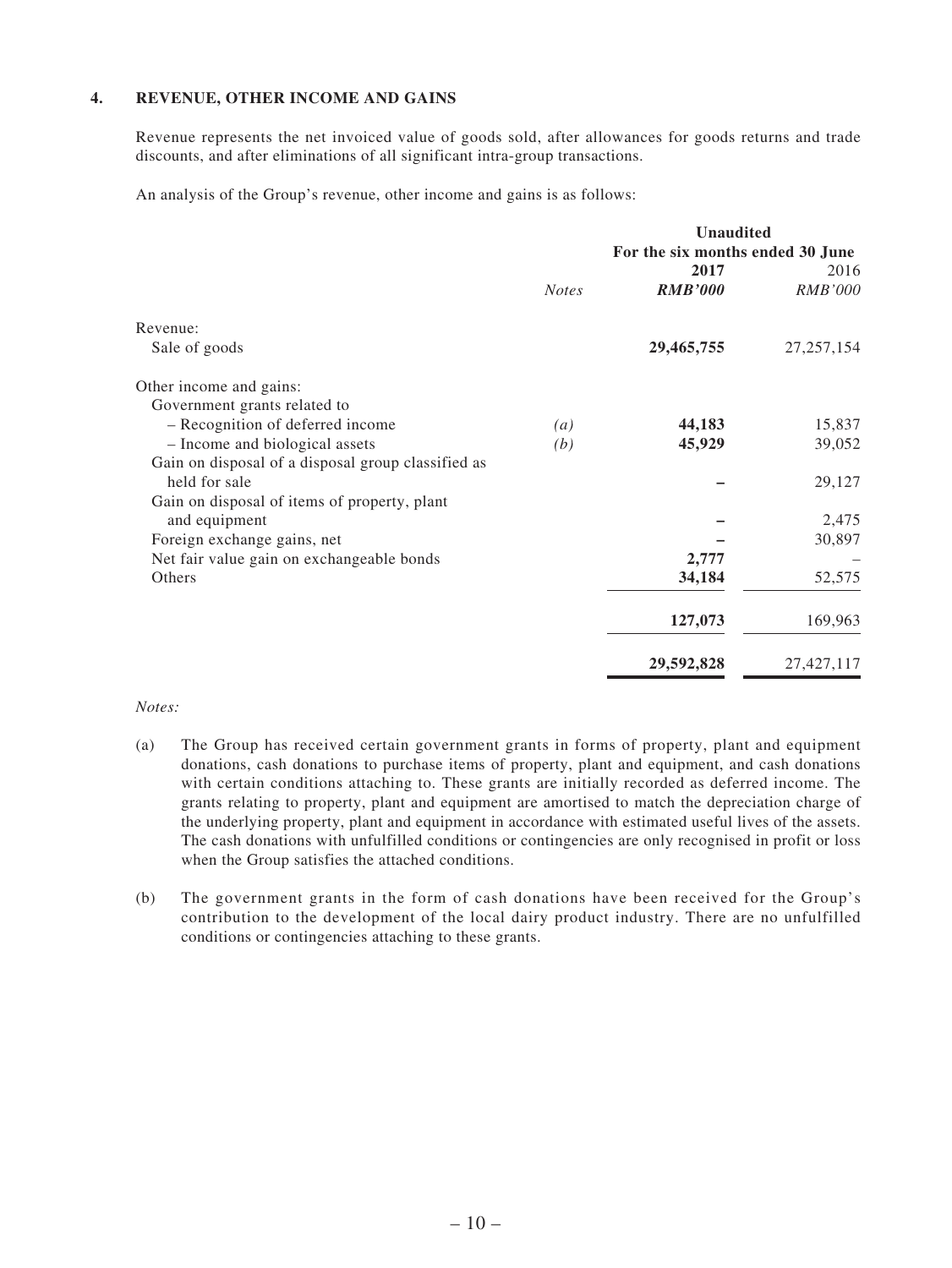#### **5. OTHER EXPENSES**

|                                                        |                   | <b>Unaudited</b><br>For the six months ended 30 June |                |
|--------------------------------------------------------|-------------------|------------------------------------------------------|----------------|
|                                                        |                   | 2017                                                 | 2016           |
|                                                        | <b>Note</b>       | <b>RMB'000</b>                                       | <b>RMB'000</b> |
| Provision for trade receivables and other receivables  |                   | 9,902                                                | 6,873          |
| Write-back of provision for trade receivables and      |                   |                                                      |                |
| other receivables                                      |                   | (859)                                                | (21,740)       |
| Write-down of inventories to net realisable value      |                   | 38,594                                               | 57,535         |
| Provision for property, plant and equipment            |                   | 1,814                                                |                |
| Losses on disposal of items of property,               |                   |                                                      |                |
| plant and equipment                                    |                   | 13,062                                               |                |
| Donations                                              |                   | 1,000                                                | 3,317          |
| Educational surcharges, city construction tax, and     |                   |                                                      |                |
| other taxes                                            |                   | 203,358                                              | 119,816        |
| Losses arising from changes in fair value less cost to |                   |                                                      |                |
| sell of dairy cows                                     |                   | 33,026                                               | 22,285         |
| Net fair value loss on forward currency contracts      |                   | 2,080                                                | 5,011          |
| Foreign exchange losses, net                           |                   | 99,315                                               |                |
| Loss on disposal of a subsidiary                       |                   | 11,698                                               |                |
| Losses on deemed disposal of partial interests in      |                   |                                                      |                |
| associates                                             | $\left( a\right)$ | 125,439                                              |                |
| Others                                                 |                   | 54,320                                               | 47,981         |
|                                                        |                   | 592,749                                              | 241,078        |

#### *Note:*

(a) On 6 January 2017, due to the execution of share award scheme of Inner Mongolia Fuyuan International Industrial Co., Ltd, the Group's shareholding in Inner Mongolia Fuyuan International Industrial Co., Ltd was diluted from 43.35% to 42.30%, resulting in a loss of RMB21,320,000 recognised in profit or loss.

On 25 January 2017, China Modern Dairy Holdings Ltd. ("China Modern Dairy") acquired an additional 45% equity interest in a subsidiary at the consideration of 338,602,205 shares in China Modern Dairy issued to the sellers. The acquisition diluted the Group's shareholding in China Modern Dairy from 25.41% to 23.88%, resulting in a loss of RMB53,381,000 recognised in profit or loss.

On 6 February 2017, pursuant to the exercise of the investor option granted to its investor, China Modern Dairy issued 488,036,618 consideration shares and paid a cash consideration of US\$13,424,231 to the then investor. The transaction diluted Group's shareholding in China Modern Dairy from 23.88% to 21.98%, resulting in a loss of RMB50,738,000 recognised in profit or loss.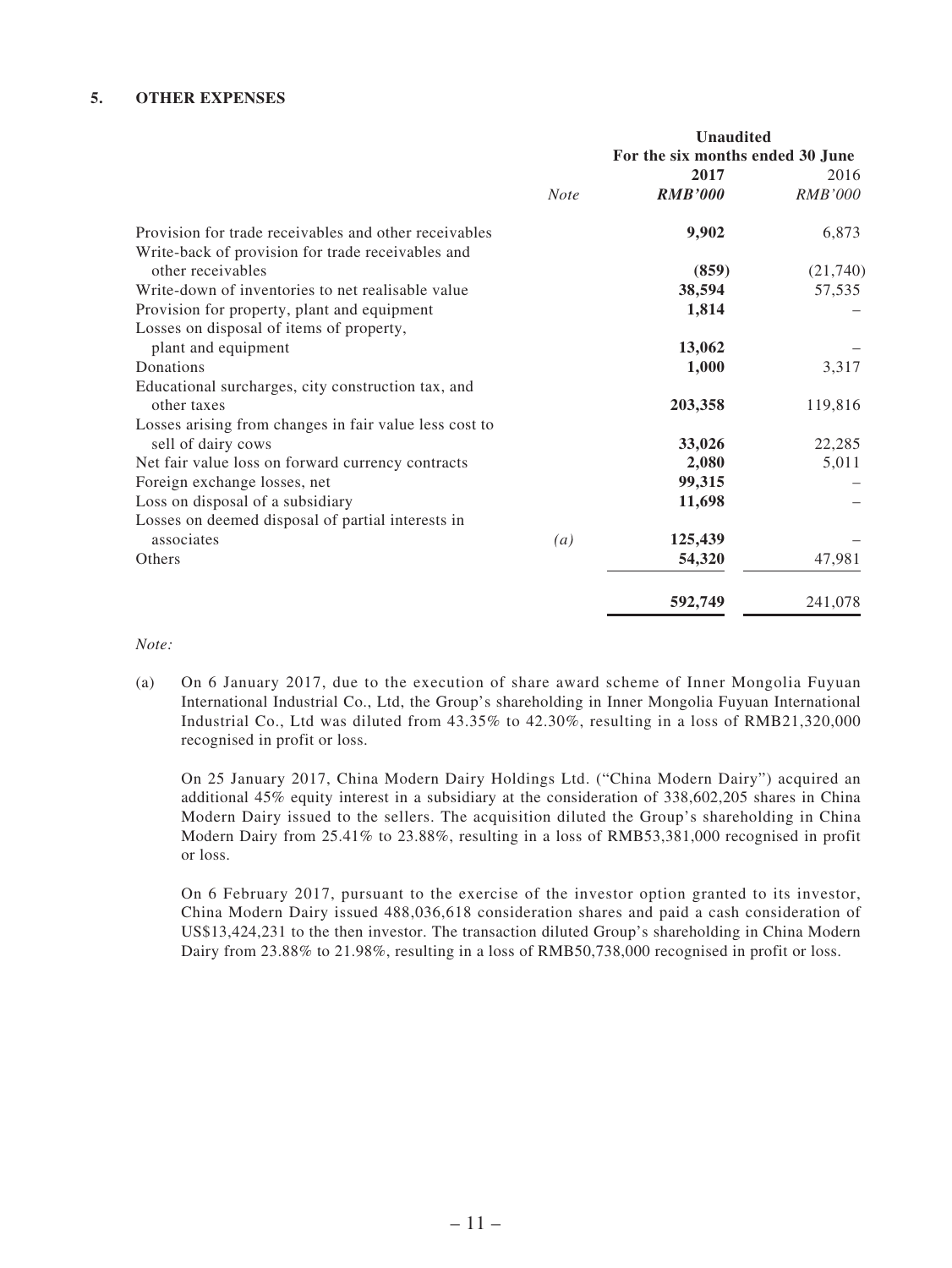### **6. PROFIT BEFORE TAX**

The Group's profit before tax is arrived at after charging:

|                                                                                      |                  | <b>Unaudited</b><br>For the six months ended 30 June |                        |
|--------------------------------------------------------------------------------------|------------------|------------------------------------------------------|------------------------|
|                                                                                      | <b>Note</b>      | 2017<br><b>RMB'000</b>                               | 2016<br><i>RMB'000</i> |
| Cost of inventories sold<br>Realised and unrealised fair value losses of             |                  | 18,950,843                                           | 18,073,165             |
| commodity future contracts, net                                                      |                  | 12,339                                               | 2,584                  |
| Cost of sales                                                                        |                  | 18,963,182                                           | 18,075,749             |
| Depreciation of items of property, plant and equipment                               |                  | 800,106                                              | 752,094                |
| Depreciation of investment properties                                                |                  | 1,293                                                | 2,474                  |
| Amortisation of land use rights                                                      |                  | 13,292                                               | 11,505                 |
| Amortisation of other intangible assets                                              |                  | 24,039                                               | 18,080                 |
| Outsourcing expenses                                                                 | $\left(a\right)$ | 161,946                                              | 169,136                |
| Minimum lease payments under operating leases                                        |                  | 145,454                                              | 95,846                 |
| Display space leasing fees                                                           |                  | 614,196                                              | 388,578                |
| Employee benefit expense (including directors' and<br>senior executive's emoluments) |                  | 2,395,742                                            | 2,113,927              |

#### *Note:*

(a) For the purpose of promoting operation efficiency, the Group outsourced the production of certain products. The amounts represent the total amounts paid by the Group for purchasing outsourcing services.

# **7. FINANCE COSTS**

An analysis of finance costs is as follows:

|                                                               |                                  | <b>Unaudited</b> |  |
|---------------------------------------------------------------|----------------------------------|------------------|--|
|                                                               | For the six months ended 30 June |                  |  |
|                                                               | 2017                             | 2016             |  |
|                                                               | <b>RMB'000</b>                   | <i>RMB'000</i>   |  |
| Interest on bank loans                                        | 102,693                          | 84,068           |  |
| Interest on US\$500,000,000 3.50% bond due 2018               | 63,127                           | 61,810           |  |
| Interest on long term payables                                | 2,387                            | 3,715            |  |
| Increase in discounted amounts of contingent consideration    |                                  |                  |  |
| arising from the passage of time                              |                                  | 275              |  |
| Net fair value loss/(gain) on interest rate forward contracts | (2,440)                          | 1,592            |  |
| Bonds issuance cost and others                                | 25,637                           |                  |  |
|                                                               | 191,404                          | 151.460          |  |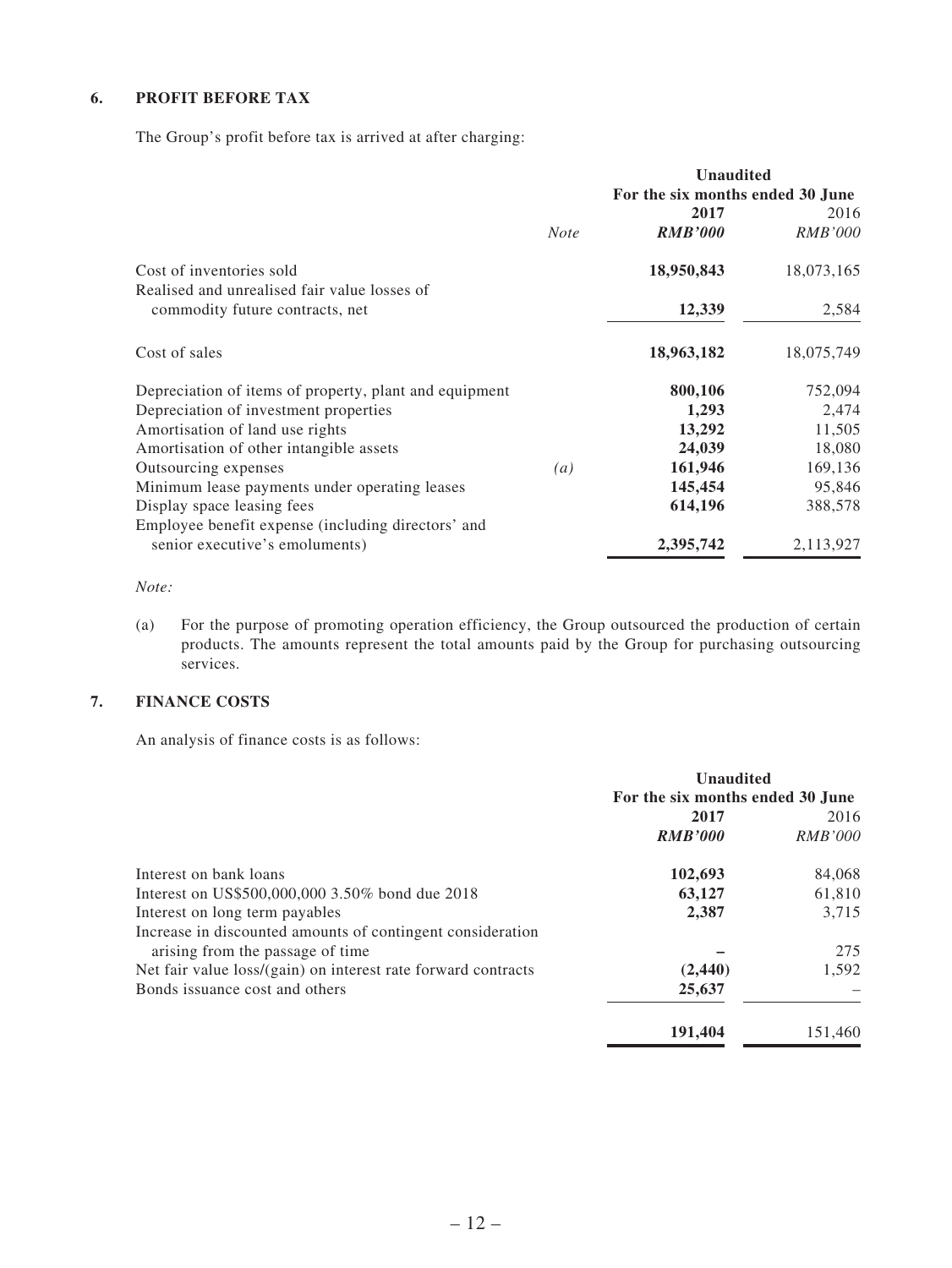### **8. INCOME TAX EXPENSE**

The major components of income tax expense in the interim condensed consolidated statement of profit or loss are:

|                                                        | <b>Unaudited</b>                 |                |  |
|--------------------------------------------------------|----------------------------------|----------------|--|
|                                                        | For the six months ended 30 June |                |  |
|                                                        | 2017                             | 2016           |  |
|                                                        | <b>RMB'000</b>                   | <i>RMB'000</i> |  |
| Current income tax                                     |                                  |                |  |
| Current income tax charge                              | 474,183                          | 405,438        |  |
| Deferred income tax                                    |                                  |                |  |
| Relating to origination and reversal of tax losses and |                                  |                |  |
| temporary differences                                  | (100, 337)                       | (92, 408)      |  |
|                                                        | 373,846                          | 313,030        |  |

(a) Hong Kong profits tax has not been provided as the Group had no assessable profits arising in Hong Kong during the period.

During the period, certain PRC subsidiaries were subject to tax concessions in accordance with (i) the PRC corporate income tax law; (ii) "The notice of tax policies relating to the implementation of western China development strategy"; and (iii) "The notice of preferential tax policy for preliminary processing of agricultural products".

### **9. EARNINGS PER SHARE ATTRIBUTABLE TO ORDINARY EQUITY HOLDERS OF THE COMPANY**

#### **(a) Basic earnings per share**

The basic earnings per share amount for the period is calculated by dividing the profit for the period attributable to ordinary equity holders of the Company by the weighted average number of ordinary shares outstanding during the period.

A reconciliation of the weighted average number of shares used in calculating the basic earnings per share amount is as follows:

|                                                            | <b>Unaudited</b><br>For the six months ended 30 June |               |
|------------------------------------------------------------|------------------------------------------------------|---------------|
|                                                            |                                                      |               |
|                                                            | 2017                                                 | 2016          |
|                                                            | <b>Number of shares</b> Number of shares             |               |
|                                                            | (in thousand)                                        | (in thousand) |
| Issued ordinary shares at 1 January                        | 3,925,027                                            | 3,923,977     |
| Effect of shares repurchase and cancellation               |                                                      | (3,976)       |
| Effect of share options exercised                          | 277                                                  | 655           |
| Effect of shares purchased under share award scheme        | (30, 994)                                            | (34, 492)     |
| Weighted average number of ordinary shares for the purpose |                                                      |               |
| of the basic earnings per share calculation                | 3,894,310                                            | 3,886,164     |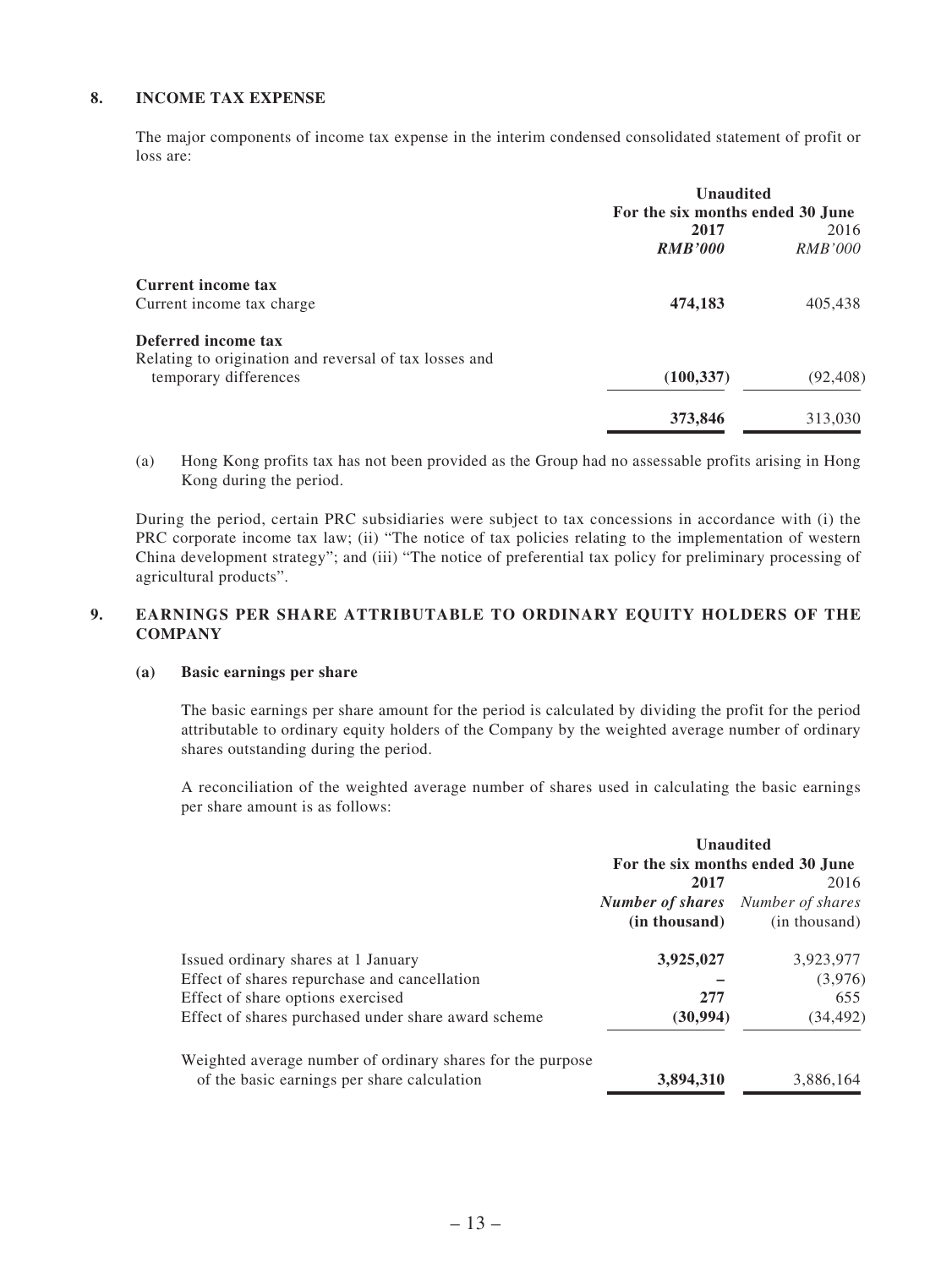#### **(b) Diluted earnings per share**

The diluted earnings per share amount is calculated by dividing the profit for the period attributable to ordinary equity holders of the Company by the weighted average number of ordinary shares in issue during that period, as used in the basic earnings per share calculation, and the weighted average number of ordinary shares assumed to have been issued at no consideration on the deemed exercise or conversion of all dilutive potential ordinary shares into ordinary shares.

A reconciliation of the weighted average number of shares used in calculating the diluted earnings per share amount is as follows:

|                                                                                                                                                                   | <b>Unaudited</b>                         |               |
|-------------------------------------------------------------------------------------------------------------------------------------------------------------------|------------------------------------------|---------------|
|                                                                                                                                                                   | For the six months ended 30 June         |               |
|                                                                                                                                                                   | 2017                                     | 2016          |
|                                                                                                                                                                   | <b>Number of shares</b> Number of shares |               |
|                                                                                                                                                                   | (in thousand)                            | (in thousand) |
| Weighted average number of ordinary shares for the purpose<br>of the basic earnings per share calculation<br>Weighted average number of ordinary shares, assuming | 3,894,310                                | 3,886,164     |
| issued at no consideration on the deemed exercise of<br>all share options during the period                                                                       | 423                                      | 55            |
| Weighted average number of ordinary shares for the purpose<br>of the diluted earnings per share calculation                                                       | 3,894,733                                | 3,886,219     |

#### **10. DIVIDENDS**

The directors do not recommend the payment of an interim dividend for the six months ended 30 June 2017 (six months ended 30 June 2016: Nil).

During the six months ended 30 June 2017, the Company declared and paid a final dividend of RMB0.089 (six months ended 30 June 2016: RMB0.14) per ordinary share as proposed for the year ended 31 December 2016 to the shareholders of the Company.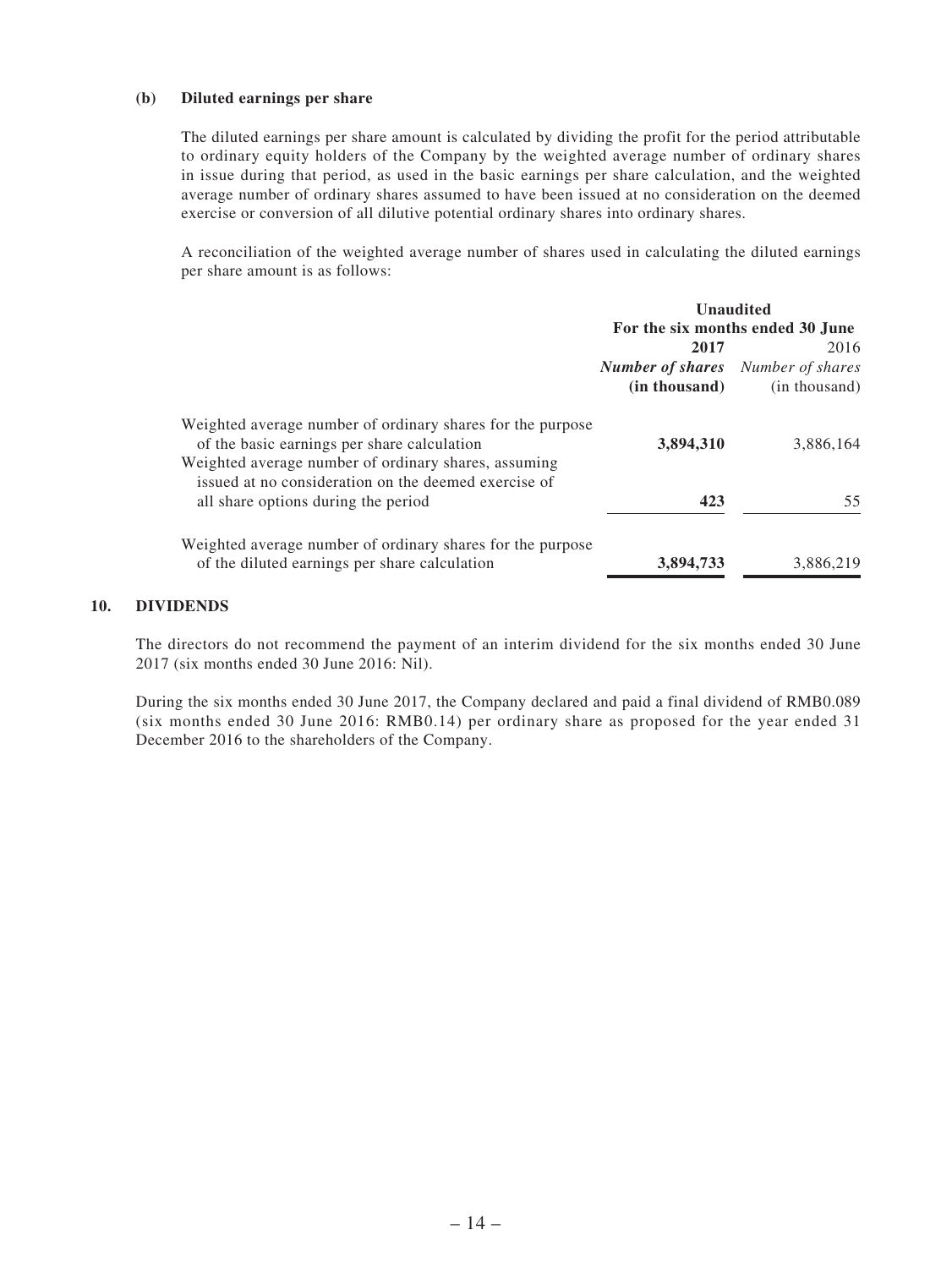#### **11. TRADE AND BILLS RECEIVABLES**

The Group normally allows a credit limit to its customers which is adjustable in certain circumstances. The Group closely monitors overdue balances. In view of the aforementioned and the fact that the Group's trade and bills receivables relate to a large number of diversified customers, there is no significant concentration of credit risk. The Group does not hold any collateral or other credit enhancements over its trade receivables. The trade receivables are non-interest-bearing.

An ageing analysis of the trade and bills receivables of the Group, based on the invoice date and net of provision, is as follows:

|                 | <b>Unaudited</b> | Audited        |
|-----------------|------------------|----------------|
|                 | 30 June          | 31 December    |
|                 | 2017             | 2016           |
|                 | <b>RMB'000</b>   | <i>RMB'000</i> |
| Within 3 months | 2,433,165        | 2,041,533      |
| 4 to 6 months   | 186,569          | 224,670        |
| 7 to 12 months  | 88,078           | 63,584         |
| Over 1 year     | 40,784           | 10,312         |
|                 | 2,748,596        | 2,340,099      |

### **12. TRADE AND BILLS PAYABLES**

An ageing analysis of the trade and bills payables of the Group, based on the invoice date, is as follows:

|                                  | <b>Unaudited</b><br>30 June<br>2017<br><b>RMB'000</b> | Audited<br>31 December<br>2016<br><b>RMB'000</b> |
|----------------------------------|-------------------------------------------------------|--------------------------------------------------|
| Within 3 months<br>4 to 6 months | 5,847,098<br>522,028                                  | 4,733,321<br>638,773                             |
| 7 to 12 months                   | 213,071                                               | 23,768                                           |
| Over 1 year                      | 12,115                                                | 9,758                                            |
|                                  | 6,594,312                                             | 5,405,620                                        |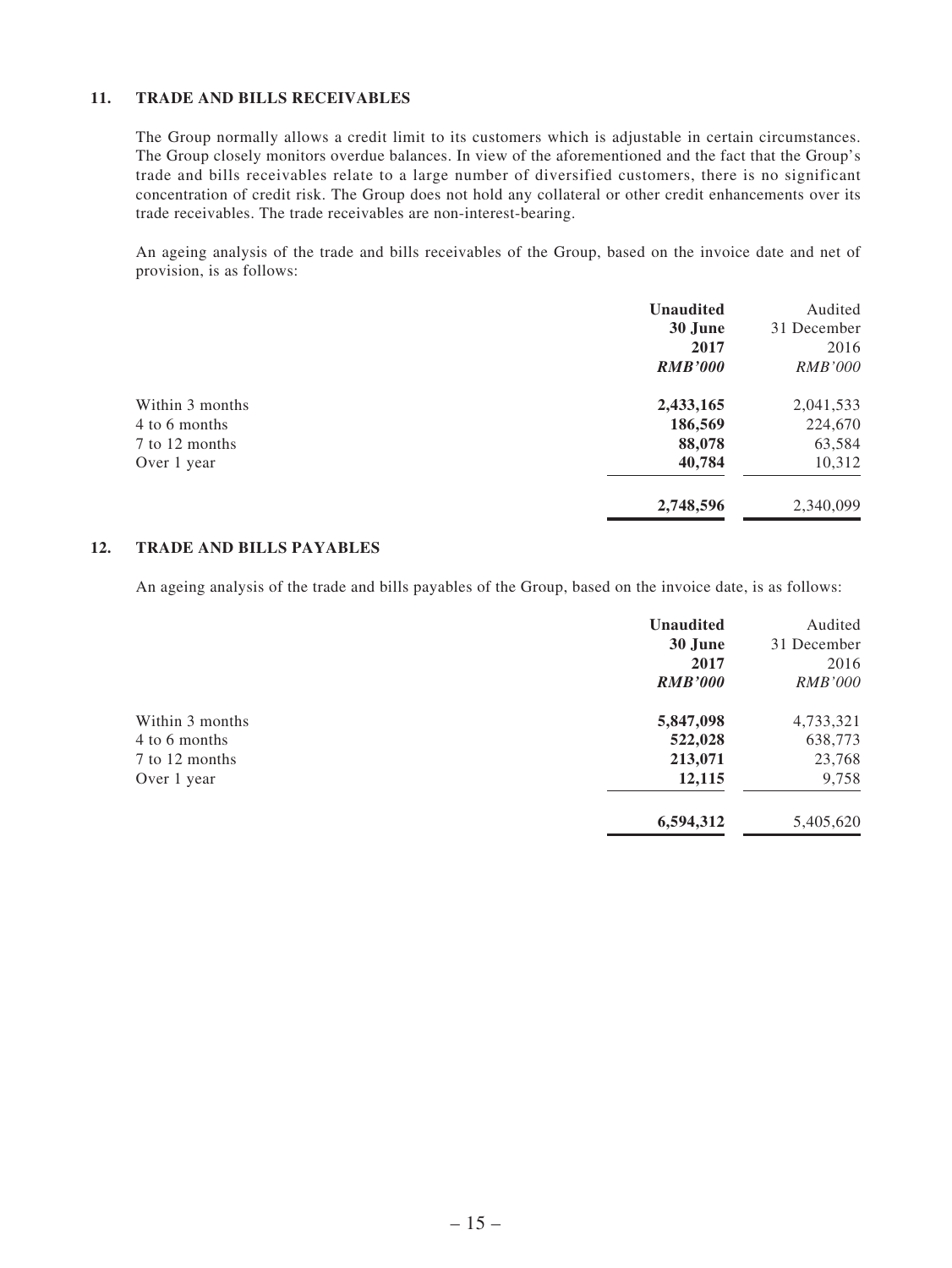#### **13. BUSINESS COMBINATION**

#### **Acquisition of Dumex China**

On 31 May 2016, Yashili, a 51.01% indirectly owned subsidiary of the Company, acquired an 100% equity interest in Dumex Baby Food Co., Ltd. ("Dumex China") from Danone Asia Pacific Holdings Pte. Ltd. ("Danone"). Dumex China is mainly engaged in the manufacture and sale of infant milk formula products of Dumex brand. The acquisition was made as part of the Group's strategy to expand its market share of infant milk formula products in Mainland China.

The fair values of the identifiable assets and liabilities of Dumex China as at the date of acquisition were as follows:

|                                             | Fair value                    |
|---------------------------------------------|-------------------------------|
|                                             | recognised on                 |
|                                             | acquisition<br><b>RMB'000</b> |
|                                             |                               |
| Assets                                      |                               |
| Property, plant and equipment               | 68,290                        |
| Construction in progress                    | 7,473                         |
| Land use rights                             | 41,527                        |
| Intangible assets                           | 283,120                       |
| Inventories                                 | 64,945                        |
| Trade and bills receivables                 | 63,887                        |
| Prepayments, deposits and other receivables | 14,116                        |
| Cash and bank balances                      | 112,071                       |
| Total assets                                | 655,429                       |
| Liabilities                                 |                               |
| Trade payables                              | (43, 626)                     |
| Other payables and accruals                 | (302,909)                     |
| Income tax payable                          | (112)                         |
| Total liabilities                           | (346, 647)                    |
| Total identifiable net assets at fair value | 308,782                       |
| Add: Goodwill arising on acquisition        | 718,476                       |
| Purchase consideration at fair value        | 1,027,258                     |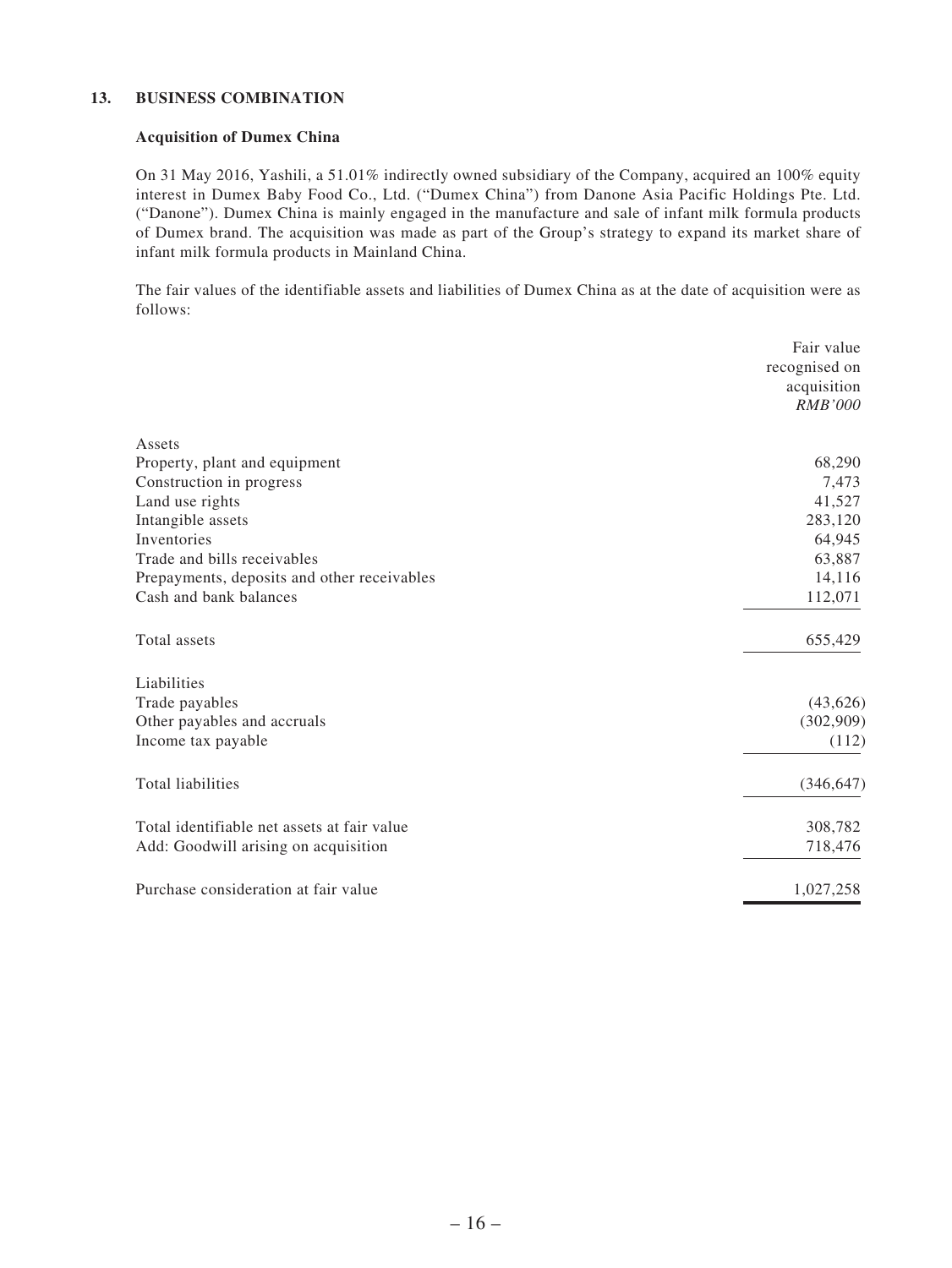An analysis of the cash flows in respect of the acquisition of Dumex China for the six months ended 30 June 2016 was as follows:

|                                                                                       | <i>RMB'000</i> |
|---------------------------------------------------------------------------------------|----------------|
| Cash consideration                                                                    | 1,099,695      |
| Cash and cash equivalents acquired                                                    | (112,071)      |
| Net outflow of cash and cash equivalents included in cash flows from                  |                |
| investing activities                                                                  | 987,624        |
| Transaction costs of the acquisition included in cash flows from operating activities | 5,510          |
|                                                                                       | 993.134        |

#### **14. EVENTS AFTER THE REPORTING PERIOD**

(a) On 13 July 2017, the Company granted 6,998,575 shares under share award scheme to selected participants, representing approximately 0.2% of the issued share capital of the Company as at the grant date. These granted shares will vest in two equal batches each on the first and second anniversaries of the grant date in accordance with certain vesting conditions.

On 13 July 2017, the Company offered to grant an aggregate of 10,930,005 share options to eligible grantees under its share option scheme adopted on 3 June 2016. The exercise price per share option is HK\$14.812. The share options will vest in two equal batches each on the first and second anniversaries of the grant date in accordance with certain vesting conditions.

(b) On 5 August 2017, the Group entered into an equity transfer agreement to sell 30,000,000 shares of China Modern Dairy, representing 0.49% of the issued share capital, for a cash consideration of HK\$41,400,000, which was equivalent to HK\$1.38 per share.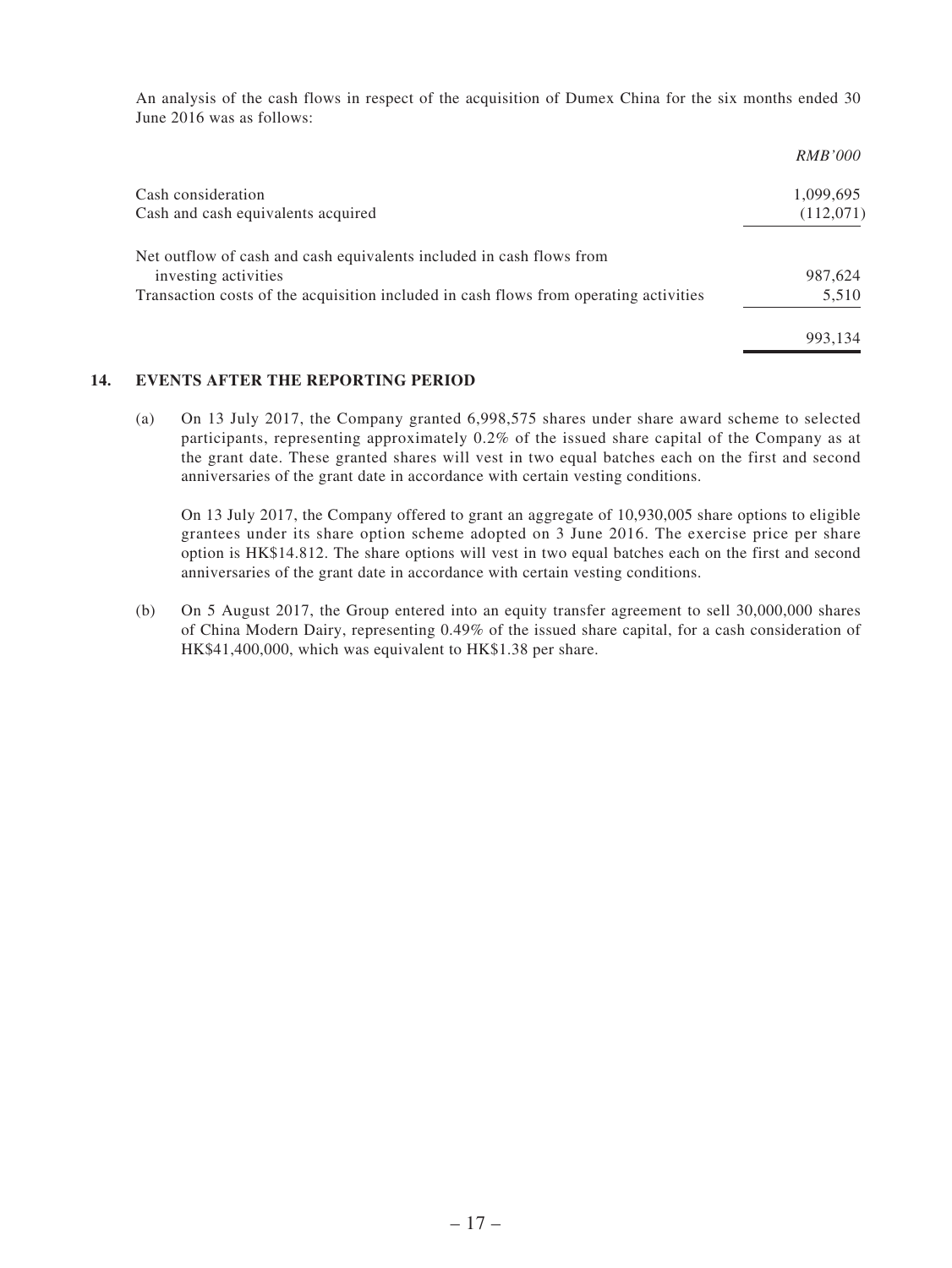# **MANAGEMENT DISCUSSION AND ANALYSIS**

# **Market Review**

Since the beginning of the year, China's macro economy has been steadily gaining traction. Despite that overall consumption demand was still sluggish, with consumption continuing to recover and consumption upgrade gathering momentum, the domestic dairy industry has seen improved growth in the first half year. The younger generations in China today have stronger purchasing power and are paying more attention to the quality as well as the experience of consumption. Along with rising consumption level and the advantages brought by the change in structure of the population, new consumption patterns are emerging and driving demands for dairy products. During the first half year of 2017, thanks to stable raw milk supply and continuously improving product structure, the market segment for high-end dairy products kept expanding and yogurt has become one of the product categories with the strongest growth potential. Moreover, innovated and high-end differentiated products have surfaced as the key impetus for the future growth of the industry.

While the dairy industry in China has stepped into a new era of development characterized by growth in consumption demand, product innovation and comprehensive sales channel upgrade, the quality of dairy products remains the foundation and core competitive strength of the industry. With the government imposing stringent regulations on the entire dairy industry chain, the quality and safety levels of dairy products are rising steadily and the infant milk formula registration system, in particular, has raised both the entry barrier and regulatory standard of the milk powder industry. When the system is fully implemented in 2018, the industry can expect to further consolidate and well set for long-term development. During the period, the government also offered practical support to help the industry develop, for example, the Ministry of Agriculture launched "Five Major Actions" to help accelerate modernization of the dairy industry, boost consumer confidence in domestic dairy products and promote the dairy industry into a new development stage. Furthermore, positive effects of production capacity adjustment of the domestic upstream dairy farming industry started to show in the first half year of 2017, and raw milk price while still on the slide, was stabilizing gradually and hopefully would slowly recover. At the same time, the industry consolidation went further with leading dairy companies enjoying yet more solid advantages. Although the market is currently still rather competitive, in the long run, the dairy industry will have a more mature and stable development pattern.

It will take more time yet for consumers to build up confidence in domestic dairy products again. Meanwhile, adopting smart technologies, digitalization and personalization are the trends of the dairy industry. Hence, apart from focusing on milk source development, domestic dairy companies are stressing more and more on brand building and carrying out extensive product research, development and innovation as well as heeding domestic demands and implementing supply chain upgrade. At the same time, internationalization has become obviously the path to take for China's dairy industry. More and more dairy companies have started to pursue overseas development, seeking a place in the global dairy market and pushing to raise the influence and competitiveness of domestic brands to make sure they can meet the challenges presented by the changing market environment.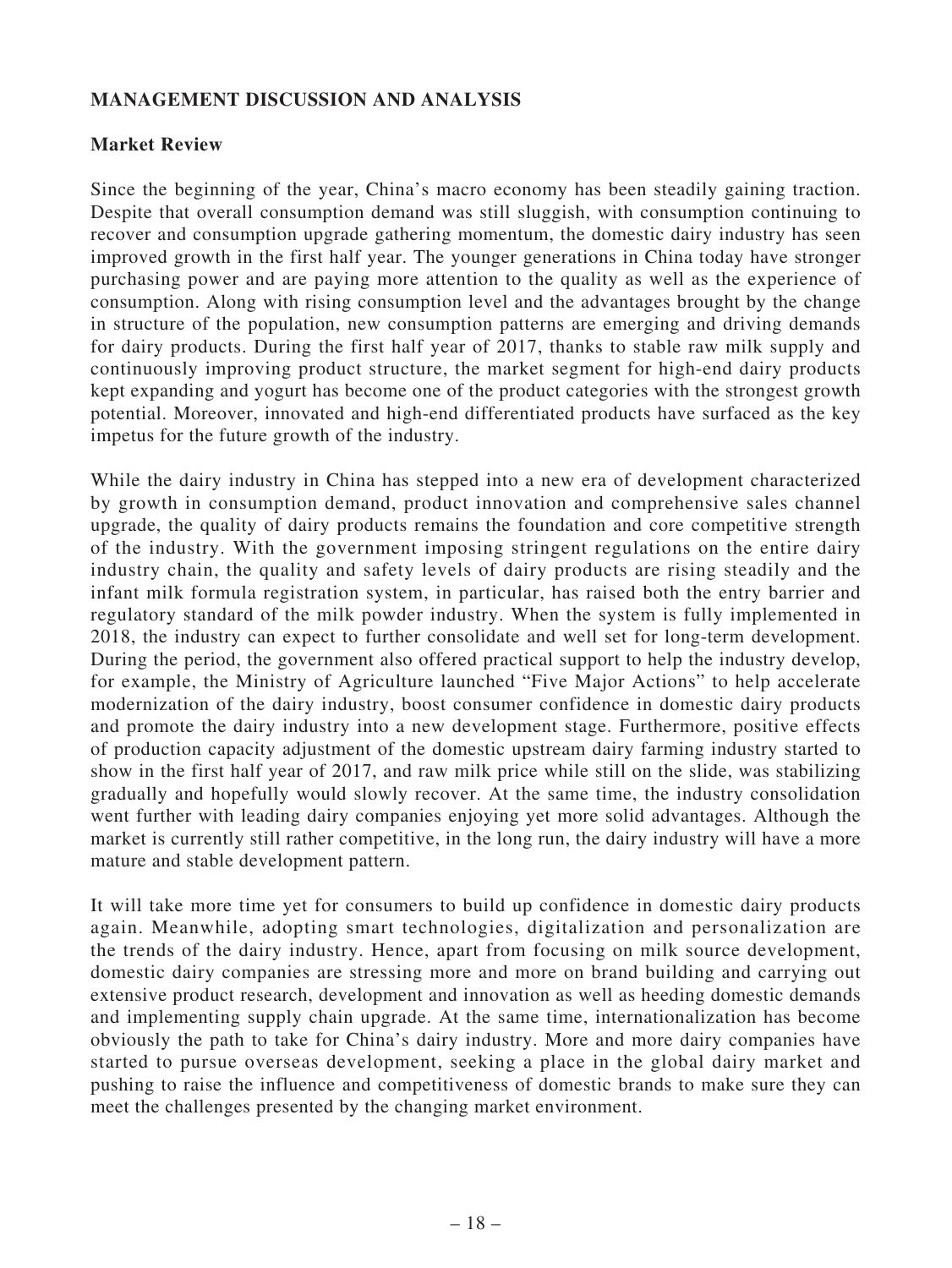### **Business Review**

During the first half of 2017, Mengniu continued to adjust its organizational structure and adopted the new business division system, achieving balanced and coordinated development of the four independent business segments, namely room temperature dairy products, low temperature dairy products, milk formula and ice cream products. And through centralizing management of the entire supply chain system, it has been able to improve operational efficiency and better monitor and control product quality and business growth. To capitalize on China's consumption trend of leaning towards higher-end, more nutritious and healthier products, Mengniu has focused on product research and development and innovation, combining new technology and quality milk sources to not only enrich the nutritional content of products and ensure only green and healthy products are delivered to customers, but also offer more unique flavors and rich and fun brand experiences to meet the needs of different consumer groups. During the period, Mengniu made breakthroughs in innovation in the chilled and ice cream products categories and received positive market response. Heeding the Internet+ trend, Mengniu uses digital technology on milk source construction and upgrade of factory management and operation, putting its best into developing dairy products of "aeronautic quality" based on Big Data research, giving it access to accurate information of consumer preferences and product positioning. It has kept improving research and development standard aiming for breakthroughs. On the marketing front, Mengniu employs the social media, which has become a mainstream communication platform, marrying it with online and offline promotions, to ensure its brand propositions penetrate every aspect of a consumer's daily life, that is, to achieve the best promotional effect via multi-dimensional interaction with consumers.

During the period, Mengniu's liquid milk retained its market leadership, while room temperature and chilled products recorded satisfactory sales, with *Milk Deluxe* and *Just Yoghurt* reporting continuous growth and *Yoyi C* affording outstanding performance, and basic room temperature products maintaining its market share. The high-end yogurt market grew significantly, with leisure yogurt as the new driving force. Regarding milk formula business, formula registration continued, sales channel transformation and product structure gradually became clear, and achieved stable sales and at the same time enhanced efficiency.

Mengniu was on the "Global Dairy Top 20" list for 2017 published by Rabobank for the ninth consecutive year and for the first time made it among the top 10, a new record for Mengniu in global dairy industry ranking. Also, Mengniu was once again selected by Interbrand as one of the Best China Brands in 2017, reflecting its strong brand presence and international competitiveness. Then, in the "2017 Seventh China Brand Power Index (C-BPI)", Mengniu's yogurt products garnered the C-BPI Golden Brand title and for the seventh consecutive year came first at the C-BPI Brand Power in the China Yogurt Industry, whereas *Yoyi C* clinched the top spot in C-BPI Brand Power in the China Probiotics Drinks Industry. In addition, at the Ninth China Food Safety Forum, Mengniu received the "Food Safety Demonstration Project Award for the Year 2016-2017". In the area of social responsibility, Mengniu has been active in expanding its influence. Its "University of Ranchers" project earned the Asia Responsible Entrepreneurship Awards 2017 in Social Empowerment Category.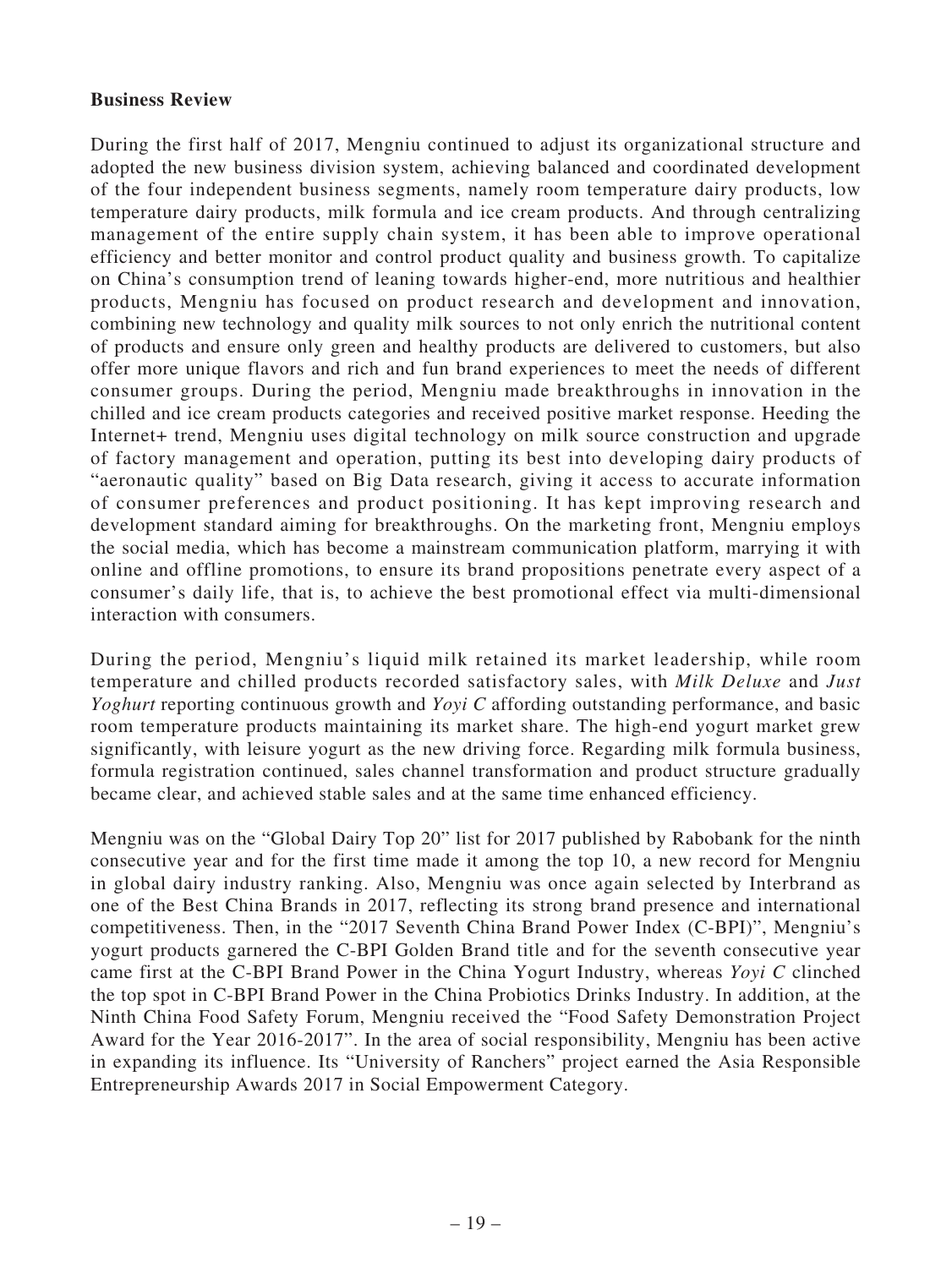### Strategic Cooperation and Integration

*– Chilled product business: Danone S.A. and its subsidiaries (collectively "Danone Group")*

Danone Group, which owns 9.9% stake in Mengniu, is Mengniu's second largest strategic shareholder. Inner Mongolia Mengniu Danone Dairy Co., Ltd. ("Mengniu Danone") is a joint-equity company held 80% by Mengniu and 20% by Danone Group.

In the first half of 2017, Mengniu Danone was active in cultivating markets and building sales channels. At such efforts plus a stronger brand awareness among consumers, all chilled milk products manifested stamina and kept the top spot in terms of market share in the chilled product market with different product categories achieving various extents of growth. Star products such as *Champion* and *Yoyi C* achieved satisfactory sales performance, while upgraded products such as *Daguoli* and *Solid Yogurt* also recorded strong sales. With regard to operational management, through project improvement and fine control and management processes, cost was saved, wastage was lowered, and efficiency was enhanced. Having Danone Group's consistent global quality management system as base, Mengniu constantly refers to Danone Group's key processes, including product design, production, logistics and sales, to push for subsequent matching of standards for its own factories and to provide systematic guarantee that its products indeed afford "aeronautic quality".

Combining Danone Group's world-class research and development technology in chilled products, Mengniu Danone has continually achieved breakthroughs in product innovation. In response to consumption upgrade and the development trend of yogurt products, Mengniu for the first time employed the exclusive patented Ystral smoothening technique from Danone Group in high-end *Milk Deluxe Yogurt* which was launched in April 2017. The new product, which blends USA-patented bacteria with raw milk from quality ranches in China, gave a new definition to premium yogurt and created a buzz in the market. The newly launched *LC-37* under *Yoyi C* uses powerful concentration technology to substantially increase the amount of probiotics – 500 times more than the national standard – in the product. In addition, with authorized use of an exclusive bacteria, the product is guaranteed to contain probiotics that are highly active, as such the product boasts significantly improved functionality. In May 2017, under *LC-37*, an upgraded low-sugar enzyme-rich product was launched to meet consumer demand for choices of healthier products. During the first half year, *Champion* actively planned for upgrade of product structure to strengthen the brand's "professional and functional" positioning. Basic chilled products were refreshed with new packaging and mouthfeel, enabling them to rapidly gain popularity.

With product quality as the core quest and research, development and innovation as drivers, the chilled product business of Mengniu deepened its cooperation with Danone Group in terms of adjusting its product structure, improving the operation of its plants and optimizing the business structure, thereby leading development and upgrade of the entire industry. Leveraging the research and development and patented technology of Danone Group and implementing its own advanced operation and management methods tied in with distinctive Chinese characteristics, Mengniu will continue to enrich its product lines, focus on the nutritional and health value of its products and promote development of the high-end chilled dairy products market.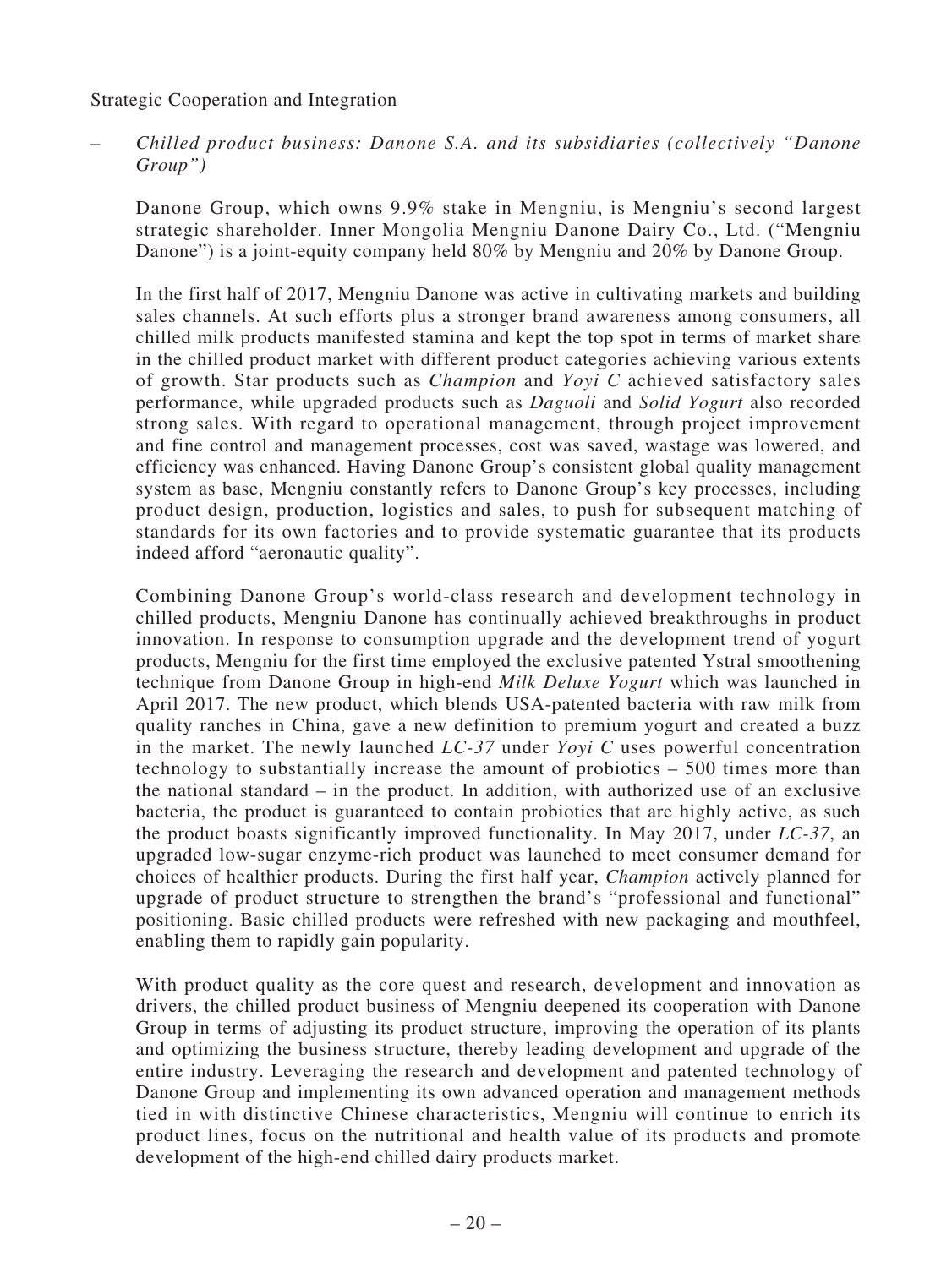### *– Arla Foods*

Mengniu continued its international research and development and ranch management approaches with the aim of aligning its entire industrial chain with international standard. With the support of technologies and human resources from Arla Foods and through the "Happy Cow Plan", Mengniu has been pushing for comprehensive upgrade in areas such as management, operational standard, employees' skills and milk source. During the period, it further modified the Standard Operational Procedure ("SOP") brought in from Arla Foods, and launched a new version of customized SOP which better suits domestic management requirements and experience in China. At the same time, more Lean management tools were introduced with implementation tracked for systematic upgrade of management standard. Furthermore, Mengniu established an online platform for technology standards with those of Arla Foods as benchmarks. During the period, senior Arla Foods experts were invited to the plants in Qingyuan and Tianjin to carry out benchmarking assessment of the technologies used, the purpose of which was to help Mengniu improve its production craftsmanship. In addition, the China-Denmark Milk Technology and Cooperation Center ("China-Denmark Center"), a collaboration between Mengniu and Arla Foods, is preparing to release the "Housing design for cattle" book that documents and illustrates Denmark's ranch technology and management concepts thoroughly. This will allow Mengniu to support milk sourcing effectively and, on the back of its release and related promotion, help raise consumer recognition of the "Mengniu" brand.

Apart from safeguarding milk source development, Mengniu and Arla Foods also cooperate on in-depth research and development undertaking. The China-Denmark Center plans to conduct comprehensive research and development project with topics including pilot demonstration farms, new technology validation base, research and development testing base, training base, etc. Through working closely with more research institutions, Mengniu will have the support it needs to improve the flavor and nutritional value of its dairy products. Aware of the trends of consumption upgrade and product differentiation, Mengniu and Arla Foods established a joint-project team to drive planning of research and development and production of cheeses so as to take the development of dairy products in China into a new era.

### *– Milk powder business: Yashili International Holdings Ltd ("Yashili"; stock code: 1230)*

Mengniu holds 51% stake in Yashili and is its controlling shareholder. In the first half of 2017, the domestic infant milk formula market grew by 7% year-on-year, reflecting the positive impact of the two-child policy in full swing and the recovery of the industry accordingly. The launch of the infant milk formula registration system has commanded cross-border e-commerce operations to standardize practices. As for the motherand-baby store channel, it maintained relatively fast growth, while the modern trade channel continued to shrink. Despite that demand was picking up, the domestic milk powder industry still faced challenges from channel transformation and consumption upgrade. Chinese consumers have yet to regain confidence in domestic milk powder and rebuilding their trust in domestic brands takes time. During the period, Yashili continued to adjust sales channel layout and product structure, adopting a channel and product category-oriented organizational structure, namely "four CBUs plus one project department", and quickly increased the proportion of mother-and-baby stores channel and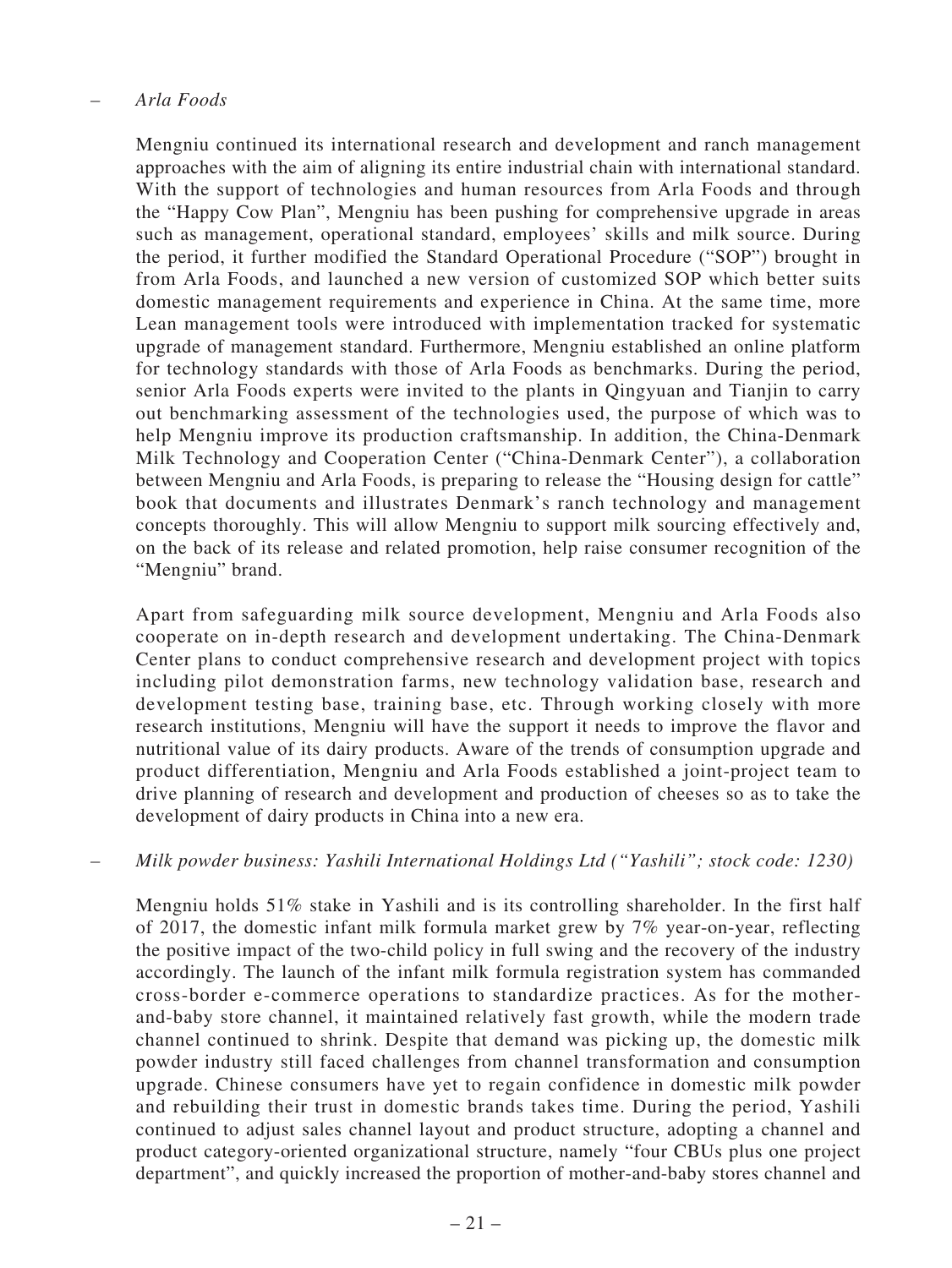e-commerce channel. Also, Yashili exerted in improving quality management standards of its entire value chain from supplier to consumer services, aiming to rebuild consumer confidence with quality products. In the first half of the year, products of *Yashily*, *Mengniu*, *Dumex* and *Scient* passed 100% the stringent sample tests conducted by the authority. Furthermore, Yashili actively strengthened integration and reconstruction of its internal production networks, integrated the resources of Danone Group, Arla Foods and other strategic partners to realize synergy in capacity and efficiency improvement, and continued to better production deployment and cost structure.

During the period, in active response to the infant milk formula registration system, Yashili's different factories filed relevant registration applications for formulas of their different product series to China Food and Drug Administration ("CFDA"). In August, Yashili was listed among the first batch of enterprises granted formula registration by CFDA. A total of 7 series and 21 formulas of Yashili were approved for registration and record, which indicated Yashili had the most approved formulas on the list. On the branding strategy front, in the first half of 2017, Yashili gradually rolled out its differentiated business model and deployment, with *Yashily* focusing on basic nutrition; *Oushi Mengniu Ruipuen* committed to differentiated competition, mainly targeting the organic market; *Dumex* positioned as professional solutions for babies; and Arla Foods emphasizing the royal concept with it being a strategic brand supported by the major shareholder. These brands are complementary to each other in terms of price range and regional strategy and have given the Group a solid foundation for combating the intense competitions in the market which is treading on the high-end trend and more and more drawn to branded products.

Affected by the infant milk formula registration system and the two-child policy, industry consolidation has hastened and demands are expected to increase. In the long run, the milk powder industry will continue to revive with competition remaining intense. To capitalize on the high-end and differentiated products trend, Yashili will undertake sales channel and capacity adjustments, continue to elevate product quality and direct efforts into product research and upgrade, explore organic milk powder, goat milk powder and other differentiated product lines, so that it may capture opportunities amid challenges.

– *Plant-based Nutrition Products Business: The WhiteWave Foods Company ("WhiteWave")*

Mengniu and WhiteWave set up an equity joint company in April 2014 in which Mengniu holds 51% equity interest and WhiteWave 49%. In April 2017, Danone Group, one of Mengniu's strategic shareholders, announced that it had completed the acquisition of WhiteWave, a move that can benefit Mengniu's plant protein drinks business, giving it access to more resources and new vigor to develop the plant-based drinks market.

In recent years, with consumers becoming more and more health conscious, the concept of plant protein has become a hot topic in the food and beverages sector. As part of a healthy lifestyle, plant protein drinks, which are healthier, more nutritious and natural, have become increasingly attractive and the market for them has grown robustly as demand for the products increases. Meanwhile, the pursuit of more in-depth research and development has helped improve the flavor of traditional plant-based products,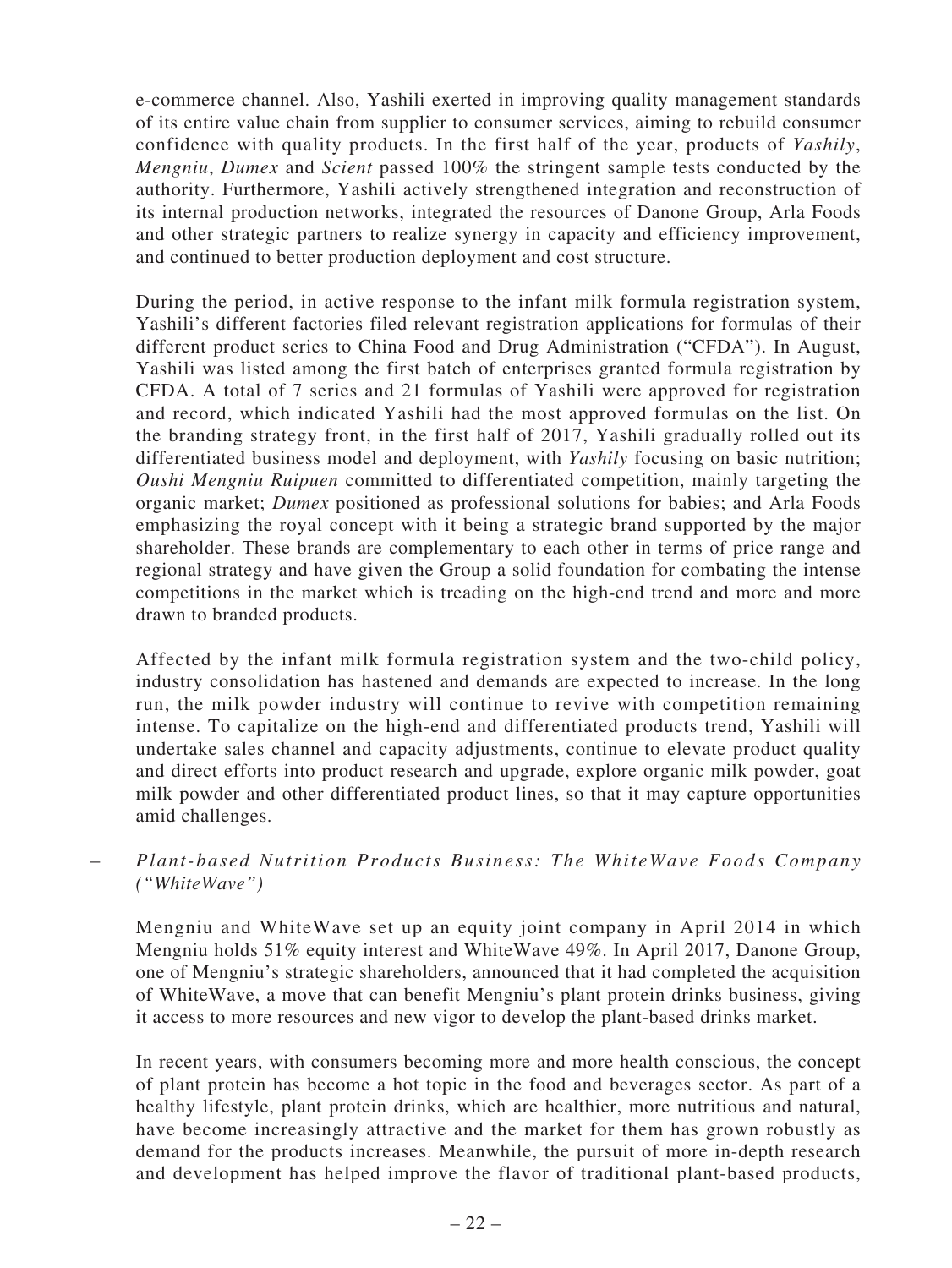which resulted in the launch of better tasting and more diverse choices of products. *Silk ZhiPuMoFang*, a plant-based beverage series jointly launched by Mengniu and WhiteWave, which uses the world-leading advanced  $\mu$ – Grind<sup>™</sup> micron grinding technology, has been able to satisfy consumers' crave for healthy, nutritious and natural beverage products that come in various rich flavors. Furthermore, Mengniu continues to develop new products and plans to introduce more new flavors that agree with the preferences and dietary requirements of the Chinese market, with the aim of grabbing development opportunities in the domestic plant protein drinks market.

Backed by Mengniu's huge and strong sales network and at the effort of the equity joint company to develop sales channels, Mengniu not only maintained advantages in traditional sales channel, but also worked actively to develop e-commerce channel and special channels such as catering outlets, and plans to introduce exclusive flavors for e-commerce channel, so as to create sharp industry edges on the back of the synergies and coordination between products and channels. Mengniu and WhiteWave will constantly review and optimize future business development strategies, aiming for resource support and cooperation in aspects from product development, expansion of product categories to mode of sales to unearth the market potential of the plant protein products.

### *– China Modern Dairy Holdings Ltd. (stock code: 1117)*

On 4 January 2017, Mengniu announced the acquisition of 965,465,750 additional shares of Modern Dairy, representing approximately 15.7% of the total issued share capital of Modern Dairy upon completion of the relevant share purchase agreement, for a consideration of approximately HK\$1.9 billion. When the transaction was completed, Mengniu beneficially held approximately 37.7% of the total issued share capital of Modern Dairy, which then triggered a conditional mandatory cash offer (the "Offer"). Mengniu made a mandatory general offer to acquire the entire issued shares in Modern Dairy at HK\$1.94 per share on 14 February 2017 (except the shares already owned or agreed to be acquired by Mengniu) and canceled all outstanding share options of Modern Dairy. Upon completion of the Offer on 21 March 2017, Mengniu held a total of 3,755,769,412 shares in Modern Dairy, equivalent to approximately 61.3% of the issued share capital of Modern Dairy.

Modern Dairy is the largest dairy farming company in China and also the first in the industry to obtain the national High-quality Milk Project accreditation for its UHT milk and pasteurized milk. A forerunner in the quest of quality in milk from theory to production, Modern Dairy champions the exclusive model that "integrates forage planting, cow breeding and milk processing" and, by marrying it with production processes that follow stringent standards, is able to upgrade overall raw milk quality to industry leading level. With increased shareholding in Modern Dairy, Mengniu shall be able to, with the aid of a tightened upstream and downstream cooperation system, better integrate the advantages of Mengniu in channel expansion and brand building while using Modern Dairy's original production model characterized by "the integration of forage planting, cow breeding and milk processing" and quality raw milk to boost the operational efficiency of both parties. In July 2017, Mengniu joined hands with Modern Dairy to introduce Modern Dairy's *Xianyu Pure Milk*, that employs the production technique of "milking to processing in two hours" to retain the bioactive substances, thus the freshness and nutrition of raw milk.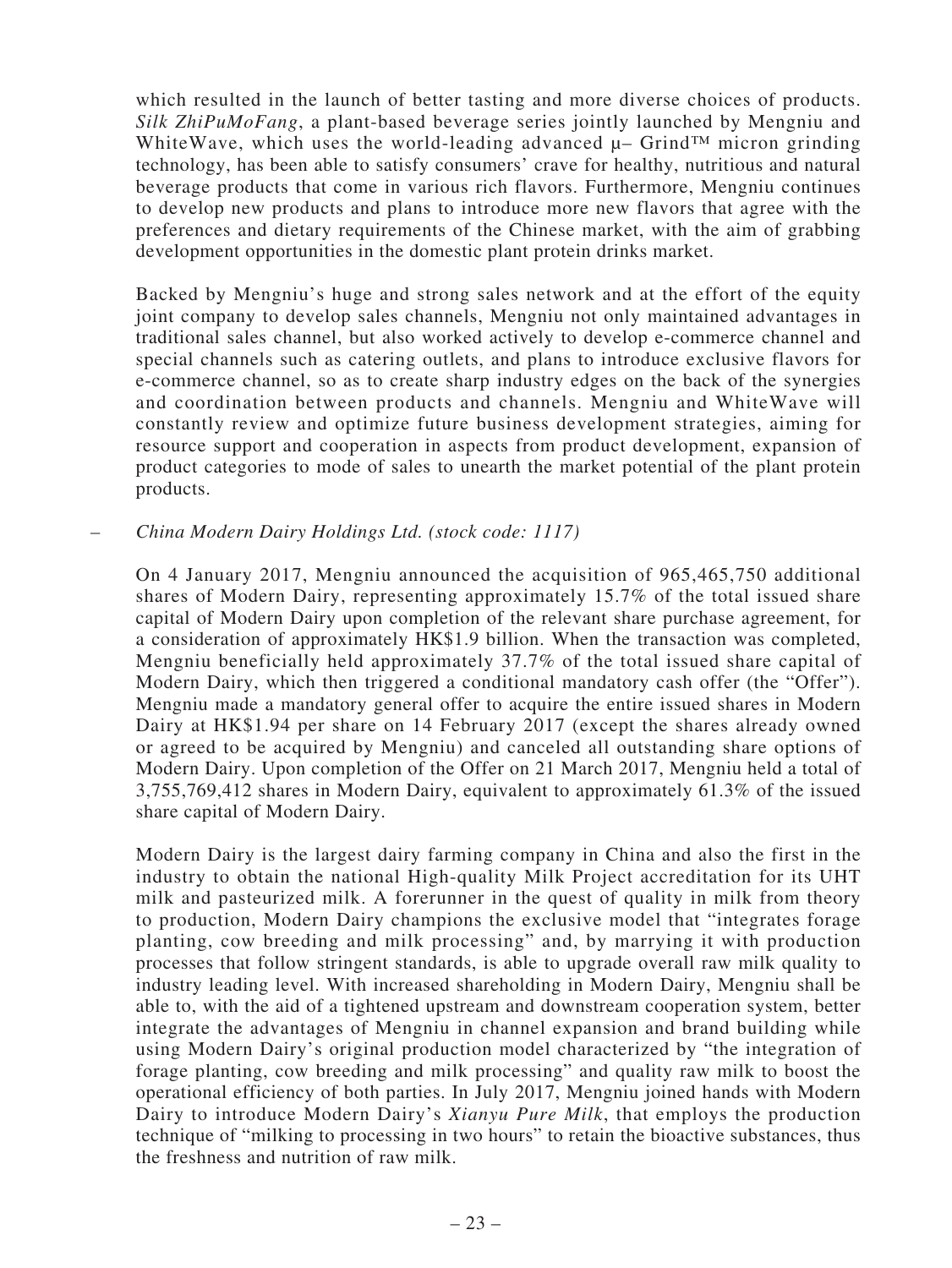In the future, Mengniu will capitalize on Modern Dairy's milk source advantage, step up input of integrated resources and effort to improve operation of the Modern Dairy brand, as well as using the synergies the industrial chain presents to expand the high-end product market hand in hand.

### **Quality Management**

Mengniu embraces the spirit of the "Craftsman of Milk" in every stage of quality management, adopting stringent "aeronautic standards" throughout the entire industrial chain, thus giving "aeronautic quality" products a new definition, thereby realizing on all levels the concept of perfect products that has the consumers at heart. During the period, Mengniu commenced the upgrade of management system, primarily focusing on meeting the requirements of four systems, namely new ISO9001:2015 standards, FSSC22000 standards, ISO14001 and ISO18001, and adopting a risk-based model for workflow management to optimize quality management end-to-end of the industrial chain from milk source to production and sales. On the foundation of years of quality management work and adopting advanced international management systems, Mengniu has constructed its own "4Q Excellence Quality Management System". With quality management and upholding technology standard as emphases, the system uses information management tactics to optimize the risk management mechanism step by step, taking Mengniu's quality management to a new height.

Mengniu continues to operate with the help of synergistic operation of the Laboratory Information Management System ("LIMS") and SAP system, providing it with nearly 0.4 million pieces of data every day and offering intelligent technologies and systematic quality assurance at every stage comprehensively. During the period, Mengniu focused on strengthening LIMS process management to ensure that each and every product is inspected at every relevant check point without a single miss. Through the integrated and collaborative operation of LIMS and SAP systems, Mengniu is able to track information forward and backward at all quality control points, and the quarterly 7x24 entire industrial chain traceability drills had been 100% successful. Mengniu's self-developed "Food Safety Cloud" platform accommodates upload of quality data of all its factories daily, realizing informatization of the entire industrial chain from ranches and factories to markets and maintaining transparent communication with regulators as well as consumers. At the same time, via the digitalized "Real-time Food Safety and Quality Monitoring and Control Platform" of international standard, which covers all ranches, production plants and major sales regions, Mengniu is able to monitor food safety real-time in every stage of production.

During the period, Mengniu overcame limitations on informatization that both local and overseas laboratories conventionally experience and upgraded the information system of its laboratories, building the "Mengniu e+ Informatization System for Laboratories". It is the first in the world to perfectly integrate inspection management and quality control and that can carry out inspections of original electronic records and automatically collect data via linkage of devices. It is a new information system for laboratories which is simple-and-convenient, scientific and rigorous while meeting personalized needs of quality management. During the period, the system covered 36 subordinate units nationwide, supporting Big Data management of automatic advance warnings, analysis and real-time transfer, contributing to improvement in the overall level of quality control and assurance of food quality and safety.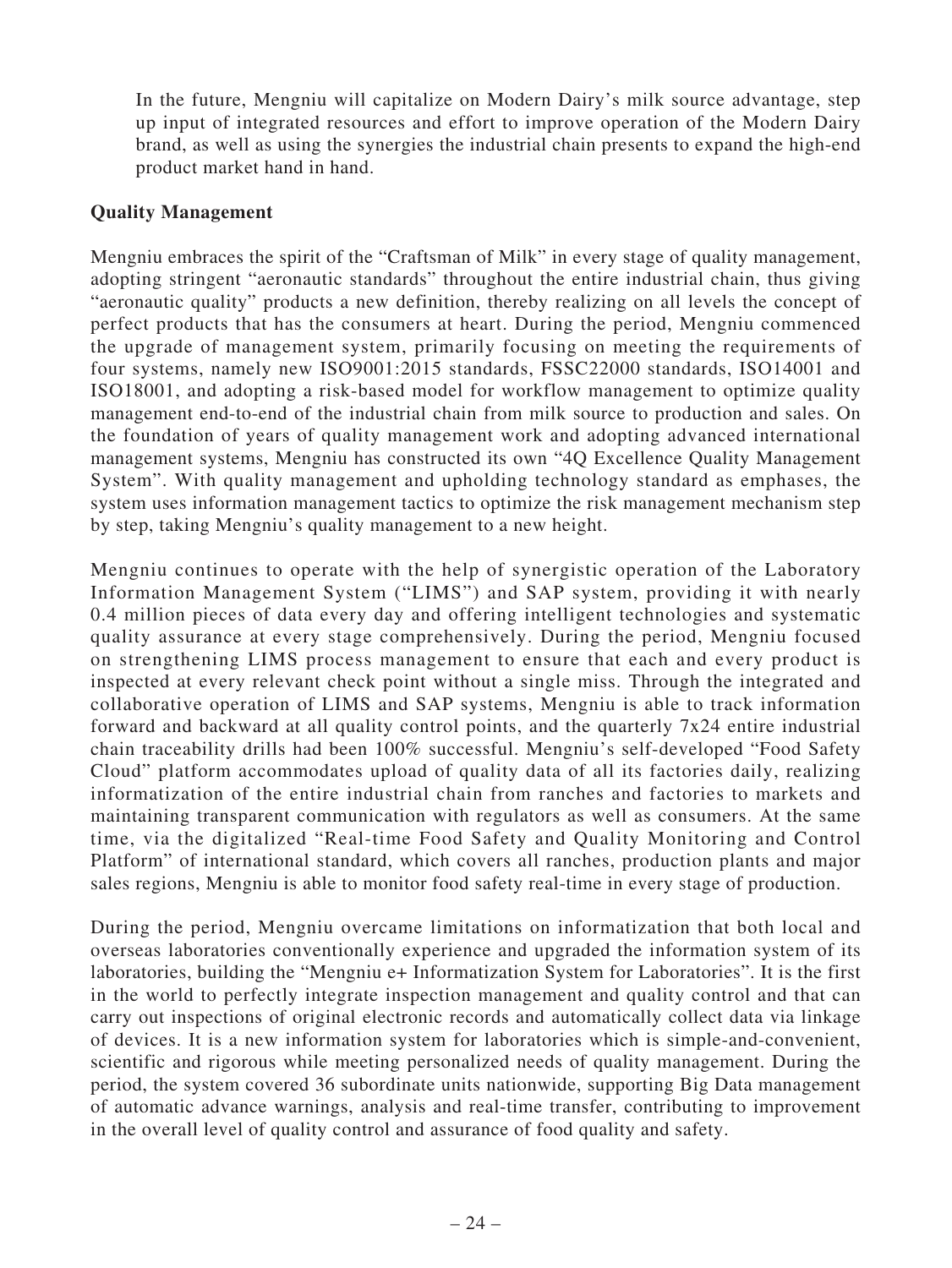Mengniu aligns the food safety standards of its factories with Danone Group's Food Safety Item ("FSI"). It explores in depth core key modules, focusing on high-risk areas in food safety management, aiming to improve food safety management index as well as strengthening food safety control throughout the production process. In addition, Mengniu joins hands with SGS international certification company to apply advanced international resources for quality evaluation, set up quality assessment rules for and began inspecting overseas OEM factories. During the period, the Group upgraded its intelligent equipment, applying technologies for pretreatment and intelligent technologies for equipment automation and cooling, in all stages of production.

The cores of milk source management are risk control, upgrade of bases and training of professional talents. Our aim is to improve milk quality, reduce food safety risks and promote adoption of advanced technology by milk suppliers. In terms of risk control, inspection frequency and requirements were both further enhanced during the period, and milk suppliers of Mengniu's various business divisions passed 100% of the tests conducted by inspection organizations on samples of raw milk.

In accordance with the Group's overall organizational structure, quality management divisions are set up for the different product categories – room temperature, chilled and ice cream products – for accurate quality control of each. Among which, quality management of room temperature is based on consumers' perspective, which ensures the quality and safety of the products of the Group, and increases consumer satisfaction starting with the design of every little detail to achieve perfect quality. During the period, to improve customer recognition of *Just Yoghurt* products, a unique straw design with optimized functionality was created to help increase consumer satisfaction. Also, human errors were reduced through the innovation of pipette comparison software; automatic testing equipment was developed to carry out automatic testing of dynamic pulling grips, and optimized management of quality reports for effective sharing of advance warning data.

The focus of chilled product quality management is to promote the alignment with Danone Group's FSI. At the same time, efforts were made on implementing management of front-end fruit suppliers, setting up quality management standard and building a supplier communication platform to effectively reduce non-qualified rate and control safety risk. Management of cold chain was carried out in accordance with the new food safety law with a focus on perfecting the assessment standard accordingly, sorting out and identifying key risks in the different production stages of chilled products and key control points. Meanwhile, in collaboration with chilled product division, a cold chain sample market was built to promote construction of cold chain at the sales terminals and prevent market-related quality risks.

The quality management arm of ice cream products division has drawn up a "Prevention and Control Plans of Food Safety Risks", which covers market inspection and collects immediate feedback from end-users via an "Information Open Sharing System". In addition, the Group kicked off experiments on control of micro-organisms in the environment in Tai'an and Dangyang with third party resources to prevent contamination by germs at food sources.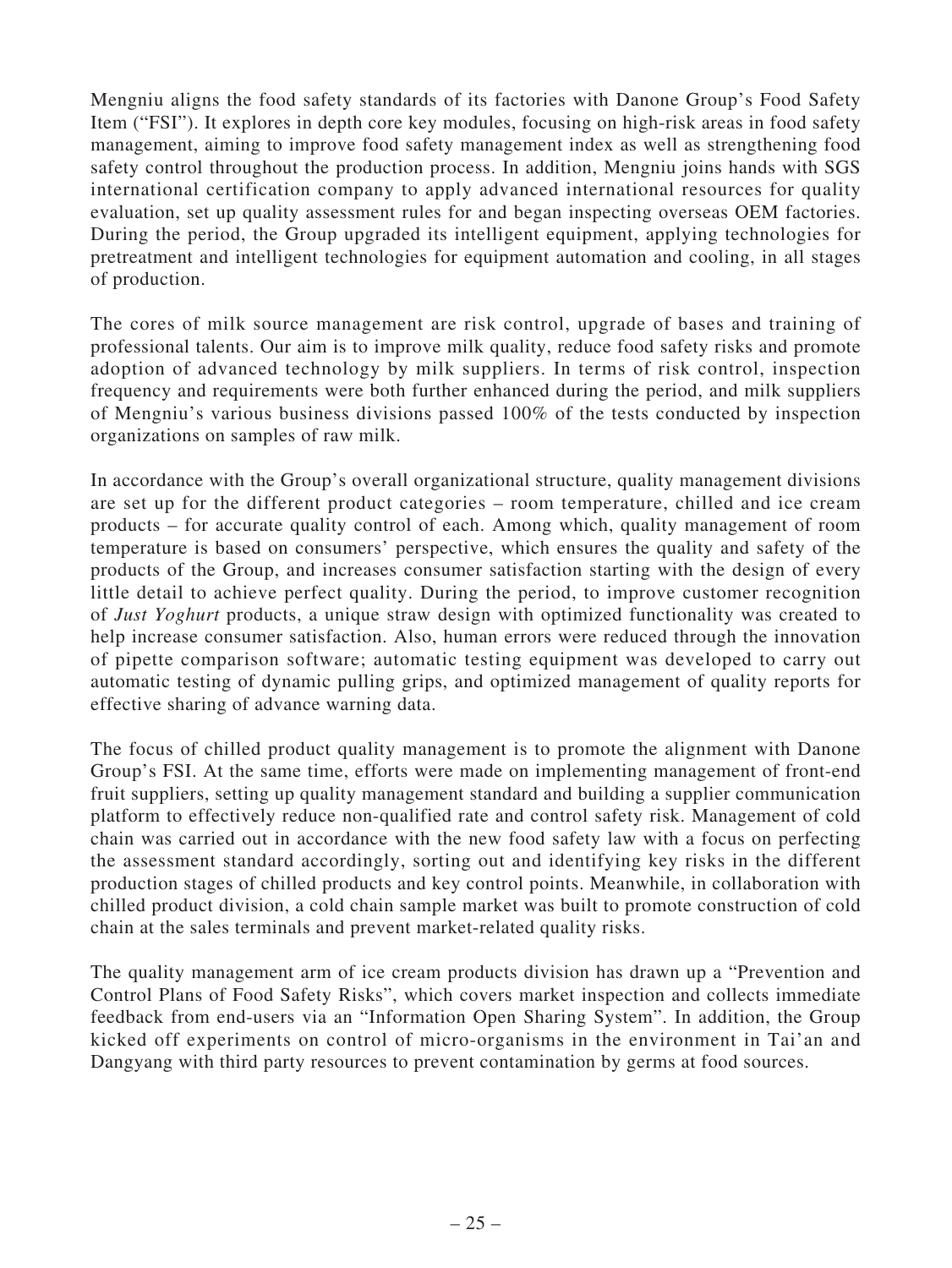Mengniu continues to promote the ranch food safety management and assessment system. On the success in implementing the system at the facility of Mengniu's core strategic cooperation farming partners, the system was promoted to other leading farming groups in China during the period. As at 30 June 2017, the system was adopted by a total of 36 ranches, contributing to effective enhancement of the capacity of ranches to ensure product quality and providing Mengniu a solid foundation for delivering "aeronautic quality" products.

# **Raw Milk Sourcing**

To meet market demand, Mengniu has expanded the areas from which it sources raw milk to countries such as Denmark, Australia, New Zealand, famed worldwide for their rich milk supply. At the same time, in order to put into execution the "2020 Sustainable Ecosystem of Milk Sources" strategy, it continues to push ahead with the upgrade and improvement of the fundamental setup of ranches, standardize the ranch operational procedures, enhance risk control and improve technologies and the professional skills of staff. Moreover, Mengniu and the China-Denmark Center jointly launched the "Happy Cow Plan" to strengthen the quality of milk sources and enhance the overall management level of ranches. During the period, the percentage of milk sources provided by standardized ranches and scaled farms of Mengniu was maintained at 100%.

In the first half of 2017, Mengniu and the China-Denmark Center jointly initiated the "Happy Cow Plan" which uses Mengniu's SOP for ranch management as standard and focuses on "Golden Key Platform" and "Lean Ranch Production", while building overseas training platform, ranch R&D platform and the W-W Virtual Dairy Farming Platform to enhance overall staff skills, raw milk quality, raw milk sources management and the operational level of ranches.

To further improve the health of dairy cattle and their living environment and reduce their somatic cell count, Mengniu has made added efforts during the period to assist the cooperated farms in upgrading and improving drinking water tanks, fans, spraying gears, beds, exercise ground and the silage cellars in ranches, which laid the foundation for enhancing raw milk quality. At the same time, Mengniu offers further guidance to the ranches on upgrading the standardized ranch operational management procedures, focusing on the core production areas in the ranch and the implementation of the standard. In addition, Mengniu cooperates with the regulators on checking for veterinary drugs nationwide, helping to guarantee healthy development of the China dairy market. Currently, Mengniu's TMR and silage coverage all reach 100%. The lactoprotein, milk fat, somatic cell and bacteria colony counts of the raw milk all meet international quality standards.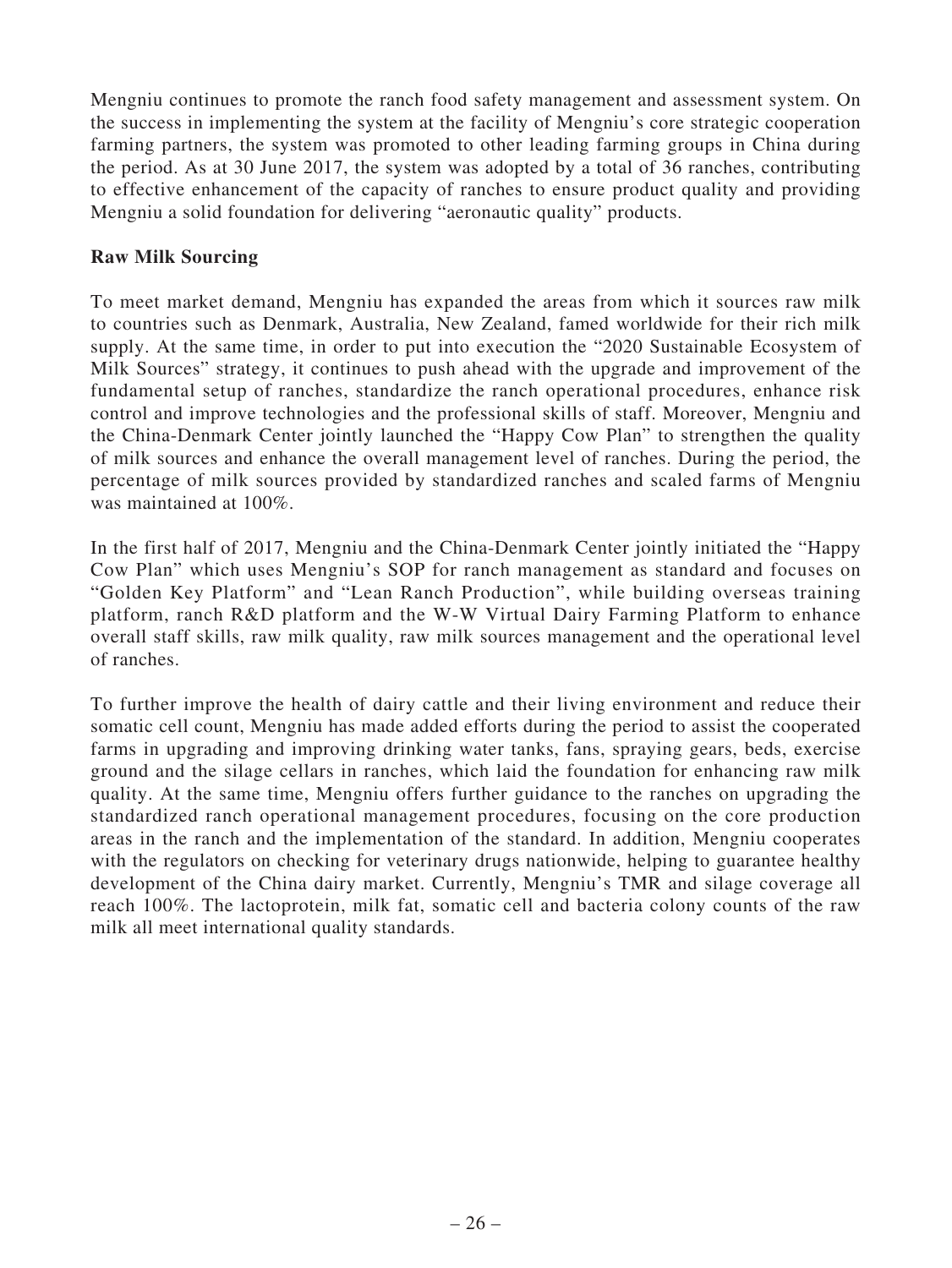Mengniu continues with the "W-W Virtual Dairy Farming Project", which involves overall upgrade of the ranch service toolbox and optimizing the Mengniu Excellent Supplier ("MES") service management assessment system. During the period, the project covered approximately 500 milk suppliers and 80% of all front-line staff, and the concept of contractual responsibility was applied in selected ranches for four major areas of pursuits, namely source management, outcome assessment, technology management and financial management, to help milk suppliers effectively enhance profitability, lower internal operating costs, keep enhancing the operational level of ranches and cooperation with the Group. In the first half of 2017, at the roll out of the project, the average output per unit per day of the ranches increased by 2.66 kg on average year-on-year, which translated into considerable economic benefits for the ranches.

To tighten cooperation between milk suppliers and the Group and enhance the operational level of ranches, Mengniu gathered representatives of ranches rearing dairy cattle of over ten thousand to hold strategic milk suppliers meeting on quality during the period. At the meeting, participants discussed in great depths and reached consensus on issues including methods of control on veterinary drugs, ways to enhance staff performance and the direction of ranch development.

To implement the Group's 2020 strategy, Mengniu focused on lowering cost and boosting efficiency of ranches by setting up a team dedicated to improving operational efficiency, strengthening the professional skills of staff, identifying room for improvement and optimizing ranch profitability, all for helping the milk source division achieve the threeyear goals of "precise project positioning, trimming cost and boosting cost effectiveness, and industrial upgrade".

Furthermore, 17 Mengniu's student milk plants in raw milk source areas of Bameng, Tongliao, Hohhot and Jiaozuo have passed the national certification assessment, meeting the production requirements of milk for school students.

# **Management System**

Mengniu has adopted the SAP system since 2013. After three years of construction efforts, Mengniu's information system structure built with SAP at the core is basically in shape. During the period, the Group promoted in depth applications related to SAP and other relevant systems, including the profound integration of the SAP and LIMS systems, promotion at the sales end of the SAP and Wei Sales Platform ("WSP") and Business Intelligence ("BI") project.

As the first dairy enterprise to achieve coordinated management using the two major systems LIMS and SAP, Mengniu generates more than 0.4 million pieces of inspection data of processes from procurement of material to production to sales endeavors to achieve digital, intelligent and systematic quality assurance. Mengniu uses the SAP system for automatic decision making on quality, transfer control, quality tracking and management of quality records, and enables automation of matching of test plans, collection and transfer of monitoring results, drawing conclusion from quality monitoring results and issuing quality reports through LIMS system.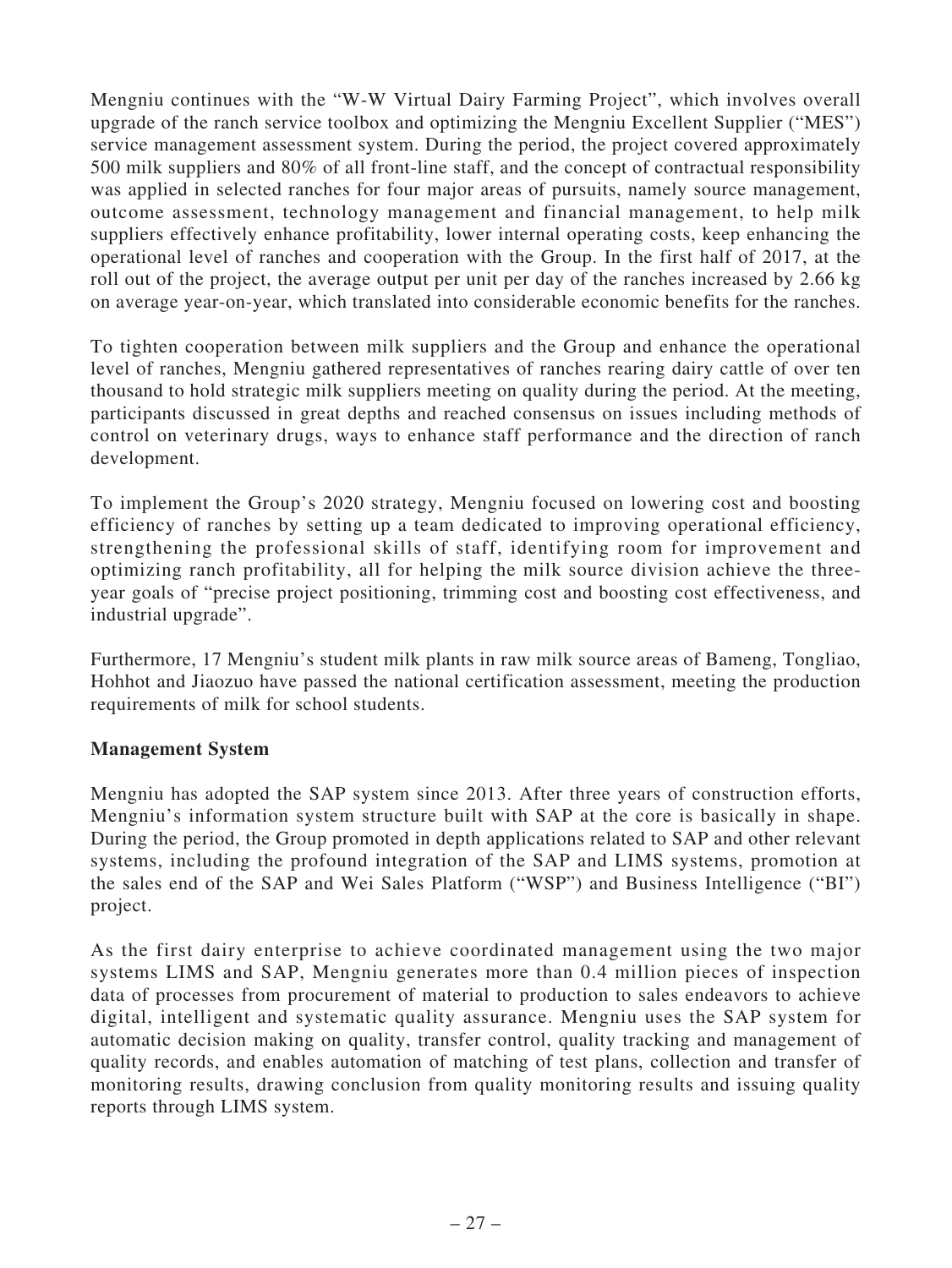During the period, construction with regard to informatization of sales was carried further based on the three core systems SAP, WSP and BI. The sales system that integrated WSP 2.0 and the SAP systems has been gradually applied at sales companies and Core Business Unit ("CBU"), achieving the closed-loop management of Sales-Distribution-Settlement ("SDS"). In February 2017, 21 major sales regions, 47 sales companies and 50 CBUs had adopted the integrated sales and marketing system. Since the system came online, an effective operational maintenance mechanism has been established step-by-step to ensure that the system operates efficiently. During the period, the attendance, number of visits and orders of sales staff had all improved significantly. The stable operation of the system and the increase in its usage reflect the effective integration of SAP and WSP and realization of closed-loop management of SDS.

Mengniu relies on the intermediate system SAP hybris omni-channel e-commerce system to manage and construct diverse and innovative sales and operation platforms based on the characteristics and needs of the different business segments and users. And by utilizing the intermediate system connected with the internal systems of the Group, product data in different channels are standardized and prices can be controlled effectively. Moreover, Mengniu is equipped with a comprehensive Enterprise Resource Planning (ERP) system, allowing it to control order processing to sales, thus notably enhances the operational efficiency of the sales department and improves customer experience.

During the period, Mengniu built a user experience database and Mengniu digital platform, which for the first time, equipped the Group with a consumer behavior Big Database and enabled it to effectively collect and manage Big Data of the online consumer behaviors. During the Lunar New Year 2017, with effective use of consumer behavior data, Mengniu was able to actively monitor the value and activities of the online media channels and offline channels, providing it with highly reference-worthy marketing analysis charts, taking it onto new ground in understanding consumers.

Mengniu has developed with innovation a real-time food safety supervision and warning management platform, making it the first dairy enterprise and food enterprise to use information technology tools that can automatically monitor real-time food safety and give warning. The Group makes full use of Internet technology, which sends abnormalities detected immediately to the mobile terminals of relevant personnel, thereby providing solid reference for decision making by the management and thus guarantees effective real-time supervision of food safety. As for improving quality assessment, Mengniu actively uses cloud tools and is an early adopter of Salesforce PaaS-based cloud tools to standardize the quality auditing process, supporting real-time transmission of audited content, automatic analysis of auditing results and interaction in the entire auditing process.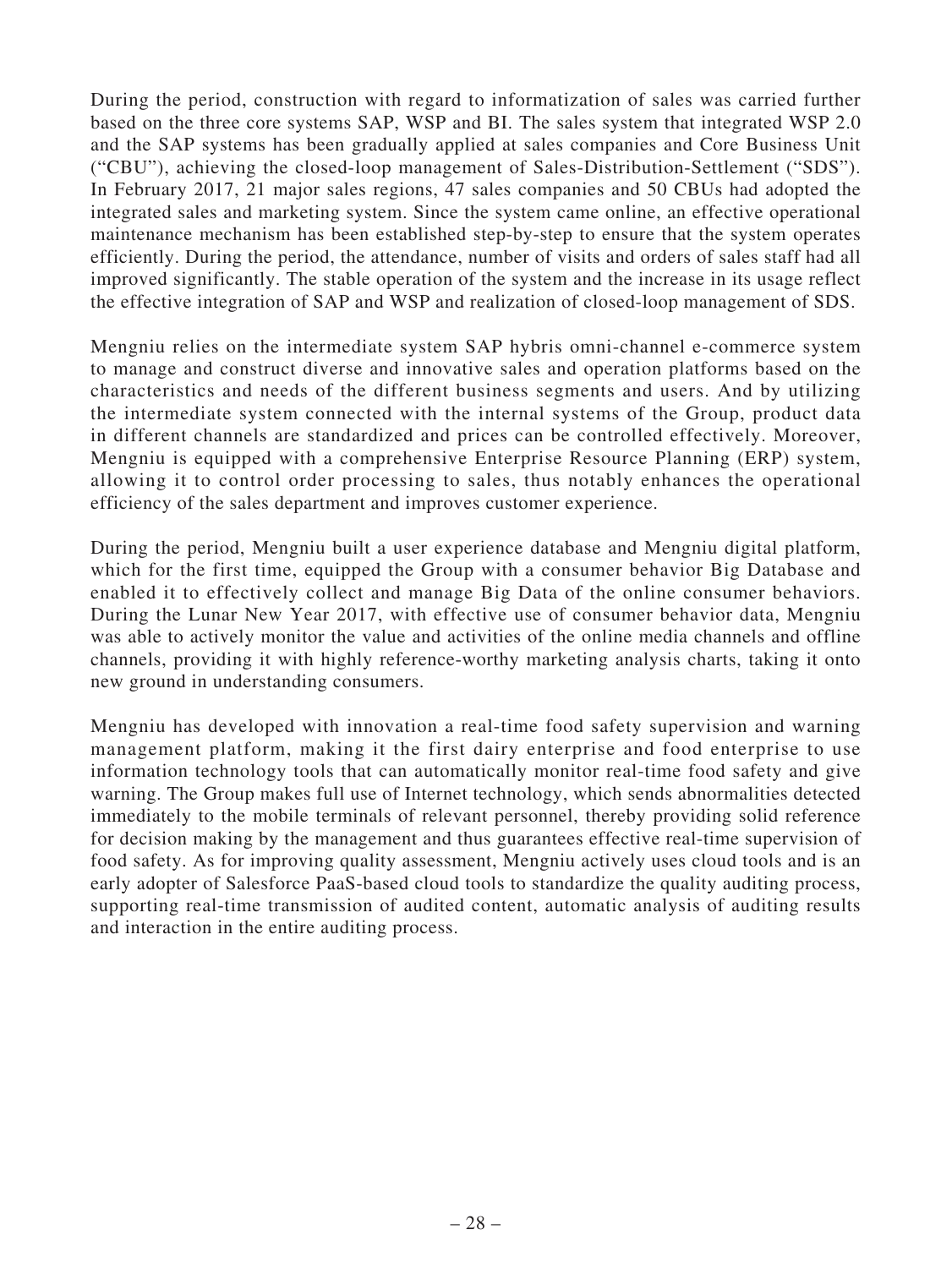Mengniu actively embraced the trend of Internet+ and built up the cloud ecosystem asset by connecting the ecosystems for the clients, operation and management. In May 2017, Mengniu announced the launch of "Mengniu Cloud". "Mengniu Cloud" has five core constituents, namely "Staff Cloud", "Partner Cloud", "Channel Cloud", "Consumer Cloud" and "Foundation Cloud", which are inter-connected and share data and serve Mengniu's three instrumental value ecosystems together. During the period, the "Foundation Cloud", represented by construction of the southern and northern data centers of Mengniu, was taking shape, and construction of the "Staff Cloud" which focuses on standardization of terminals and new Office Automation (OA) has been successfully commenced, facilitating the fulfillment of Mengniu's 2020 strategic goals.

Mengniu established the first Finance Shared Service Center of the dairy industry in China, which currently covers 59 subordinate units of Mengniu and the coverage will be expanded to branch companies in the future. Its functions included expense reimbursement, asset management, investment management, video e-management, payment management and budget control, covering five major business cycles from investment to assets, general ledger to statements, purchase to payables, sales to receivables and reimbursement of expenses. In the first half of 2017, it processed on average 30,000 billing documents a month, markedly improved the efficiency of financial processing. Backed by the innovative SAP-SSF (Share Service Framework) technology, the Group's business and finance systems are connected and a solid foundation has been laid for realizing subsequent sharing of human resources, information technology and procurement. The successful rollout of the finance shared platform fully supports financial management of the Group and will continue to promote upgrades of workflow at the shared service center so as to ensure the effectiveness of the management model, intensive cost saving, technology integration and innovation, and business transformation, etc. of the Group.

# **Sales Channels**

Mengniu continues to push ahead with integration of procurement, production and sales, taking its Route to Market ("RTM") project to greater depth and using consistently the sales operation model with distributors at the center complemented by the sales companies and CBUs. Through refining market layout and precise market grading, Mengniu has been able to penetrate county and village markets in a fast manner, achieving the largest market coverage as well as improving overall service level at terminal points-of-sales and the ability to control the core nodes in its sales network. Furthermore, Mengniu has built its unique distributor management system, which covers essentially development of distributors, enhancement of their capabilities, target management of distributors and evaluation of distributors. And, the BI platform is used for sales and marketing analysis to support closed-loop management of sales and marketing.

WSP system tools are used by Mengniu to implement standardized and integrated retail network management, thus helping to strengthen the Group's omni-channel delicacy management system. During the period, the WSPs of sales companies and CBUs were completed, the finance and business integrated model began operation and real-time order assignment started, which together effectively boosted sales results.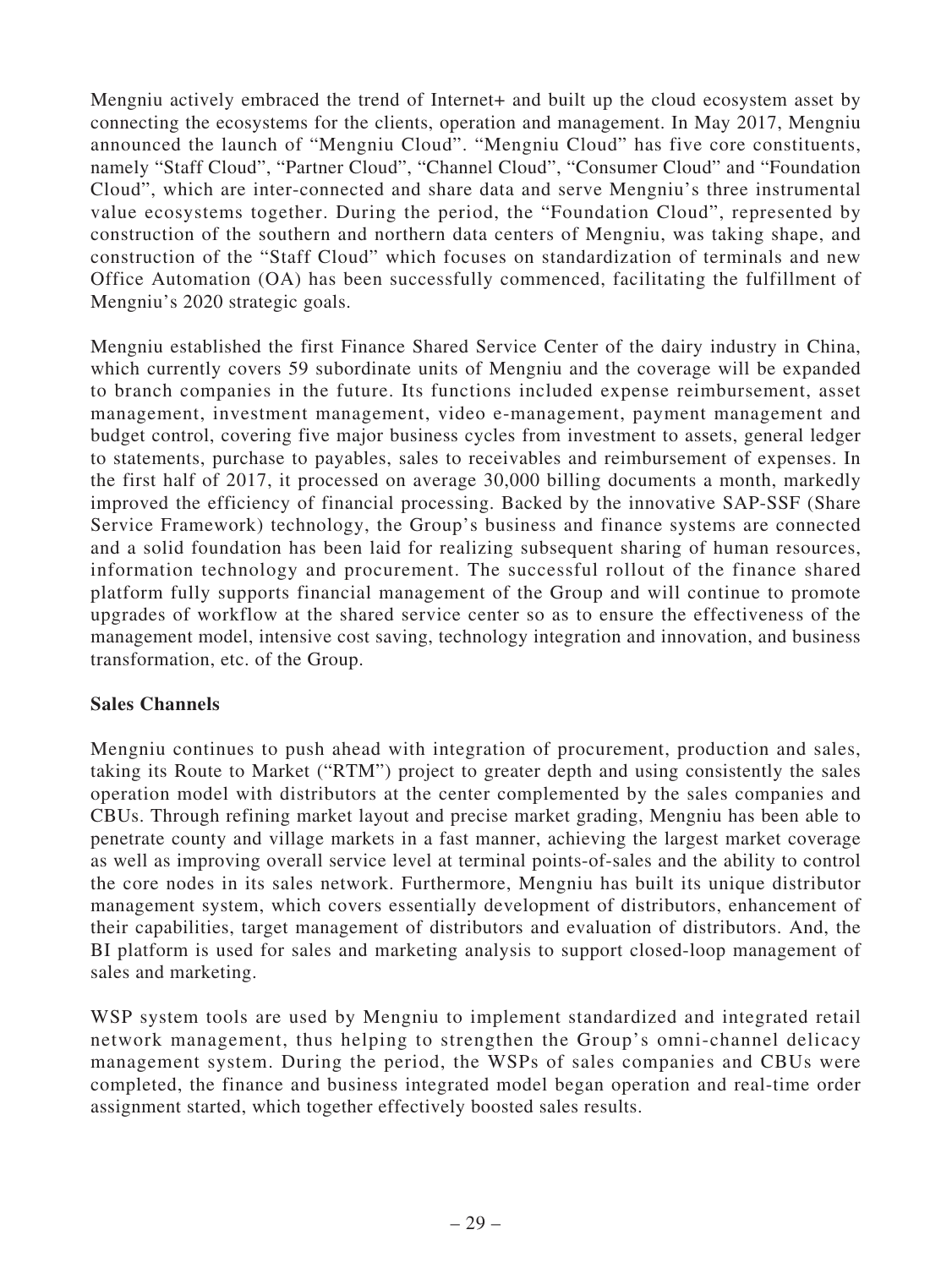Mengniu also focuses on strengthening Key account ("KA") management and, by improving point-of-sales display and using lively marketing tactics, it has been able to consistently enhance average sales of single sales point. Mengniu further fortified cooperation with retailers by putting its differentiated marketing strategy to work and saw some preliminary result, earning for it the "Best Supplier in Shopping Experience" award from Wal-Mart Stores. By forming a strategic alliance with major retailers and suppliers, Mengniu and the retail outlets enjoy strong ties and a unified pool of resources for injecting into key markets and product categories to build a win-win platform for cooperation between business ecosystems.

Mengniu has been strengthening its e-commerce sales channel and interacting with consumers through the Internet, and through analyzing and sharing of consumer Big Data, integrating supply chain and replacing platform resources, it is capable of precise marketing. With the help of Big Data from the e-commerce platform, Mengniu can optimize creative content realtime and customize products to fit the characteristics of online consumer groups, such as the *Tianxiaohai* and special customized *Just Yoghurt* for Transformers IP series of products. Mengniu has found its targeted consumer communities for accurate direction of resources and as such has boosted sales by integrating the crowd tagging model of the Alibaba data center. Currently, Mengniu's products have well-established presence on different e-commerce platforms, including Tmall, JD, Suning.com, and Womai.com. During the period, Mengniu ranked first in sales of dairy products on platforms like Tmall, Suning.com, and Womai.com. In addition, on the day of the "618 Mid-Year Shopping for All Festival", its JD Mengniu selfoperated flagship store, Tmall Mengniu official flagship store and Suning Mengniu official flagship store all ranked first in terms of sales of dairy products.

At the end of 2016, Mengniu launched the new business division system to facilitate formulation of more professional sales strategy, allowing it to effectively integrate the resources of different sales regions and significantly improve cost efficiency. During the period, Mengniu focused on launching new products, enhancing overall market coverage, strengthening cooperation with distributors and developing more sales terminals. By adopting new channels and new business model, such as experience store and e-commerce, it unearthed new sales growth drivers. At the same time, with front-line and back-office staff working closely and in concert as well as giving their best support to the sales arm in meeting all market demands, overall sales performance significantly improved.

Mengniu has kept expanding its overseas business footprint. Its products are now available in Hong Kong, Macau, Singapore, Myanmar and Mongolia, and plans are in place to help it foray into other markets that it may perfect its business layout. Currently available room temperature products in overseas markets include *Milk Deluxe*, *Just Yoghurt*, *Fruit Milk Drink*, *Pure Milk* and *Low-Fat High Calcium Milk*; and chilled products mainly include *Yoyi C*; and ice cream product brands such as *Deluxe*, *Suibian* and *Mood for Green*, etc.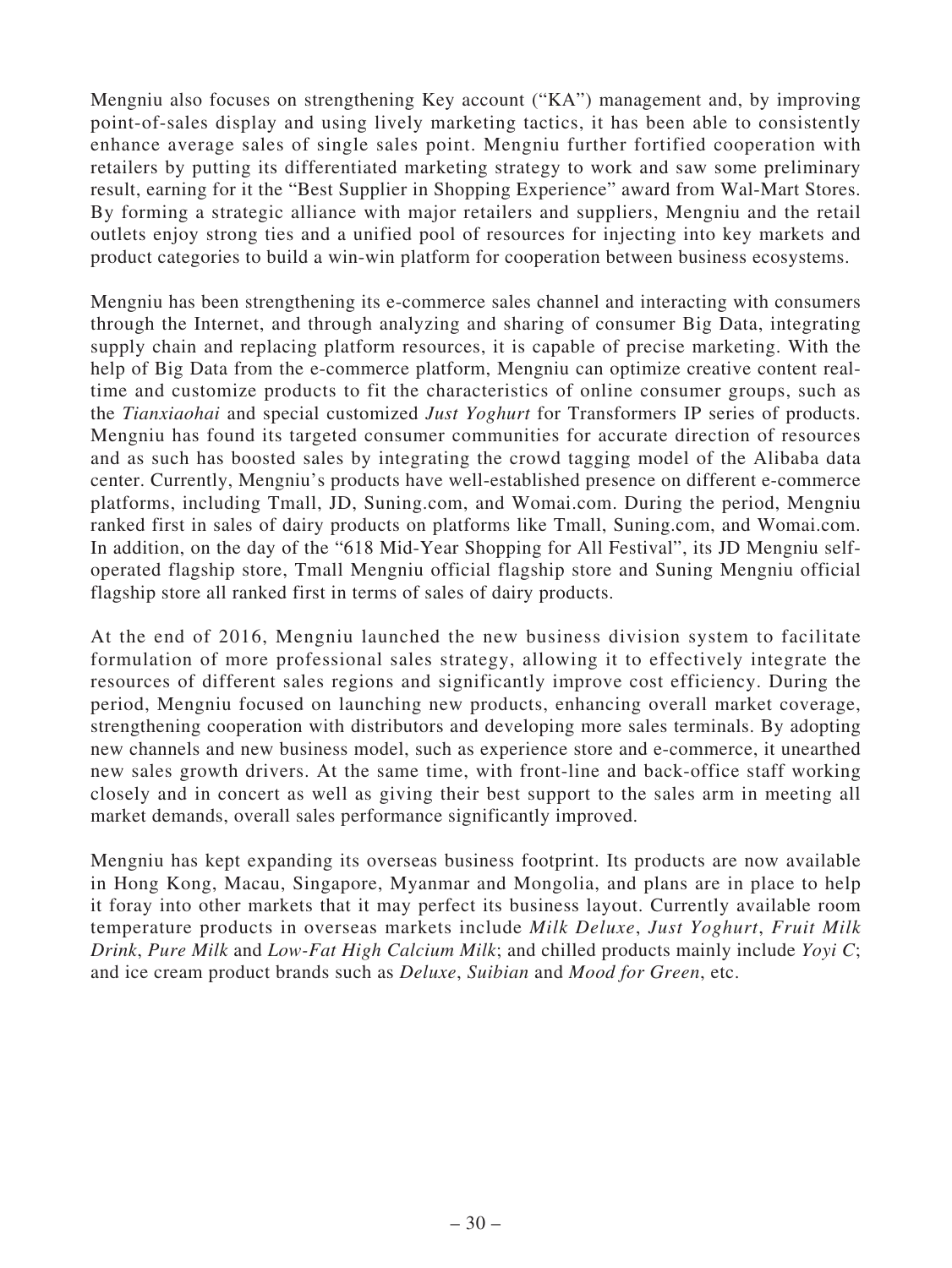# **Brand Strategy**

Steadfast at upholding its brand concept of "A Little Happiness Matters", Mengniu provides safe and nutritious high quality dairy products to consumers, tying consumers closely with Mengniu so as to pass on its brand values of health, happiness and care to consumers in the generations to come. Following social trends and with Big Data support, Mengniu mounts multi-dimension marketing online and offline, achieving close interaction and two-way communication with consumers while planting the brand's advocacy of valuing nature into consumers' daily life, thereby boosting loyalty, trust and preference of consumers towards the Mengniu brand. At the same time, to implement the strategy of "internationalization", Mengniu cooperates strategically with leading international brands, so that the "Mengniu" brand can gain global influence and build itself into a world grade Chinese brand. Mengniu is currently an official dairy product partner of NBA China, the Shanghai Disney Resort and Universal Beijing Resort.

Dedicated to supporting aeronautic endeavors of the country with its resources, Mengniu has been providing nutritional support to Chinese astronauts for 14 consecutive years. It wears the title of "Strategic Partner of China's Aerospace Program" presented to it by the China Space Foundation, adding to its brand image representative of high quality. During the period, Mengniu mounted aerospace-themed marketing under the "aeronautic quality, healthy China" banner, highlighting its commitment to providing products fit for astronauts to consumers in the future, publicizing the "aeronautic quality" concept among the public and letting consumers know they, the same as astronauts, can consume "aeronautic quality" dairy products provided by Mengniu.

*Milk Deluxe* continues to strengthen its high-end brand image by upgrading its organic milk series and developing a nature documentary zone with Tencent Video Documentary Channel, which allows it to plant brand messages innovatively in the content of the videos and, at the complement of WeChat and Weibo platforms, create more buzz, thus realizing integrated marketing. Also, *Milk Deluxe* has been a sponsor of the Boao Forum for 11 years in a row as the event's sole official dairy product supplier. The high-profile cooperation with the Boao Forum platform has given *Milk Deluxe*'s high-end brand assets strong backing and helped fortify supremacy of the brand. On the strong brand advantage of *Milk Deluxe*, Mengniu has developed high-end yogurt, gradually expanding the *Milk Deluxe* family. During the period, *Milk Deluxe Yogurt* forged strategic partnership with the Top 10 Lawrence Champion Award and became its sole official dairy product. Apart from cross-segment cooperation with supreme sports award, *Milk Deluxe Yogurt* has gained the full support of a Michelin star chef, helping it to build a superb brand image that conveys perfectly the brand spirit of "Not all yogurts are *Milk Deluxe*".

After the cooperation with "Independence Day: Resurgence" and "Ice Age: Collision Course", Mengniu partnered with Hollywood movie again. *Just Yoghurt* was seamlessly incorporated into the Hollywood movie "Transformers: The Last Knight", interacting with the heroes in the movie, and in association a special edition of *Just Yoghurt* was launched and related on – and off-line publicity activities were organized together with maoyan and Tmall to attract wide consumer interest. In addition, *Just Yoghurt* is one of the sponsors of the popular iQiyi show "U Can U Bibi Season 4" and delivering the brand attitude of "Dare not to add additives". The strong exposure and excited discussion about the brand among consumers had successfully bolstered sales.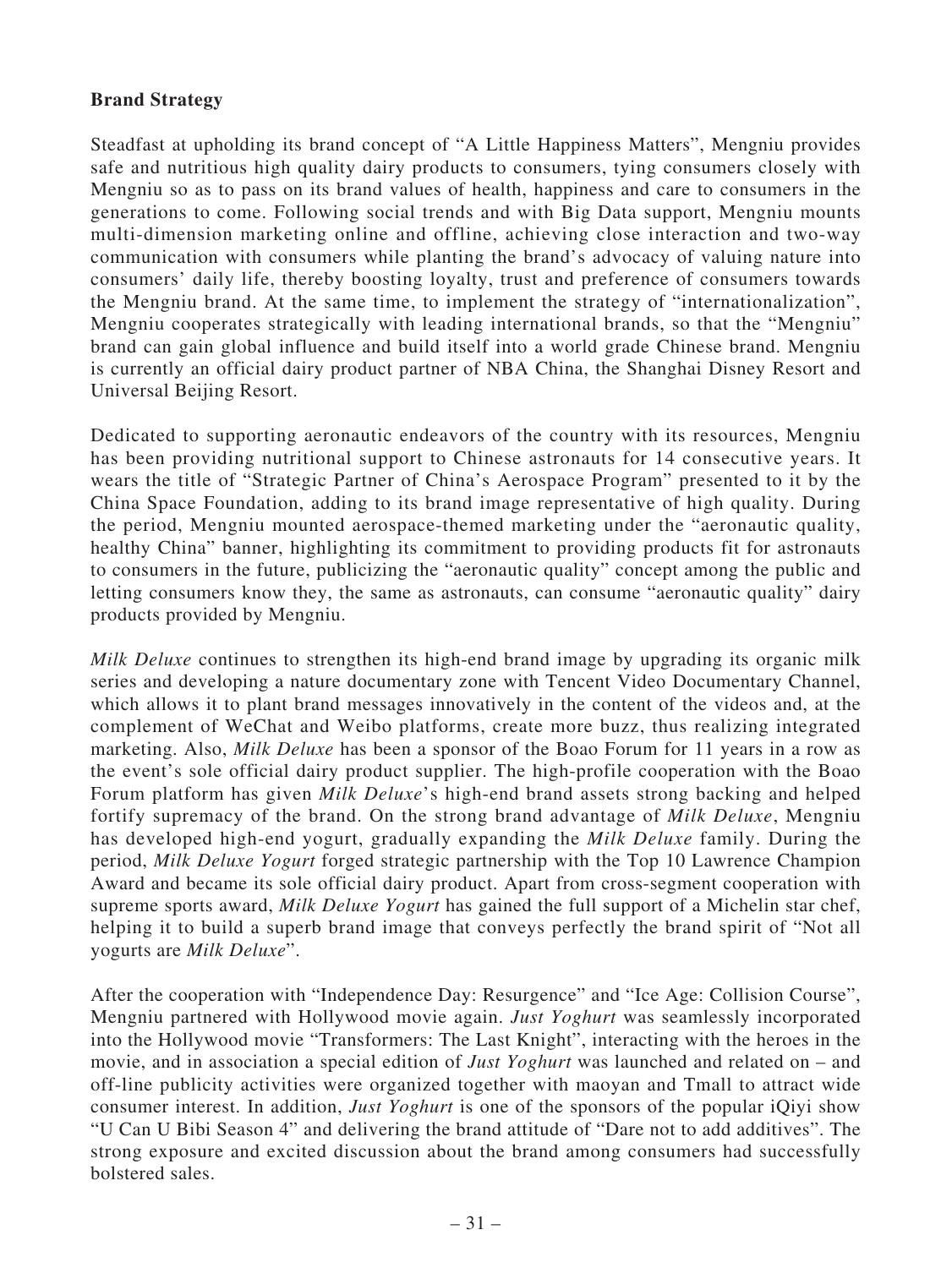*Future Star*, the first milk product professionally tailored for kids in China has upgraded product formula of the product series, going back to agreeing with the human nutritional structure while delivering to kids the mother's power. As a partner of Shanghai Disney Resort, *Future Star* has launched a limited-edition themed packaging and used QR code to open consumers to the "Together with *Future Star*, explore the wonderful world" activities. The first brand activity held in the Walt Disney Grand Theatre attracted a full-house. Moreover, *Future Star* cooperated with Jiangsu TV on the "Wings of Song" show, which enabled it to achieve a new height of entertainment marketing and, by implanting brand elements in the event, boost consumer awareness of the brand.

*Yoyi C* launched *LC-37* that caters particularly the professional probiotics beverage market, building with success its image as a professional functional probiotics brand. The brand secured super star Kris Wu as its brand ambassador to quickly enhance the reputation and influence of the brand, aiming to grab a share of the young consumer market and deliver to consumers the core brand concept of "This is a small but powerful bottle of *Yoyi C*". In addition, in association with Dianping, Toutiao, Sina Weibo, Tencent and iQiyi, it launched the integrated digital marketing activity "Global Food Festival" to present the core brand proposition of "Healthy Intestines Keep You Young" and ultimately turns that into a new generation health declaration.

Mengniu's ice cream products kicked off the nationwide "Scan the code, Shake the red packet, Win a phone" activity. Via placement of TV commercials, the activity quickly gained a lot of attention. Mengniu overcame the communication barrier of traditional media and instead exchanged feelings with consumers on the mobile social platform, which has boosted the "good feeling" among consumers towards the brand. At the same time, by creating the Mengniu ice cream shake-shake song, a talk of the town was created and it spread far and wide, helping raise awareness of the brand and ignited a trend.

During the period, Mengniu focused on promoting the high-end ice cream brand *Deluxe,* upgrading it in multi-dimension including branding, product, packaging and marketing communications with the hope of building its image as the best high-end ice cream brand in China. The brand took advantage of the Disney IP to raise attention to it, starting the "Taste the Chinese high-end ice cream, enjoy your time at Shanghai Disney" activity and launched online the H5 scan code interactive activity, which received great feedback from consumers. *Deluxe* won the "Integrated Marketing Communication Award" and "Reputation Spreading Award" at the "17th IAI International Advertising Awards" and "6th Entertainment Marketing 5S Gold Award" respectively, speaking volume to the strong recognition it enjoys.

Mengniu's hard work has been time and again recognized by the society and the industry. For three years in a row, it made it among the top 20 on the BrandZ™ list of the most valuable Chinese brands. Also, Mengniu is one of the "TOP10 most effective brands" and "TOP10 most effective advertisement owners" at the "2017 Greater China Effie Awards", honoring its excellent performance in effective marketing. It was the only dairy enterprise to win accolades at the event.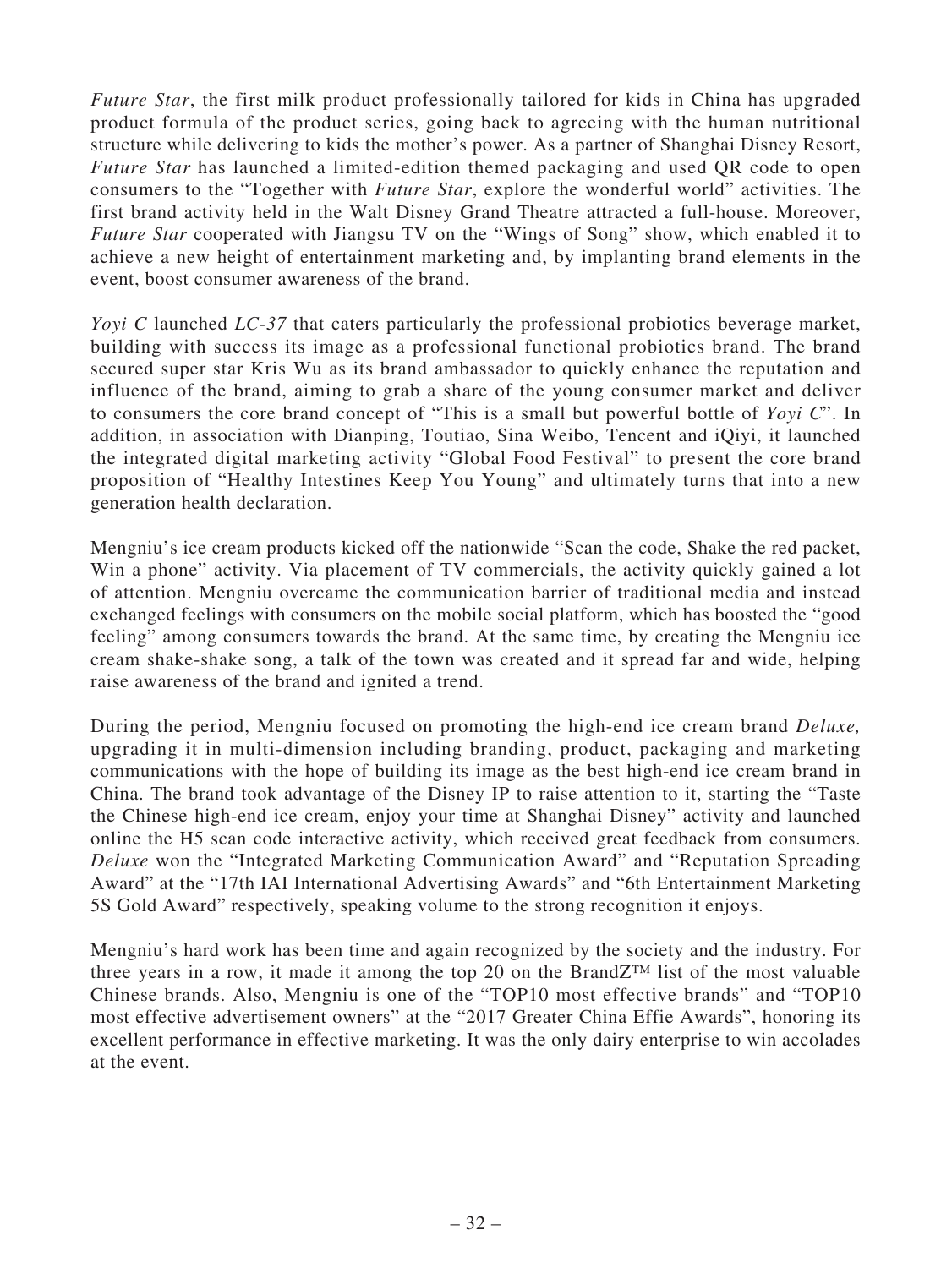# **FINANCIAL REVIEW**

# **Revenue**

Benefiting from product innovation, an optimized business structure and active marketing efforts, the Group recorded sales growth, with revenue for the six months ended 30 June 2017 amounting to RMB29,465.8 million (2016: RMB27,257.2 million), an increase of 8.1% yearon-year. *Milk Deluxe* and *Just Yoghurt* were the biggest contributors to revenue growth of the Group.

### **Gross Profit**

With raw milk price staying relatively low and a constantly improving product mix, the Group's gross profit for the period increased to RMB10,502.6 million (2016: RMB9,181.4 million) and gross profit margin increased by 1.9 percentage points to 35.6% as compared with the same period last year (2016: 33.7%).

### **Operating Expenses**

Facing intense market competition, the Group implemented proactive channel and brand promotion strategies during the period, which led to an increase in operating expenses to RMB8,824.0 million (2016: RMB7,825.9 million), representing an increase to 29.9% of the Group's revenue (2016: 28.7%).

During the period, selling and distribution expenses increased by 10.8% to RMB7,143.8 million (2016: RMB6,448.9 million), representing an increase of 0.5 percentage point to 24.2% of the Group's revenue (2016: 23.7%).

During the period, advertising and promotion expenses decreased by 6.3% to RMB2,647.9 million (2016: RMB2,825.7 million), representing a decrease to 9.0% of the Group's revenue (2016: 10.4%).

During the period, administrative and other operating expenses increased by 22.0% to RMB1,680.2 million (2016: RMB1,377.0 million), accounting for 5.7% (2016: 5.1%) of the Group's revenue.

### **Profit from Operating Activities and Net Profit**

Although profit attributable to an associate recorded relatively significant loss and Yashili incurred loss during the period, with the revenue and gross profit of the Group's core business (including liquid milk and ice cream products) increasing significantly and the Group's product structure optimized, EBITDA increased by 6.2% to RMB2,289.7 million (2016: RMB2,155.1 million), and EBITDA margin was 7.8% (2016: 7.9%).

Profit attributable to owners of the Company increased by 4.7% year-on-year to RMB1,127.9 million (2016: RMB1,077.3 million). Basic profit per share was RMB0.290 (2016: RMB0.277), up by 4.7% year-on-year.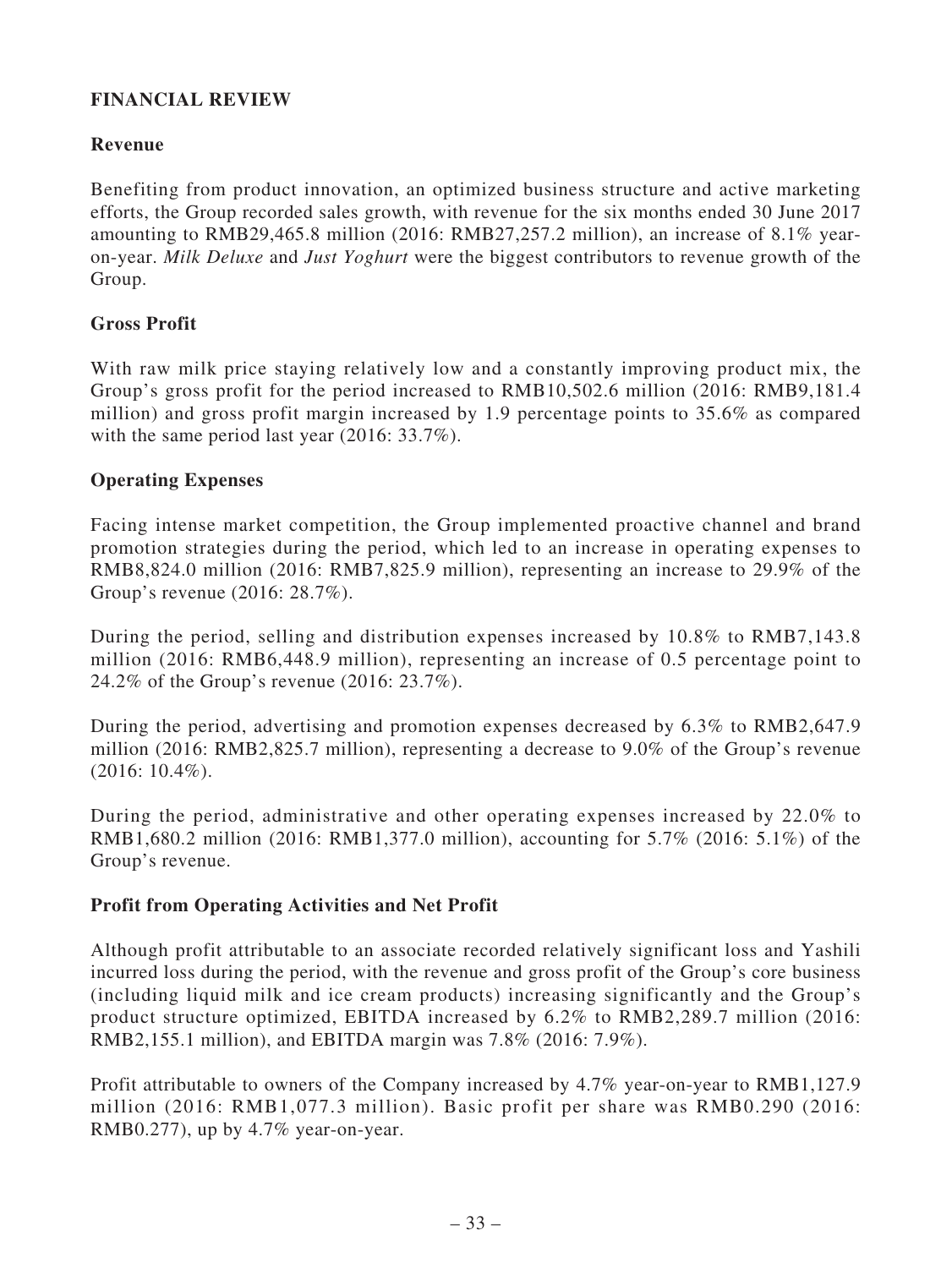### **Income Tax Expenses**

For the six months ended 30 June 2017, income tax expense of the Group was RMB373.8 million (2016: RMB313.0 million), increased by 19.4% year-on-year. Effective income tax rate was 25.1% (2016: 20.9%), up by 4.2 percentage points year-on-year, mainly due to the loss contribution from a major associate to the Group and the accounting losses on deemed disposal of partial interests in associates by the Group.

### **Capital Expenditure**

For the six months ended 30 June 2017, capital expenditure ("CAPEX") of the Group was RMB5,313.2 million (2016: RMB2,706.5 million), up by 96.3% year-on-year. Of the total, RMB1,015.0 million was spent on building new production facilities and modifying existing ones and related investments, RMB79.9 million was spent on purchasing biological assets and RMB4,218.3 million was investment in new equity (mainly Modern Dairy).

### **Working Capital, Financial Resources and Capital Structure**

For the six months ended 30 June 2017, the Group's net cash inflow from operating activities increased to RMB3,434.1 million (2016: RMB2,675.3 million), primarily due to continuous product structure optimization, cost control and enhanced working capital management.

For the six months ended 30 June 2017, outstanding bank loans and bonds of the Group increased to RMB14,177.6 million (31 December 2016: RMB8,587.6 million), of which bank loans repayable within one year amounted to RMB4,653.5 million (31 December 2016: RMB3,045.4 million).

Net borrowings (total amount of bank loans and bonds net of cash and bank balances) of the Group as at 30 June 2017 were RMB3,640.7 million (31 December 2016: RMB2,517.5 million).

The Group's total equity as at 30 June 2017 was RMB26,259.0 million (31 December 2016: RMB25,503.7 million). Its debt-to-equity ratio (total amount of bank loans and bonds over total equity) was 54.0% (31 December 2016: 33.7%).

Finance costs of the Group were RMB191.4 million (2016: RMB151.5 million), representing approximately 0.6% of the Group's total revenue (2016: 0.6%).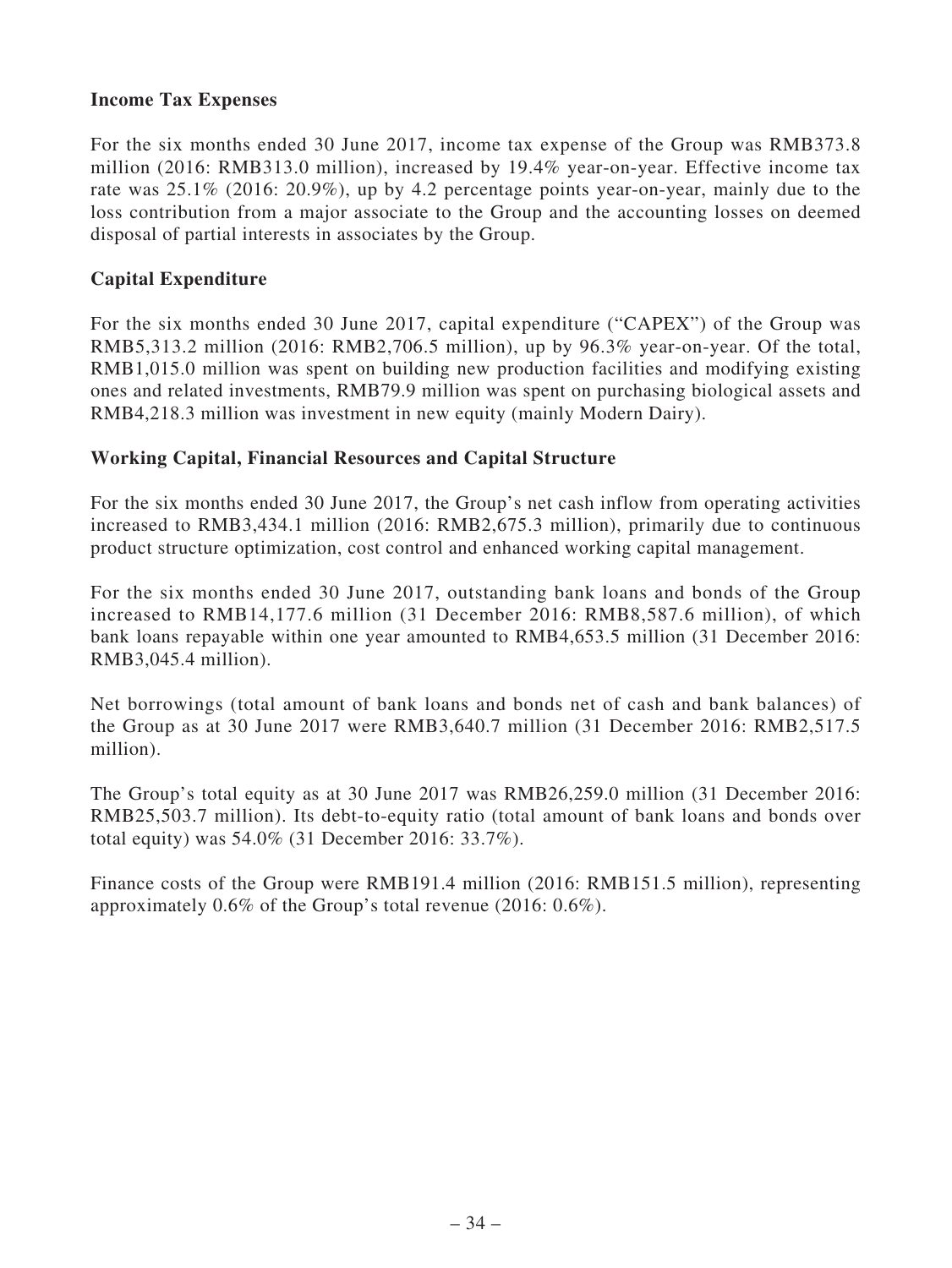# **Products**

Innovation is the key to sustainable improvement of an enterprise. Therefore, Mengniu attaches great importance to product innovation, research and development and meeting the demand of different consumer groups with premium, more nutritious and better tasting products. It also puts great efforts into integrating its resources and using leading international technologies, resources and platforms to build a world-class Chinese brand and regain consumers' trust in Chinese brands. During the period, Mengniu was devoted to developing functional and customized products that meet the demands of fine market segments, focusing specifically on enhancing such aspects as product variety, flavor and packaging so as to create new experiences for consumers.

The principal businesses of the Group are liquid milk, ice cream, milk formula and other products. Their performances during the period are outlined in the table below:

| Liquid milk | Revenue amounted to RMB25,372.1 million (2016: RMB23,761.5 million),<br>accounting for 86.1% of Mengniu's total revenue $(2016: 87.2\%)$                                                                                                                                                       |
|-------------|------------------------------------------------------------------------------------------------------------------------------------------------------------------------------------------------------------------------------------------------------------------------------------------------|
| UHT milk    | Revenue amounted to RMB11,797.2 million (2016: RMB11,513.8 million),<br>accounting for 46.5% of the liquid milk segment revenue $(2016: 48.4\%)$                                                                                                                                               |
|             | Upholding the brand attitude of "New Nutritional Level Makes a Better<br>Life" and highlighting the concept of "Better Understanding of Natural<br>Sciences, Better Organic Nutrition", Milk Deluxe upgraded its organic<br>milk product and continued to boost its image as a high-end brand. |
|             | Innovative research and development on the formula undertaken by<br><i>Future Star Kid Growth Milk</i> led it to return to that human nutritional<br>structure to offer kids nutrients that can more easily be absorbed by<br>their bodies, showing children the mother's power.               |
|             | <i>Prime Ranch Pure Milk</i> in updated packaging was launched to the<br>market. Adopting "One Pack, One Code" that entails the use of barcodes                                                                                                                                                |

– *Mengniu Pure Milk* took on an optimized packaging design, carrying an aerospace-themed label to emphasize the excellence of the product quality and incorporated into the product the brand concept of "Let's Enjoy Aeronautic Quality Milk".

full application of product tracking technology by Mengniu.

for access to product batch numbers, launch of the product marked the

Key products:

- *Milk Deluxe*
- *Mengniu Pure Milk*
- *Prime Ranch Pure Milk*
- *Future Star Kid Growth Milk*
- *Awakening Youth Milk*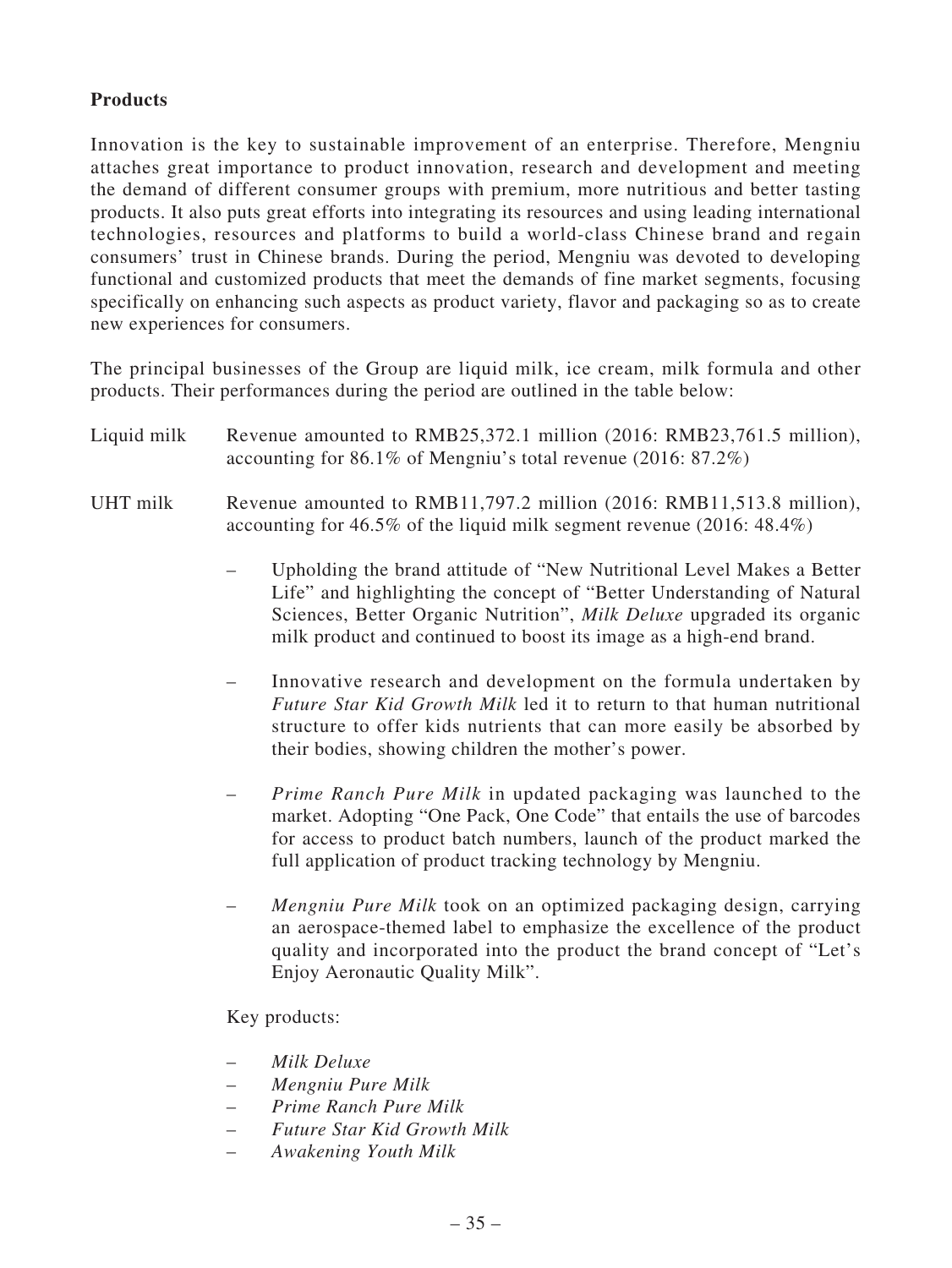Milk beverages Revenue amounted to RMB4,910.3 million (2016: RMB4,915.9 million), accounting for 19.4% of the liquid milk segment revenue (2016: 20.7%)

- *Yoyi C* launched *LC-37* targeting the professional probiotics beverage market. Every 100ml of the product contains 50 billion active bacteria C, 500 times that of the national standard. It also has an exclusive 37˚C highly active bacterial strain proof of it having overcome the technical bottleneck of the low temperature probiotics industry. *LC-37* is a revolutionary new product, a perfect representation of *Yoyi C*'s core brand concept of "This is a small but powerful bottle of *Yoyi C*". The brand secured super star Kris Wu as its brand ambassador to quickly improve the awareness and influence of the brand as it hit the market.
- *Fruit Milk Drink* added the new flavor "Blueberry", with a promotional campaign themed "Bring Your Blue Friend Home" and the famous artist Li Yifeng as a spokesperson, making it the talk of the town.

Key products:

- *Yoyi C*
- *LC-37*
- *Fruit Milk Drink*
- *Suan Suan Ru*
- Yogurt Revenue amounted to RMB8,664.6 million (2016: RMB7,331.8 million), accounting for 34.1% of the liquid milk segment revenue (2016: 30.9%)
	- Building on the strong brand advantage of *Milk Deluxe*, *Milk Deluxe Yogurt* was launched. The product is an ingenious yogurt, a combination of patented bacteria from the US, Danone's exclusive craftsmanship and premium ingredients from all over the world. It redefined yogurt and embodies the brand spirit of "Not all yogurts are *Milk Deluxe*".
	- *Just Yogurt* and the Hollywood movie "Transformer 5: The Last Knight" jointly launched the Transformer special edition packaging.
	- *Champion* focused on optimizing product structure and launched a series of products including "Jianzihao", "Mailaoru" and "Xianlaoru", which were created with the brand's core asset "BB-12" bacteria to strengthen the "professional and functional" positioning of the product.

Key products:

- *Just Yogurt*
- *Milk Deluxe Yogurt*
- *Champion*
- *Future Star Kid Nutritious Flavored Yogurt*
- *Inner Mongolia Solid Yogurt*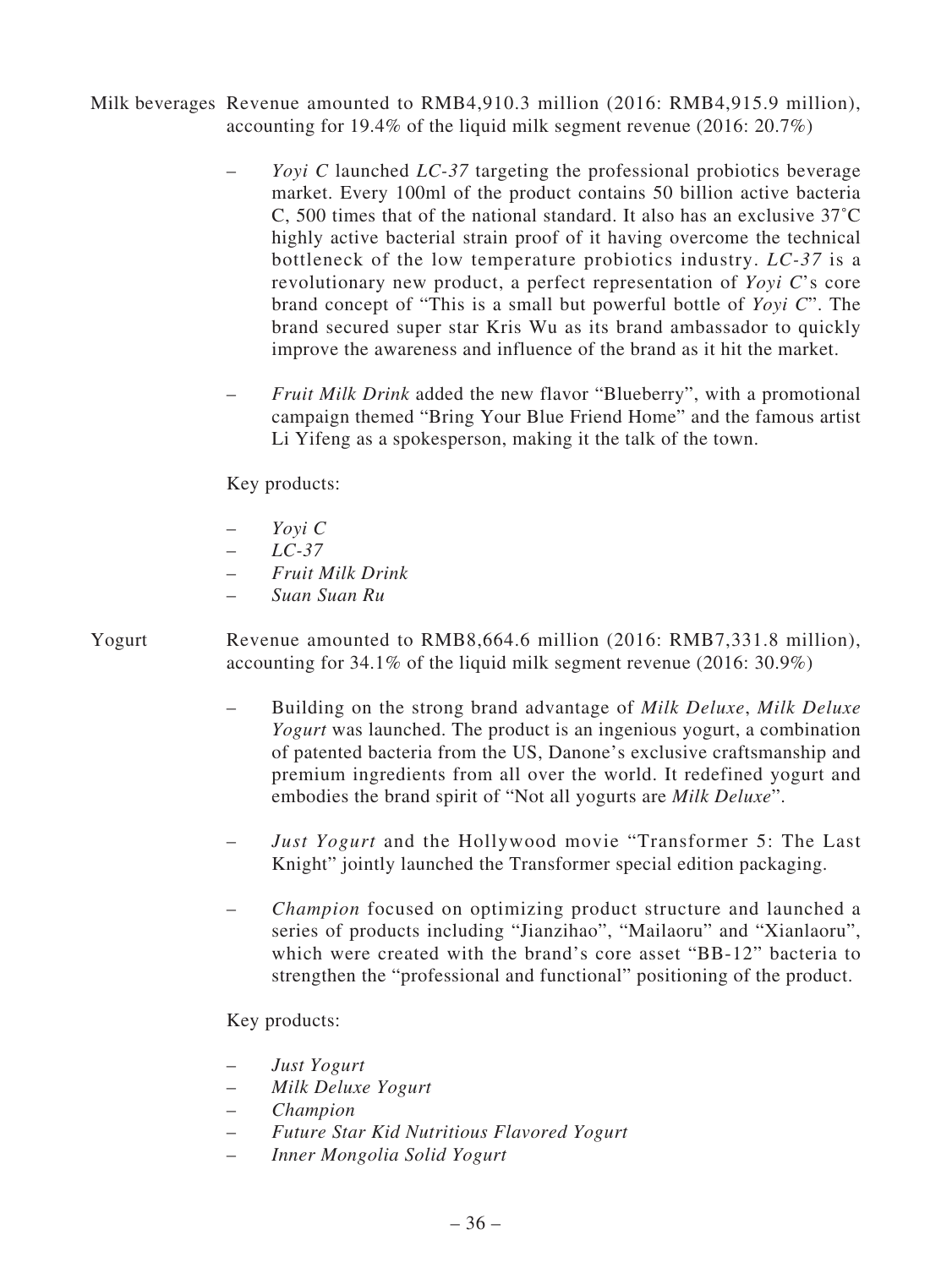- Ice Cream Revenue amounted to RMB1,985.3 million (2016: RMB1,703.4 million), accounting for 6.7% of Mengniu's total revenue (2016: 6.2%)
	- High-end ice cream brand *Deluxe* carried out upgrades on multidimensions such as branding, products, packaging, marketing and communications to help it build the image of the best high-end ice cream brand in China. During the period, *Deluxe* created oatmeal ice cream, vanilla ice cream and milk ice cream and launched two new products, namely rose and cheese ice cream and durian golden ice cream cone.
	- *Mood for Green* launched sticky rice red bean ice cream made with a unique technique that allows the sticky rice dumplings to stay soft and chewy. The product won market acclaims.
	- Mengniu launched a new *Russian Milk Ice Cream*, which brings out the original flavor of Russian ice cream. It has high milk content, a rich milk flavor and smooth texture promising to give the greatest delight to consumers' taste buds.

Key products:

- *Deluxe*
- *Mood for Green*
- *Ice+*
- *Suibian*
- Milk Formula Revenue amounted to RMB1,786.4 million (2016: RMB1,660.0 million), accounting for 6.1% of Mengniu's total revenue (2016: 6.1%)
	- *Yashily* emphasizes the provision of basic nutrition. Imported from New Zealand, *Yashily Super α*–*Golden Stage* owns the patented INFAT active energy system and five international patents in relation to promotion of probiotics growth in the intestines of babies, thus encouraging good bowel activities. The formula was launched in China and New Zealand simultaneously, hoping to rebuild consumer confidence with international quality milk formula
	- *Oushi Mengniu's Ruipuen* continued to engage in differentiated competition and expand organic markets. It also kicked off large-scale road-shows that covered tier three and four cities in China and married online promotions and onsite product trials to help it reach target audience groups and improve brand reputation
	- The upgraded *Diamor* and *Precinutrl* brands under *Dumex* are committed to building systematic professional formula solutions. To satisfy babies' special nutritional needs, these brands also offer series that pinpoint issues such as allergy, digestion and under-weight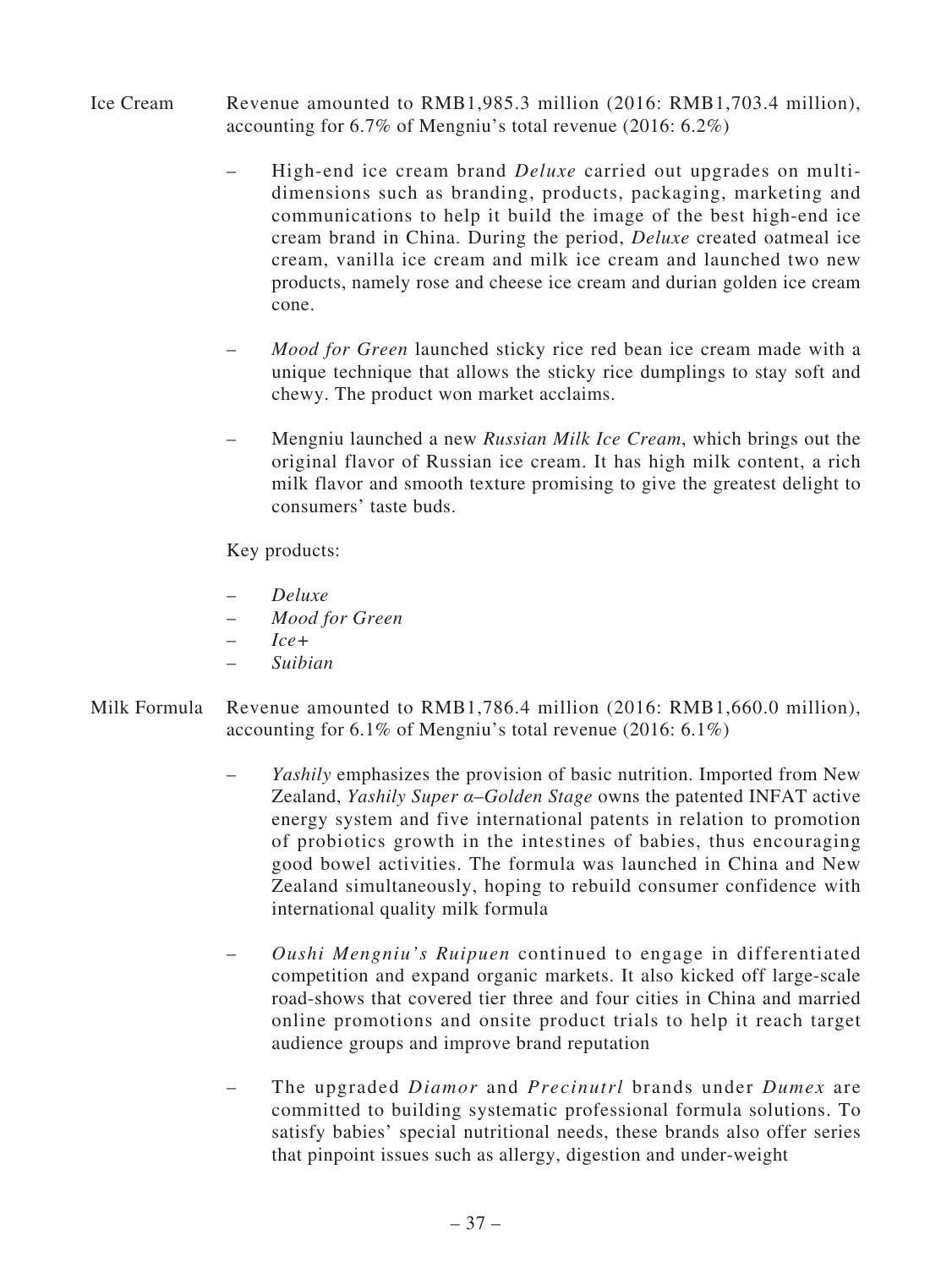- *Baby & Me,* the imported canned organic milk powder brought into China together with Arla Foods is originated in Denmark and targets the super high-end market in Tier one and two cities, highlighting its royal origination and aiming for penetration in mother-and-baby stores
- Yashili's R&D team has completed research of milk powder formulated for pregnant women and the product has entered the final leg of preparation for launch

Key products:

- *Yashily Super α–Golden Stage*
- *Oushi Mengniu Ruipuen*
- *Dumex Diamor*
- *Arla Baby & Me*
- *Yashily α–Golden Stage*
- Other Products Revenue amounted to RMB322.0 million (2016: RMB132.3 million), accounting for 1.1% of Mengniu's total revenue (2016: 0.5%)
	- Mengniu and WhiteWave jointly created the plant-based protein beverage *ZhiPuMoFang*. Using the world-leading nanoparticles milling technique  $\mu$ – Grind<sup>™</sup> in cold water at 4<sup>°</sup>C, original nutrients of the nuts can be preserved, giving consumers a pleasing mouth feel. *ZhiPuMoFang* comes in two flavors, walnut and almond, and the Mellow Soy Milk series was added subsequently, all of which have been well received by consumers.

Key products:

– *ZhiPuMoFang*

# **Production**

Mengniu deploys its production capacity according to market potential and its own product strategy. As at 30 June 2017, Mengniu had 37 production bases in China and 1 in New Zealand, which together has a total production capacity of 9.00 million tons (December 2016: 9.21 million tons).

# **Social Responsibility**

Mengniu has been active in honoring its social responsibility and delivering the mission of "Focus on nutrition and health, deliver a drop of happiness for every moment and every day to more people". It has made strenuous effort to strike a balance between business development and corporate social responsibility that consumers may come to appreciate the love and care it wishes to spread. In fulfilling its social responsibility, Mengniu has always been "peopleoriented" from being responsible for product quality and green development to caring for employees and the society. It also shoulders such contemporary responsibilities as promoting sustainable development of the industry, giving back to nature and serving the community.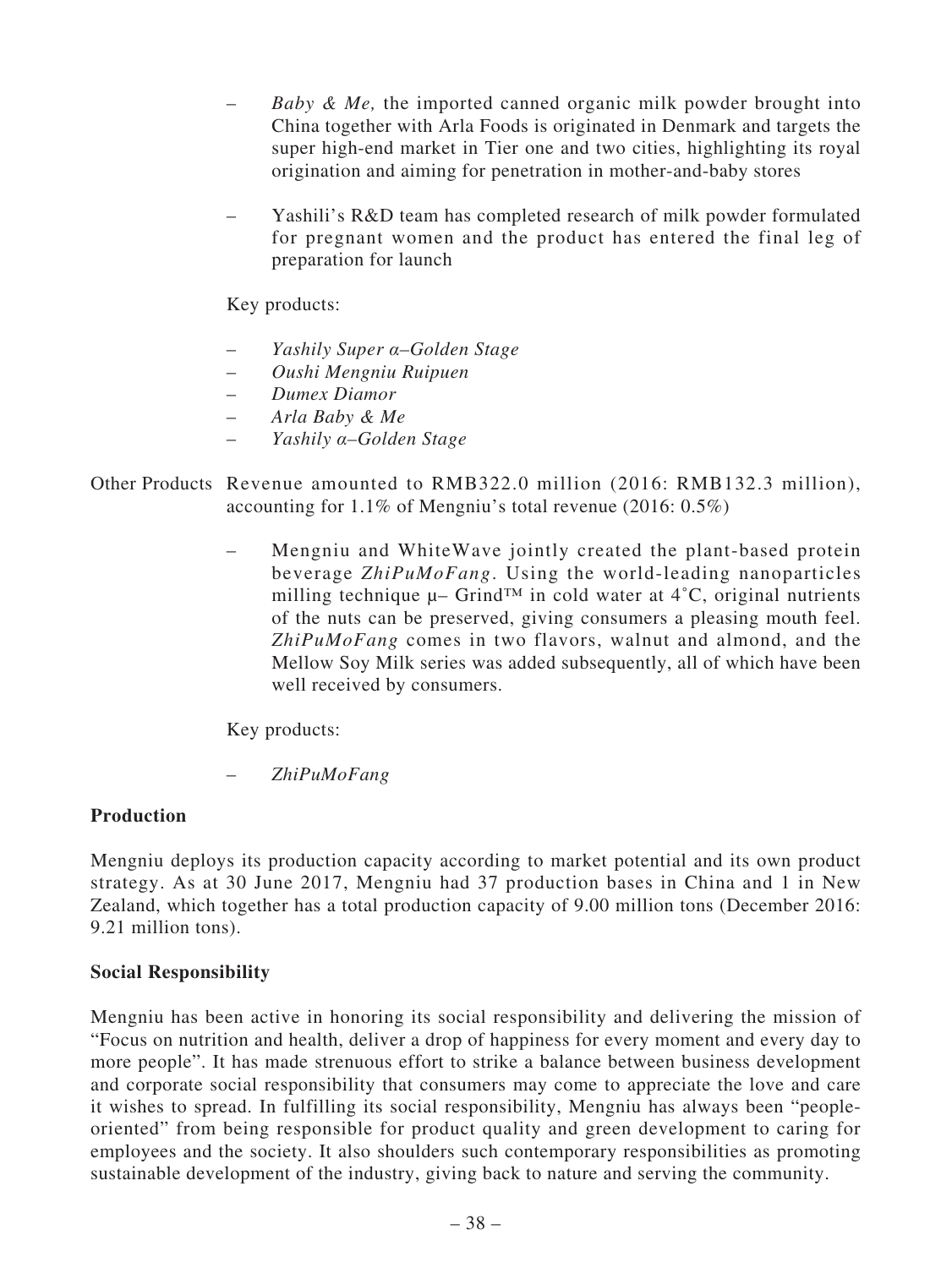Answering actively to the call of the "Healthy China 2030 Planning Outline" issued by the State Council and supporting the "Milk Action for Affluence in China" jointly initiated by the Ministry of Agriculture and the Dairy Association of China, Mengniu kicked off the "Mengniu Inclusive Nutrition Plan". In 2017, it launched a milk sponsorship charity program across the nation and committed to donate 4.8 million packs of student milk to rural schools in a hundred counties and cities in 22 provinces. As a part of the effort, experts were invited to give lectures to students and teachers to teach them professional nutritional knowledge, proper milk drinking habit and boost their health awareness. The activity covered 209 schools to date, benefitting approximately 28,000 students and approximately 150 thousand boxes of milk in all were donated.

With the most tender and loving care, Mengniu never hesitates to offer support to those in need of nutrition. During Lunar New Year 2017, Mengniu established "Nutrient Miles" volunteer teams which delivered 12,000 cartons of *breakfast milk* to the soldiers stationed at the border in Xinjiang Kashgar. In May 2017, earthquakes hit Xinjiang Kashgar area, affecting approximately 12,000 people. Mengniu voluntarily joined related relief effort and sent 32,000 cartons of Mengniu *Breakfast Milk* to the affected area within 35 hours after the disaster. Mengniu's volunteer teams also set up a service station to distribute milk to the rescue teams and local residents to let them feel Mengniu's cares.

Mengniu has continued to push ahead with the "University of Ranchers", "Star Ranchers" and "Golden Key of Milk Cow" projects, and Golden Key technology workshops and advanced seminars have been organized to enhance the professional skills of ranch staff and Mengniu's partners. During the period, the "University of Ranchers" ran six sessions of themed activity that stressed both theoretical and practical knowledge in six major areas in China, covering a broad range of content including rearing management, veterinary management, breeding management and equipment management. The "Star Ranchers" project has offered two sessions of mandatory courses on practical ranch management skills and advanced industry technologies. These courses were availed to ranchers and over 2,000 front line ranch personnel. As for Golden Key technology workshop, three technical demonstration sessions were arranged in the first half of 2017, with over 40 experts invited to introduce latest breeding techniques to over 700 ranch staff in Shandong, Hebei and Inner Mongolia. In addition, Mengniu and the China Agricultural University became strategic partners and cooperated in organizing the fifth session 100-people advanced seminars to provide tailored programs to 100 outstanding front line technicians and ranchers from across the country. This year's training session included for the first time internal training programs, giving internal trainers of milk source technology a solid foundation to work from.

Mengniu has continued to integrate love and responsibility into every aspect of its industrial chain. Its efforts of delivering happiness to the society are well recognized by different sectors of the community. During the period, Mr. Jeffrey, Minfang Lu, CEO of Mengniu, led the Group in continuing to contribute in the social responsibility arena and for that was presented the "Asian Social Caring Leadership Award" by the Social Enterprise Research Institute. In addition, Mengniu was among the "Community Enterprises of China 2016" named by the China Philanthropy Times and it was the only dairy enterprise to win the title. And at the China Business Sustainable Conference 2017 and the "Third China Industry CSR Five-star Rating 2016" hosted by the China Federation of Industrial Economics, Mengniu was named the "National Five-star Rating Responsible Enterprise" yet again and also again made the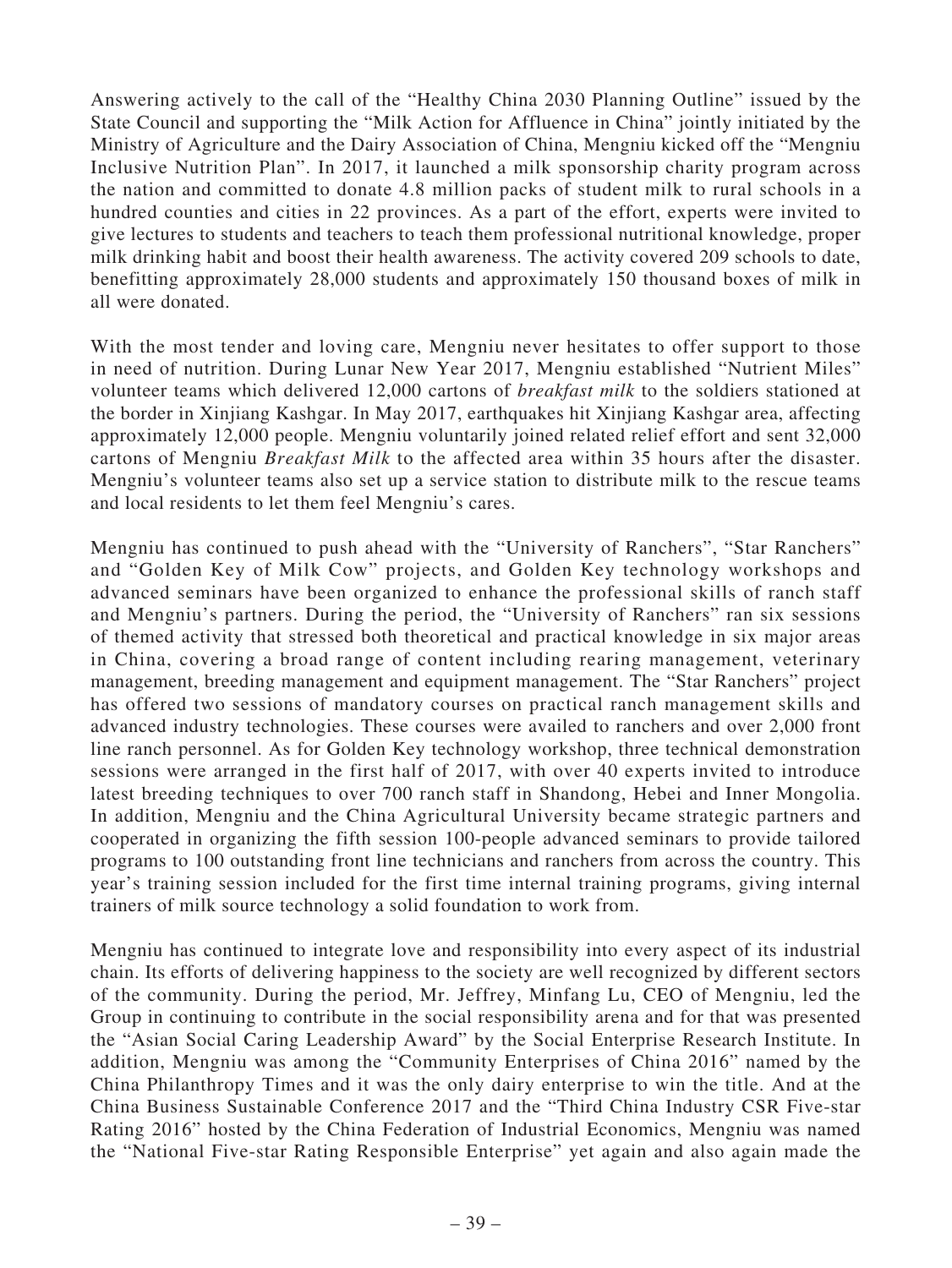"CSR Fulfillment Star Enterprise", which showed that Mengniu's tireless pursuit of quality responsibility as well as green and low-carbon development has earned unanimous industry recognition. Furthermore, Mengniu ranked first in the Chinese dairy enterprise corporate social responsibility fulfillment level index in the "Blue Book of China Corporate Social Responsibility (2016)" and was the only dairy enterprise that received five-star rating in the "White Book of China Corporate Social Responsibility Report (2016)" published later. These accolades are evidence of the high recognition of authoritative organizations for Mengniu's steadfast commitment to fulfilling social responsibility.

### **Human Resources**

As at 30 June 2017, the Group had a total of about 40,483 employees in China and Hong Kong, including around 2,723 employees of Yashili. During the period, total staff costs (including salaries of directors and senior executives) amounted to approximately RMB2,395.7 million (2016: RMB2,113.9 million).

To let each business unit develop in a more focused and balanced manner, Mengniu started to adjust the organizational structure and set up the new business division structure at the end of 2016, turning the original core business segments into independent business segments of room temperature products, chilled products and ice cream products. At the same time, Mengniu combined the control and operation models under the new business division system, established new job grading system and completed the value assessment of each management position in the new system and the change in job grades of employees transferring from the original to the new system.

With the design of the dual channel for professional development completed in 2016, the training curriculum system of Mengniu is gradually taking shape. The system entails regular offer of career development related courses that can effectively match the need for enhancement of skills of employees at all levels. In 2017, Mengniu continued to optimize and roll out its unique personnel training system, providing curriculum system in relation to induction, cultural training, general career development skills and leadership, etc. The more systematic and focused training ensures every employee of Mengniu is in sync with the Group's philosophy, behavior and language. Through system building and implementation of leadership development programs, Mengniu is able to develop a strong talent stream and enhance the ability of managers at all levels. General career development courses and high potential leadership programs were provided as planned in the first half of 2017. In addition, Mengniu developed a four-in-one mobile learning platform called "Zhi De", meaning customized training is offered both offline and online for employees' access anytime, anywhere.

Mengniu launched an "Employee Happiness Program" with each project targeting to take care of employees and their family members' daily needs and provide them with diverse thoughtful benefits, the aim of which is to create a caring corporate culture that can enhance employees' satisfaction and dedication to working for the Group. Mengniu has improved the menu of the staff canteen, adding over a hundred new dishes and nutritious set meals, and also the working environment, setting up leisure zone, activity room, café and bookstore; a library with child education books has been set up and scientific parenting training is available. Mengniu helped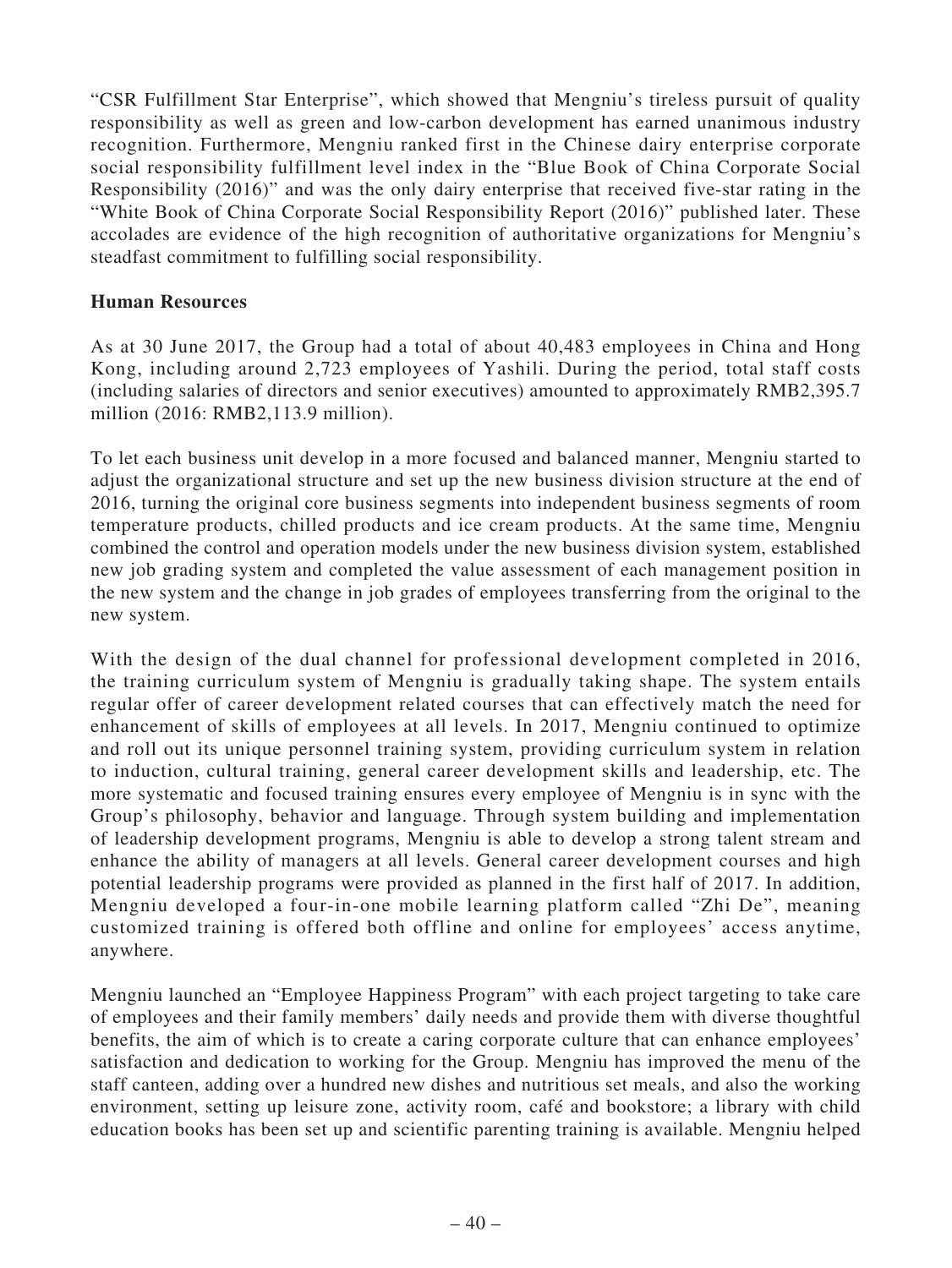175 children of employees, including those at Helin headquarters, Tai'an and Jiaozuo, solve the enrollment in schools and free milk powder had been offered to almost 1,300 pregnant female employees. At the same time, Mengniu has established the "Community Care Fund" and "Mutual Aid Fund" to provide financial assistance to employees in need.

To ensure it has the support required to achieve its five-year strategic goal, Mengniu launched a retention plan for key management personnel, using the award of restricted shares as incentive to retain and reward staffers in core key positions at level four or above of the Group and also those affording excellent performance and strong potential.

Mengniu also exerted in planning a quality personnel training scheme and implemented in 2017 the 100 series personnel training plan to rebuild the quality 100 training system in such aspects as staff selection, curriculum design, class management, personnel training system and standards, curriculum arrangement, and appraisal and certification, etc., in order to provide solid manpower support to the Group for attaining sustainable development.

# **Prospects**

China's dairy market is gradually recovering. With the further improvement of laws and regulations on the industry and adjustment in consumption structure, consumers today are looking for higher end and customized dairy products. As a global top 10 dairy enterprises, Mengniu holds fast to its quality as core value and has its eye set on the global market. With the spirit of the "Craftsman of Milk", it is dedicated to providing consumers with healthier and more nutritious products of "aeronautic quality".

Looking ahead, Mengniu will continue to emphasize the theme of "Focusing on Development and Gathering Strengths" and keep on developing the various product segments on its new business division system. At the same time, it will continue to optimize its sales channels and integrate resources. Upholding the principles of "Quality, Innovation, Internationalization", it will strive for excellence in milk sources, products, production and operation, system management, brand strategy and sales channels, etc. Mengniu endeavors to promote the global deployment of milk sources and research and development, and align with international dairy product standards with the ultimate goal of taking the quality of Chinese dairy products to new heights.

Mengniu will continue to push for sustainable development of milk sources and integrate upstream supply chain resources to ensure stable supply of quality milk sources. To diversify its raw milk source, Mengniu has expanded source areas to cover also such major milk supplier countries as Denmark, Australia and New Zealand. Moreover, Mengniu will bring in advanced international technologies and management models to help it match or even surpass international standards, while pursuing innovation based on local needs, thereby constantly providing the Group with impetus to develop.

Mengniu will continue to join hands with its three major shareholders, namely COFCO Group, Danone Group and Arla Foods, and leading international partners including WhiteWave and UC Davis from the United States. "Internationalization" is its new normal and Mengniu will leverage the advanced world-class resources and platforms to become a world-class dairy products enterprise. Through deploying an internationalized industrial chain, Mengniu will utilize overseas resources to reinforce its advantages in the industry.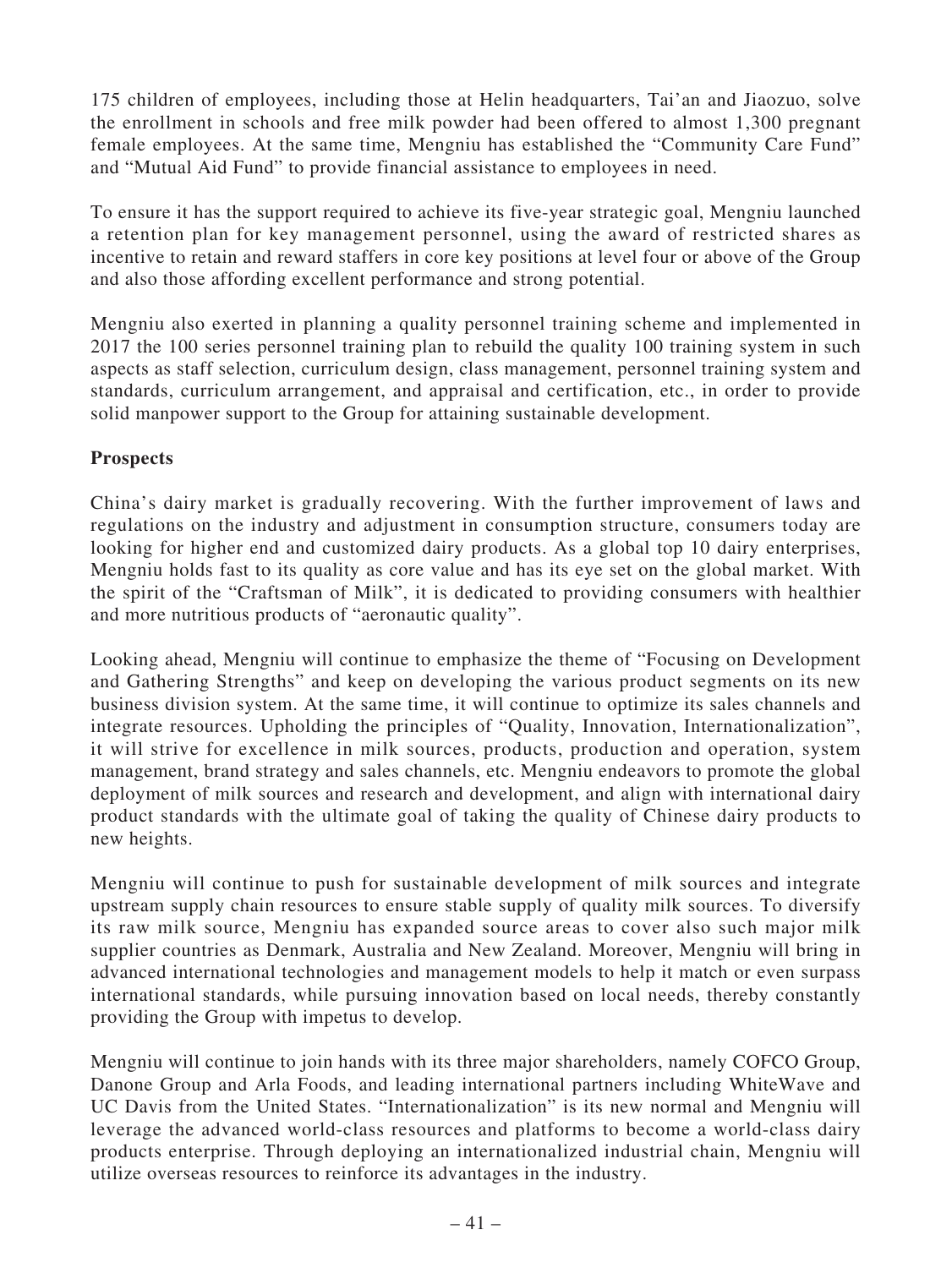As consumers are looking for higher end and customized products, Mengniu will continue to strengthen product research and development and innovation, adjust its product segment structures and hasten brand upgrade, so as to offer consumers higher end, healthier, and more nutritious and tasty products as well as perfect experience to strengthen their trust in the brand. Mengniu will continue to reinforce its market advantages as a high-end brand and actively develop its chilled and ice cream products. Building on its relationship with Shanghai Disney Resort and Universal Beijing Resort as their exclusive official dairy product partner and the strength of its brand and product quality assurance, Mengniu's international clout will be further enhanced.

Mengniu precisely obtains consumption data based on Big Data platform and its exclusive "Mengniu Cloud" in a bid to maintain close interaction with consumers and is provided with a concrete foundation for innovative digital marketing. Mengniu will continue to pursue digitalization to seize the first opportunities in Internet+ environment.

Mengniu will focus on boosting product quality and its brand, shoulder the responsibility of contributing to the health and nutritional well-being of the Chinese people, as well as ingeniously providing high quality Chinese milk products and march in steady strides towards realizing its "2020 Strategy". With the aspiration of developing into China's most dynamic and internationalized hundred-billion-dollar dairy enterprise, Mengniu will continue to make effort to achieve the objective of becoming a world class dairy product enterprise.

# **CORPORATE GOVERNANCE CODE**

The Company has adopted the code provisions set out in the Corporate Governance Code (the "CG Code") contained in Appendix 14 to the Rules Governing the Listing of Securities on The Stock Exchange of Hong Kong Limited (the "Listing Rules") as its own code of corporate governance practices.

The Board has reviewed the Company's corporate governance practices and is satisfied that the Company has been in compliance with all code provisions of the CG Code during the six months ended 30 June 2017, except that the Group has deviated from the Code Provision A.5.1 with the reasons explained below.

Code Provision A.5.1 of the CG Code provides that an issuer should establish a nomination committee which is chaired by the chairman of the board or an independent non-executive director and comprises a majority of independent non-executive directors. With effect from 15 September 2016, each of Mr. Jiao Shuge and Mr. Zhang Xiaoya (each an independent nonexecutive Director) ceased to be a member of the Nomination Committee, and each of Mr. Tim Ørting Jørgensen and Mr. Filip Kegels (each a non-executive Director) became a member of the Nomination Committee. As such, less than half of the members of the Nomination Committee are independent non-executive Directors starting from 15 September 2016. The Directors are of the view that each of Mr. Tim Ørting Jørgensen and Mr. Filip Kegels is able to carry out his responsibilities as a member of the Nomination Committee in the best interest of the Shareholders notwithstanding that he is not an independent non-executive director as required under Code Provision A.5.1.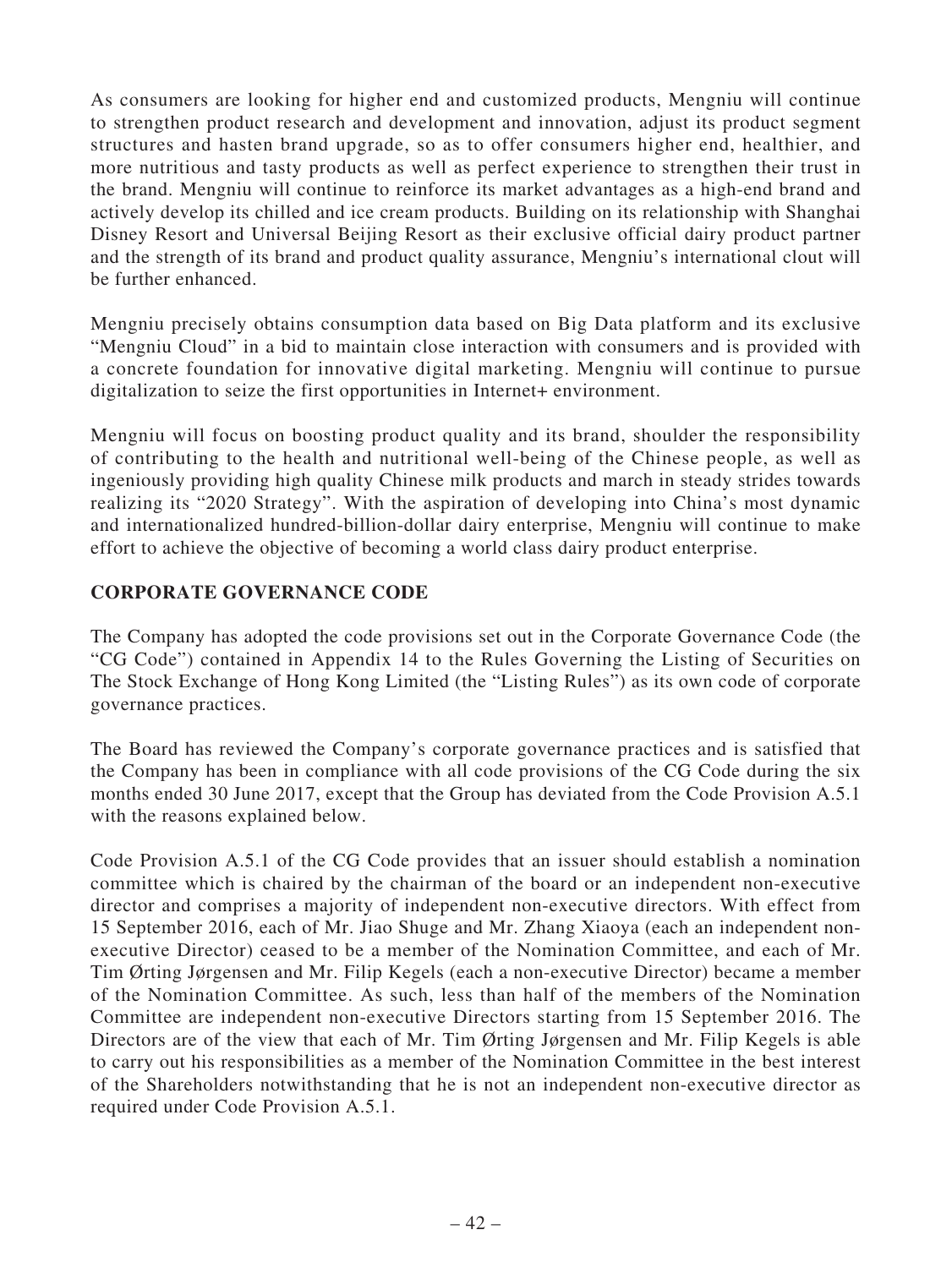# **SECURITIES TRANSACTIONS OF DIRECTORS**

The Company has adopted, in terms no less exacting than, the standards required by the Model Code for Securities Transactions by Directors of Listed Issuers (the "Model Code") set out in Appendix 10 to the Listing Rules as the Company's code of conduct and rules governing dealings by all Directors in the securities of the Company. The Directors have confirmed, following the specific enquiry by the Company, that they have complied with the required standard set out in the Model Code throughout the six months ended 30 June 2017.

### **PURCHASE, SALE OR REDEMPTION OF THE COMPANY'S LISTED SECURITIES**

Neither the Company nor any of its subsidiaries purchased, redeemed or sold any of the Company's listed securities during the six months ended 30 June 2017.

### **AUDIT COMMITTEE**

The Audit Committee currently comprises three independent non–executive Directors, namely Mr. Yau Ka Chi (chairman), Mr. Julian Juul Wolhardt and Mr. Zhang Xiaoya.

The Audit Committee has reviewed with the Company's management and the external auditors, the accounting principles and practices adopted by the Company and discussed auditing, risk management, internal control, whistleblowing policy and system and financial reporting matters, including the review of the Group's unaudited interim financial statements for the six months ended 30 June 2017.

# **SCOPE OF WORK OF ERNST & YOUNG**

The unaudited interim condensed consolidated financial statements of the Company and its subsidiary companies for the six months ended 30 June 2017 have been reviewed and agreed by the Company's auditor, Ernst & Young, in accordance with Hong Kong Standard on Review Engagements 2410, "Review of Interim Financial Information Performed by the Independent Auditor of the Entity" issued by the Hong Kong Institute of Certified Public Accountants. The auditor's independent review report will be included in the Company's 2017 Interim Report to the shareholders.

# **PUBLICATION OF INTERIM RESULTS ANNOUNCEMENT AND INTERIM REPORT**

This interim results announcement is published on the websites of the Company at *www.mengniuir.com* and Hong Kong Exchanges and Clearing Limited at *www.hkexnews.hk*. The interim report of the Company will be despatched to shareholders and available at the aforesaid websites in due course.